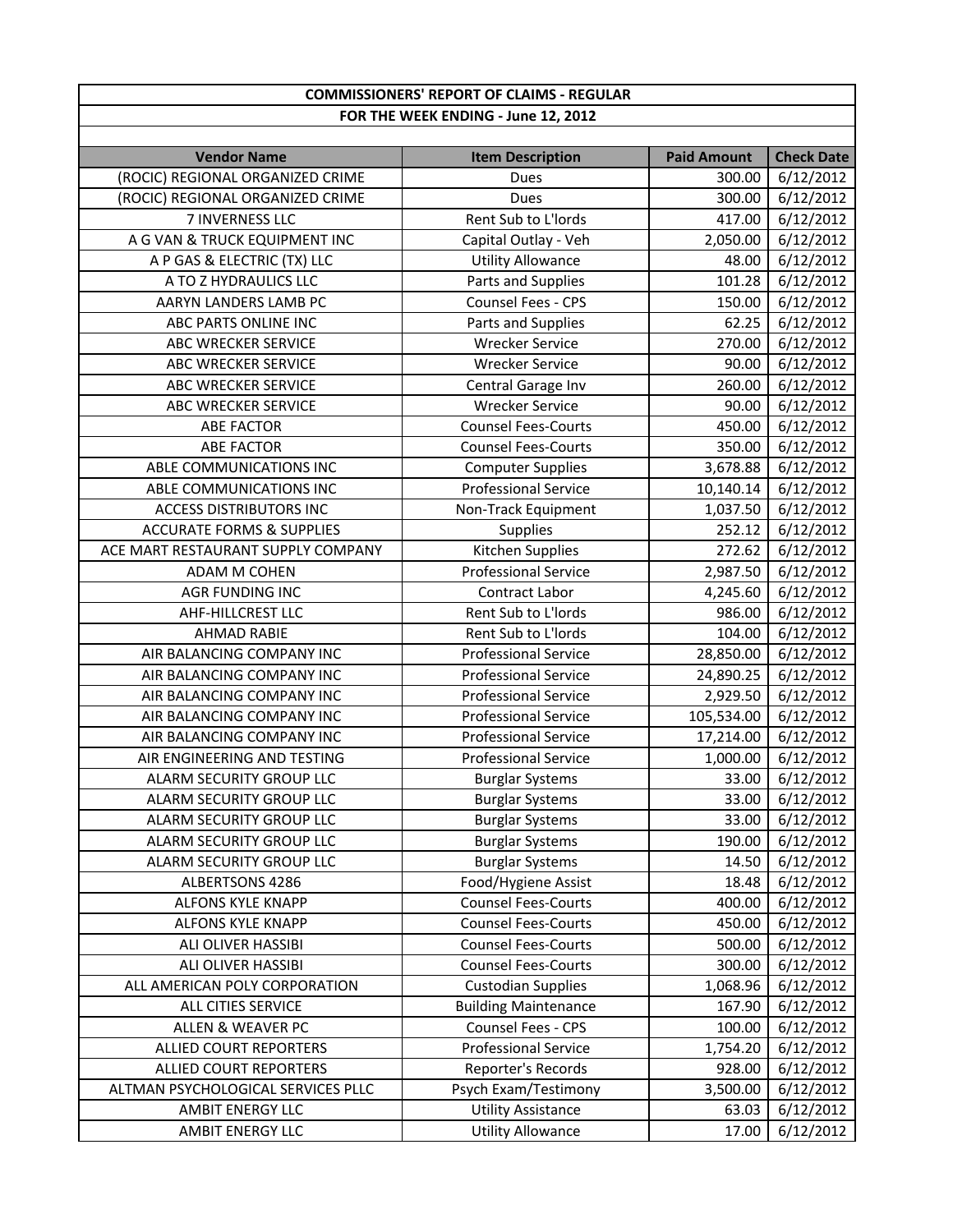| AMERICAN FLAG SERVICE LLC                | <b>Building Maintenance</b> | 440.00   | 6/12/2012 |
|------------------------------------------|-----------------------------|----------|-----------|
| AMERICAN FORENSICS LLC                   | Investigative               | 630.00   | 6/12/2012 |
| AMERICAN MESSAGING SERVICES LLC          | Pager / Blackberry          | 45.95    | 6/12/2012 |
| AMERICAN MESSAGING SERVICES LLC          | Pager / Blackberry          | 2.50     | 6/12/2012 |
| AMERICAN MESSAGING SERVICES LLC          | Pager / Blackberry          | 387.40   | 6/12/2012 |
| AMERICAN MESSAGING SERVICES LLC          | Pager / Blackberry          | 2.50     | 6/12/2012 |
| AMERICAN MESSAGING SERVICES LLC          | Pager / Blackberry          | 2.50     | 6/12/2012 |
| AMERICAN MESSAGING SERVICES LLC          | Pager / Blackberry          | 5.00     | 6/12/2012 |
| AMERICAN MESSAGING SERVICES LLC          | Pager / Blackberry          | 102.95   | 6/12/2012 |
| AMERICAN RED CROSS FT WORTH              | Education                   | 76.00    | 6/12/2012 |
| <b>AMY SHORTES</b>                       | <b>Restitution Payable</b>  | 6.50     | 6/12/2012 |
| ANGEL HILLS FUNERAL DIRECTORS            | <b>County Burials</b>       | 495.00   | 6/12/2012 |
| <b>ANGELICA TAYLOR</b>                   | Reporter's Records          | 688.00   | 6/12/2012 |
| ANGELICA TAYLOR                          | Reporter's Records          | 228.00   | 6/12/2012 |
| <b>ANN LAWLER</b>                        | <b>Counsel Fees-Courts</b>  | 700.00   | 6/12/2012 |
| <b>ANTHONY GREEN</b>                     | Counsel Fees-Juv            | 200.00   | 6/12/2012 |
| <b>ANTHONY GREEN</b>                     | Counsel Fees - CPS          | 90.00    | 6/12/2012 |
| <b>ANTIOCH MISSIONARY BAPTIST CHURCH</b> | Space Lease Rental          | 150.00   | 6/12/2012 |
| APAC TEXAS INC                           | Asphalt-Rock/Hot Mix        | 1,551.18 | 6/12/2012 |
| ARAMARK UNIFORM SERVICES INC             | <b>Graphics Inventory</b>   | 12.00    | 6/12/2012 |
| ARAMARK UNIFORM SERVICES INC             | Supplies                    | 15.20    | 6/12/2012 |
| ARAMARK UNIFORM SERVICES INC             | <b>Custodian Services</b>   | 5.82     | 6/12/2012 |
| ARAMARK UNIFORM SERVICES INC             | <b>Custodian Services</b>   |          | 6/12/2012 |
| ARAMARK UNIFORM SERVICES INC             | <b>Custodian Services</b>   | 44.00    | 6/12/2012 |
| ARAMARK UNIFORM SERVICES INC             | <b>Custodian Services</b>   | 26.75    | 6/12/2012 |
| ARAMARK UNIFORM SERVICES INC             | <b>Custodian Services</b>   | 55.70    | 6/12/2012 |
| ARAMARK UNIFORM SERVICES INC             | <b>Custodian Services</b>   | 39.20    | 6/12/2012 |
| ARAMARK UNIFORM SERVICES INC             | <b>Custodian Services</b>   | 23.00    | 6/12/2012 |
| ARAMARK UNIFORM SERVICES INC             | <b>Custodian Services</b>   | 48.00    | 6/12/2012 |
| ARAMARK UNIFORM SERVICES INC             | <b>Custodian Services</b>   | 27.20    | 6/12/2012 |
| ARAMARK UNIFORM SERVICES INC             | <b>Custodian Services</b>   | 26.40    | 6/12/2012 |
| ARAMARK UNIFORM SERVICES INC             | <b>Custodian Services</b>   | 54.00    | 6/12/2012 |
| ARAMARK UNIFORM SERVICES INC             | <b>Custodian Services</b>   | 22.56    | 6/12/2012 |
| ARAMARK UNIFORM SERVICES INC             | <b>Custodian Services</b>   | 4.50     | 6/12/2012 |
| ARAMARK UNIFORM SERVICES INC             | <b>Custodian Services</b>   | 40.10    | 6/12/2012 |
| ARAMARK UNIFORM SERVICES INC             | <b>Custodian Services</b>   | 44.00    | 6/12/2012 |
| ARAMARK UNIFORM SERVICES INC             | <b>Custodian Services</b>   | 11.00    | 6/12/2012 |
| ARAMARK UNIFORM SERVICES INC             | <b>Equipment Rentals</b>    | 307.60   | 6/12/2012 |
| ARAMARK UNIFORM SERVICES INC             | <b>Building Maintenance</b> | 20.75    | 6/12/2012 |
| ARAMARK UNIFORM SERVICES INC             | <b>Building Maintenance</b> | 20.95    | 6/12/2012 |
| ARAMARK UNIFORM SERVICES INC             | <b>Custodian Services</b>   | 8.25     | 6/12/2012 |
| ARCHIVE SUPPLIES INC                     | Graphics Inventory          | 1,378.00 | 6/12/2012 |
| <b>ARLINGTON CAMERA</b>                  | Photo Processing Inv        | 1,400.00 | 6/12/2012 |
| ARLINGTON HOUSING AUTHORITY              | Port HAP Port-out           | 1,239.00 | 6/12/2012 |
| ARLINGTON I.S.D.                         | Space Lease Rental          | 300.00   | 6/12/2012 |
| ARLINGTON POLICE DEPT.                   | Southeast Sector            | 8,881.21 | 6/12/2012 |
| ARLINGTON WATER UTILITIES                | Water                       | 20.81    | 6/12/2012 |
| ARLINGTON WATER UTILITIES                | Water                       | 13.87    | 6/12/2012 |
| ARLINGTON WATER UTILITIES                | <b>Utility Assistance</b>   | 212.49   | 6/12/2012 |
| ARLINGTON WATER UTILITIES                | Water                       | 89.18    | 6/12/2012 |
| ARROW BOLT & SUPPLY CO                   | Parts and Supplies          | 128.85   | 6/12/2012 |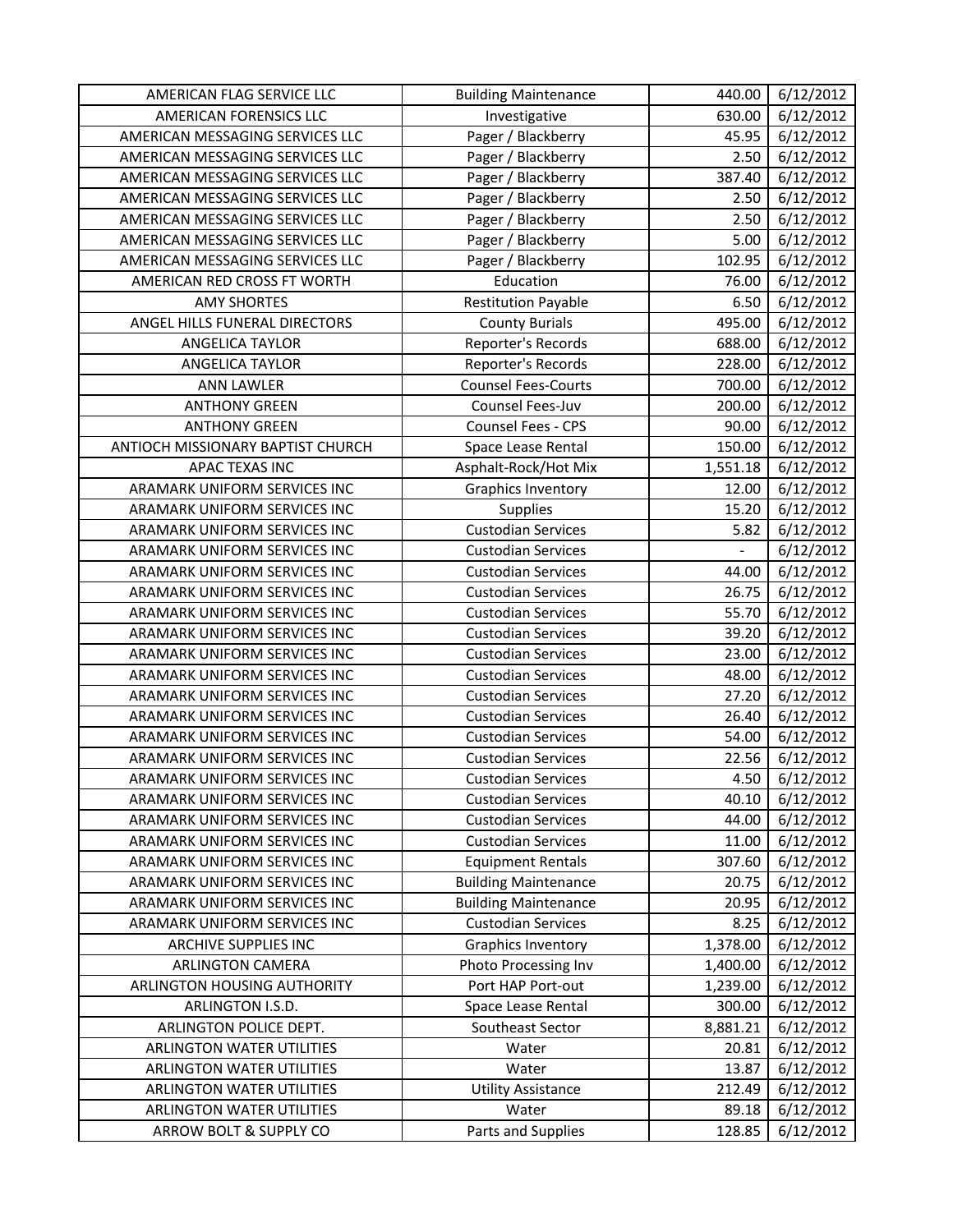| ASH GROVE TEXAS LP                    | <b>Base Stab Materials</b>  | 7,583.97  | 6/12/2012 |
|---------------------------------------|-----------------------------|-----------|-----------|
| ASSOCIATED TIME INSTRUMENTS CO INC    | <b>Supplies</b>             | 142.50    | 6/12/2012 |
| ASSOCIATED TIME INSTRUMENTS CO INC    | <b>Equipment Maint</b>      | 118.00    | 6/12/2012 |
| AT&T                                  | Data Transmiss Line         | 280.00    | 6/12/2012 |
| AT&T                                  | Data Transmiss Line         | 652.18    | 6/12/2012 |
| AT&T                                  | Data Transmiss Line         | 114.84    | 6/12/2012 |
| AT&T                                  | Telephone-Basic             | 746.52    | 6/12/2012 |
| AT&T                                  | Data Transmiss Line         | 391.51    | 6/12/2012 |
| AT&T                                  | Telephone-Basic             | 58,541.83 | 6/12/2012 |
| AT&T                                  | Telephone-Basic             | 106.23    | 6/12/2012 |
| AT&T                                  | Data Transmiss Line         | 18,748.82 | 6/12/2012 |
| AT&T                                  | Telephone-Texan             | 33.12     | 6/12/2012 |
| AT&T                                  | Telephone-Basic             | 159.94    | 6/12/2012 |
| AT&T                                  | Data Transmiss Line         | 240.97    | 6/12/2012 |
| AT&T                                  | Data Transmiss Line         | 618.33    | 6/12/2012 |
| <b>ATMOS ENERGY CORP</b>              | Gas                         | 103.76    | 6/12/2012 |
| <b>ATMOS ENERGY CORP</b>              | Gas                         | 22.95     | 6/12/2012 |
| <b>ATMOS ENERGY CORP</b>              | Gas                         | 13.94     | 6/12/2012 |
| <b>ATMOS ENERGY CORP</b>              | Gas                         | 43.92     | 6/12/2012 |
| <b>ATMOS ENERGY CORP</b>              | <b>Utility Assistance</b>   | 773.61    | 6/12/2012 |
| ATRIUM REAL ESTATE SERVICES           | <b>County Projects</b>      | 4,400.00  | 6/12/2012 |
| <b>ATTICUS J GILL</b>                 | <b>Counsel Fees-Courts</b>  | 125.00    | 6/12/2012 |
| <b>AUBURN MANCHESTER LTD</b>          | Rent Sub to L'Iords         | 793.00    | 6/12/2012 |
| AUTOMATIC SPRINKLER OF TEXAS INC      | <b>Building Maintenance</b> | 5,514.70  | 6/12/2012 |
| AUTONATION FORT WORTH MOTORS          | Central Garage Inv          | 74.84     | 6/12/2012 |
| AUTO-SAN                              | <b>Building Maintenance</b> | 691.50    | 6/12/2012 |
| AUTO-SAN                              | <b>Building Maintenance</b> | 99.00     | 6/12/2012 |
| AUTO-SAN                              | <b>Building Maintenance</b> | 64.50     | 6/12/2012 |
| AUTO-SAN                              | <b>Custodian Services</b>   | 162.00    | 6/12/2012 |
| AZLE AVENUE BAPTIST CHURCH            | Space Lease Rental          | 400.00    | 6/12/2012 |
| BAKER AND DAMERON LLC                 | <b>Counsel Fees-Courts</b>  | 150.00    | 6/12/2012 |
| <b>BALANCE FORENSIC &amp; GENERAL</b> | Psych Exam/Testimony        | 3,500.00  | 6/12/2012 |
| <b>BALANCE FORENSIC &amp; GENERAL</b> | Psych Exam/Testimony        | 1,500.00  | 6/12/2012 |
| <b>BALBOA CHECK PROTECTOR CO</b>      | Supplies                    | 188.00    | 6/12/2012 |
| <b>BALBOA CHECK PROTECTOR CO</b>      | <b>Supplies</b>             | 153.00    | 6/12/2012 |
| <b>BALL &amp; HASE PC</b>             | <b>Counsel Fees-Courts</b>  | 3,850.00  | 6/12/2012 |
| <b>BALL &amp; HASE PC</b>             | <b>Counsel Fees-Courts</b>  | 5,350.00  | 6/12/2012 |
| <b>BALL &amp; HASE PC</b>             | <b>Counsel Fees-Courts</b>  | 700.00    | 6/12/2012 |
| <b>BALL &amp; HASE PC</b>             | Cnsl Fees-Crim Appls        | 100.00    | 6/12/2012 |
| <b>BANE MACHINERY INC</b>             | Parts and Supplies          | 541.51    | 6/12/2012 |
| BANKSTON FORD MAZDA OF FORT WORTH     | Central Garage Inv          | 170.27    | 6/12/2012 |
| BARNEY HOLLAND OIL COMPANY            | Fuel                        | 2,210.05  | 6/12/2012 |
| BARNEY HOLLAND OIL COMPANY            | Fuel                        | 1,559.53  | 6/12/2012 |
| <b>BARRY ALFORD</b>                   | <b>Counsel Fees-Courts</b>  | 500.00    | 6/12/2012 |
| <b>BARRY ALFORD</b>                   | <b>Counsel Fees-Courts</b>  | 150.00    | 6/12/2012 |
| <b>BARRY ALFORD</b>                   | <b>Counsel Fees-Courts</b>  | 150.00    | 6/12/2012 |
| <b>BARRY ALFORD</b>                   | <b>Counsel Fees-Courts</b>  | 200.00    | 6/12/2012 |
| <b>BASECOM INC</b>                    | <b>Building Maintenance</b> | 180.19    | 6/12/2012 |
| <b>BAYTECH SUPPLY INC</b>             | Graphics Inventory          | 62.00     | 6/12/2012 |
| <b>BAYTECH SUPPLY INC</b>             | <b>Supplies</b>             | 532.00    | 6/12/2012 |
| <b>BAYTECH SUPPLY INC</b>             | Supplies                    | 159.00    | 6/12/2012 |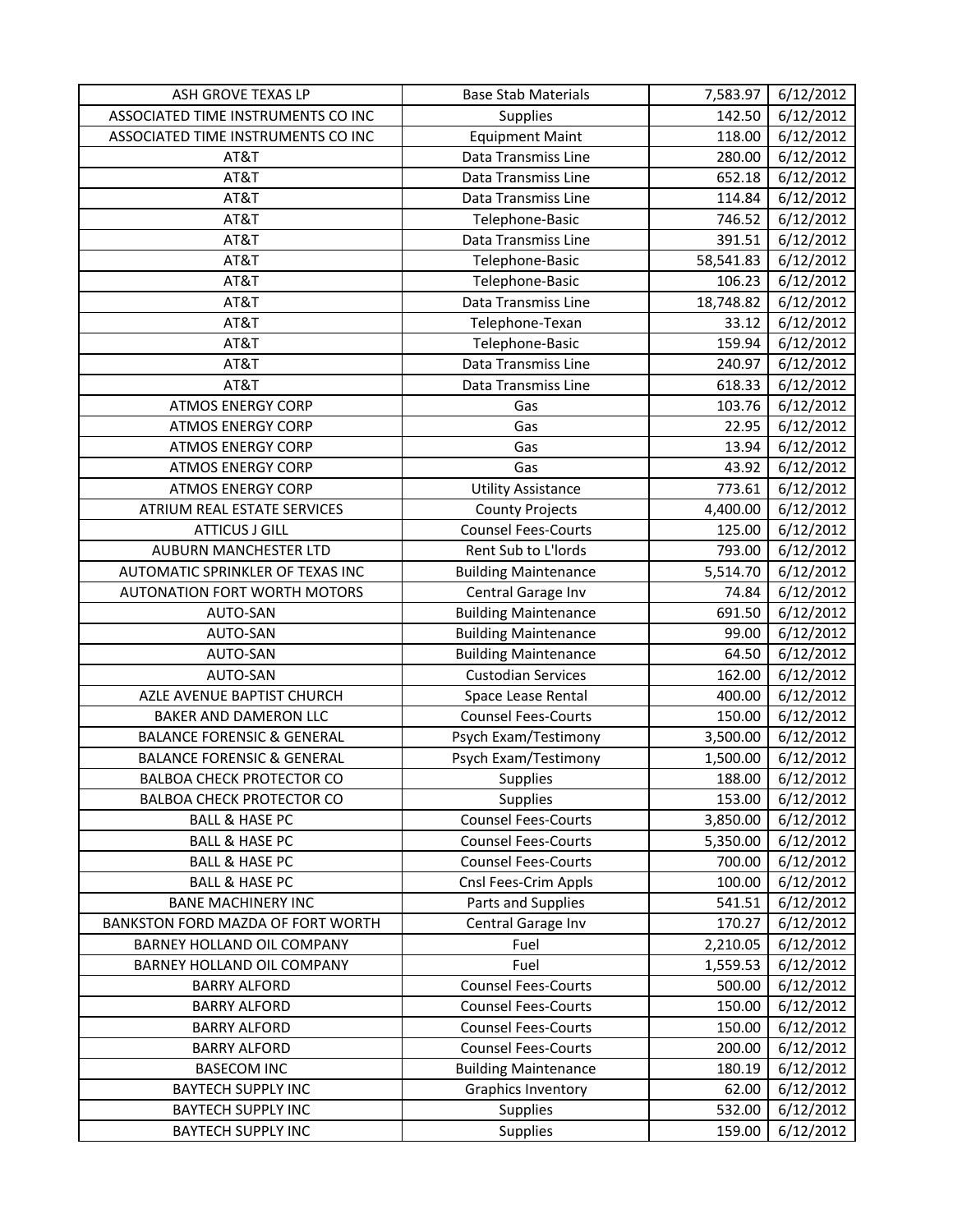| <b>BAYTECH SUPPLY INC</b>               | <b>Voting Supplies</b>      | 4,288.56  | 6/12/2012 |
|-----------------------------------------|-----------------------------|-----------|-----------|
| <b>BAYTECH SUPPLY INC</b>               | Safety/Tact Supplies        | 2,261.60  | 6/12/2012 |
| BEARDEN INVESTIGATIVE AGENCY            | Investigative               | 556.25    | 6/12/2012 |
| BEDFORD POLICE DEPARTMENT               | Northeast Sector            | 510.12    | 6/12/2012 |
| <b>BEFIT ENTERPRISES</b>                | Recreation                  | 398.70    | 6/12/2012 |
| <b>BEN E KEITH COMPANY</b>              | Food                        | 1,504.57  | 6/12/2012 |
| <b>BEN LEONARD PLLC</b>                 | <b>Counsel Fees-Courts</b>  | 550.00    | 6/12/2012 |
| <b>BEN LEONARD PLLC</b>                 | <b>Counsel Fees-Courts</b>  | 6,580.00  | 6/12/2012 |
| <b>BEN LEONARD PLLC</b>                 | <b>Litigation Expense</b>   | 61.24     | 6/12/2012 |
| BENBROOK POLICE DEPARTMENT              | <b>West Sector</b>          | 286.03    | 6/12/2012 |
| BENNETT BENNER PETTIT INC               | <b>Professional Service</b> | 27.83     | 6/12/2012 |
| BEST BUY GOV LLC                        | Supplies                    | 3,116.81  | 6/12/2012 |
| BETH EDEN MISSIONARY BAPTIST CHURCH     | Space Lease Rental          | 200.00    | 6/12/2012 |
| <b>BEXAR COUNTY SHERIFF</b>             | Court Costs                 | 60.00     | 6/12/2012 |
| BIG BROTHERS BIG SISTERS OF NORTH T     | <b>Subrecipient Service</b> | 3,100.96  | 6/12/2012 |
| <b>BIMBO BAKERIES USA INC</b>           | Food                        | 183.97    | 6/12/2012 |
| <b>BINSWANGER GLASS</b>                 | <b>Building Maintenance</b> | 659.82    | 6/12/2012 |
| <b>BIO RAD LABORATORIES INC</b>         | Lab Supplies                | 16,465.85 | 6/12/2012 |
| <b>BIRCHMAN BAPTIST CHURCH</b>          | Space Lease Rental          | 100.00    | 6/12/2012 |
| BLUE MOUND POLICE DEPT                  | <b>West Sector</b>          | 51.22     | 6/12/2012 |
| <b>BOB BARKER</b>                       | Personal Hygiene            | 62.30     | 6/12/2012 |
| <b>BOBBY DAVIS</b>                      | <b>Bail Bond Surety Fee</b> | 13.50     | 6/12/2012 |
| <b>BOBBY DAVIS</b>                      | <b>Bail Bond Surety Fee</b> | 1.50      | 6/12/2012 |
| <b>BOBBY WALTON</b>                     | Investigative               | 497.61    | 6/12/2012 |
| <b>BONNIE C WELLS</b>                   | Investigative               | 1,339.75  | 6/12/2012 |
| <b>BONNIE C WELLS</b>                   | Investigative               | 889.50    | 6/12/2012 |
| <b>BOYS &amp; GIRLS CLUB OF GREATER</b> | <b>Subrecipient Service</b> | 7,346.10  | 6/12/2012 |
| <b>BRADFORD SHAW</b>                    | <b>Counsel Fees-Courts</b>  | 125.00    | 6/12/2012 |
| <b>BRADFORD SHAW</b>                    | Counsel Fees-Juv            | 100.00    | 6/12/2012 |
| BRAMA WEST POINTE PINES LTD             | Rent Sub to L'Iords         | 358.00    | 6/12/2012 |
| <b>BRENDA HANSEN</b>                    | <b>Counsel Fees-Courts</b>  | 1,325.00  | 6/12/2012 |
| <b>BRENDA R VONJOE</b>                  | <b>Counsel Fees-Courts</b>  | 6,850.00  | 6/12/2012 |
| <b>BRENDA R VONJOE</b>                  | <b>Counsel Fees-Courts</b>  | 950.00    | 6/12/2012 |
| <b>BRETT BOONE</b>                      | <b>Counsel Fees-Courts</b>  | 350.00    | 6/12/2012 |
| <b>BRETT BOONE</b>                      | <b>Counsel Fees-Courts</b>  | 137.50    | 6/12/2012 |
| <b>BRIAN C SIMPSON</b>                  | Counsel Fees - CPS          | 100.00    | 6/12/2012 |
| <b>BRIAN J NEWMAN</b>                   | <b>Counsel Fees-Courts</b>  | 230.00    | 6/12/2012 |
| <b>BRIAN J WILLETT</b>                  | <b>Counsel Fees-Courts</b>  | 1,580.00  | 6/12/2012 |
| <b>BRIAN K WALKER</b>                   | <b>Counsel Fees-Courts</b>  | 525.00    | 6/12/2012 |
| <b>BRIAN K WALKER</b>                   | <b>Counsel Fees-Courts</b>  | 525.00    | 6/12/2012 |
| <b>BRIAN K WALKER</b>                   | <b>Counsel Fees-Courts</b>  | 150.00    | 6/12/2012 |
| <b>BRIAN K WALKER</b>                   | <b>Counsel Fees-Courts</b>  | 118.75    | 6/12/2012 |
| <b>BRIAN M BOUFFARD</b>                 | <b>Counsel Fees-Courts</b>  | 900.00    | 6/12/2012 |
| <b>BRIAN SALVANT</b>                    | <b>Counsel Fees-Courts</b>  | 17,400.00 | 6/12/2012 |
| <b>BRIAN SALVANT</b>                    | <b>Counsel Fees-Courts</b>  | 1,000.00  | 6/12/2012 |
| BROWN, OWENS AND BRUMLEY                | <b>County Burials</b>       | 700.00    | 6/12/2012 |
| <b>BRUCE ASHWORTH</b>                   | <b>Counsel Fees-Courts</b>  | 1,275.00  | 6/12/2012 |
| <b>BRUCE ASHWORTH</b>                   | <b>Counsel Fees-Courts</b>  | 125.00    | 6/12/2012 |
| <b>BRUCE ASHWORTH</b>                   | <b>Counsel Fees-Courts</b>  | 150.00    | 6/12/2012 |
| <b>BRUCE E ANDERSON</b>                 | <b>County Projects</b>      | 984.30    | 6/12/2012 |
| <b>BRUNILDA SANTIAGO</b>                | <b>Professional Service</b> | 3,000.00  | 6/12/2012 |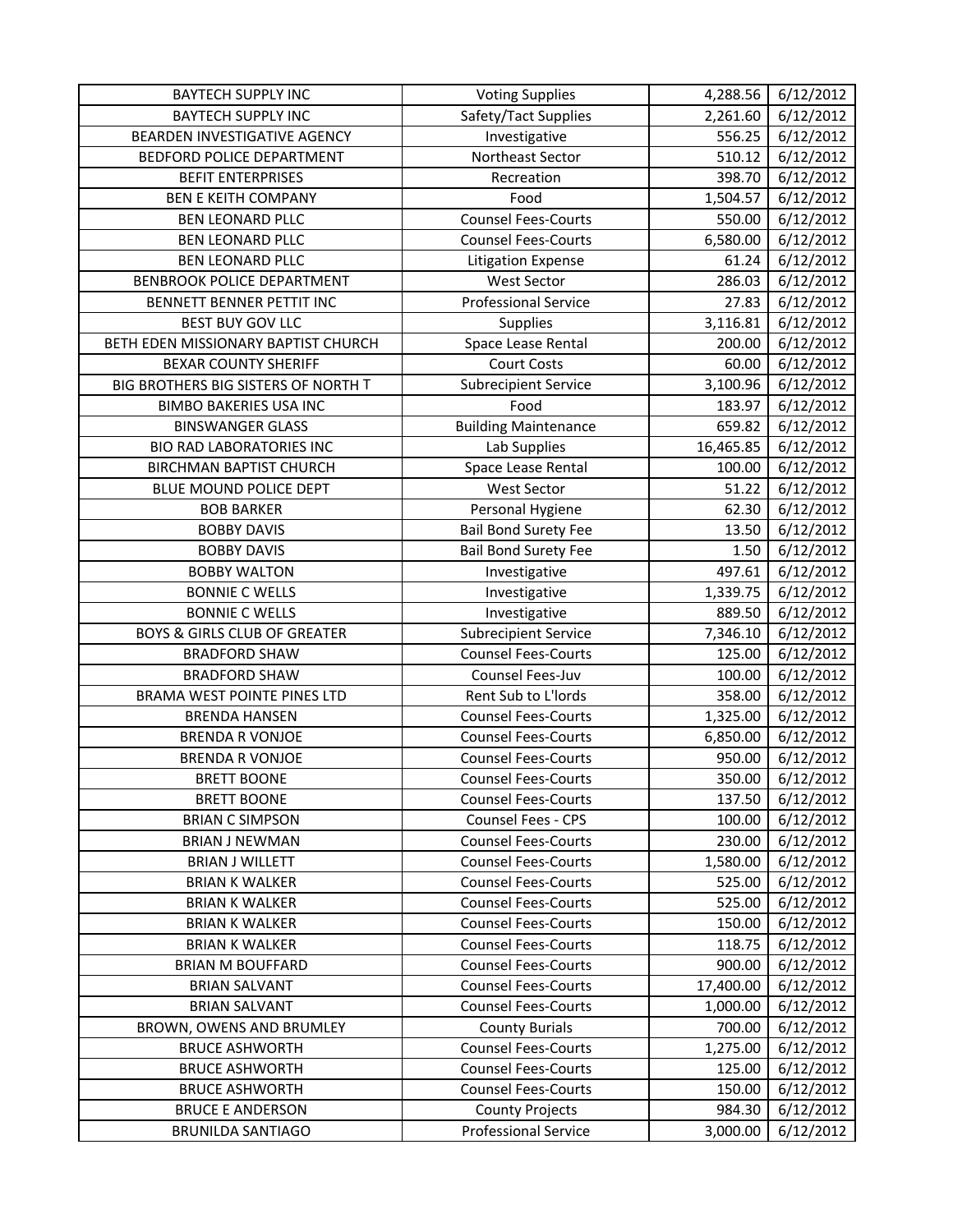| <b>BULLER FIXTURE COMPANY</b>                             | Kitchen Supplies                                 | 853.70           | 6/12/2012              |
|-----------------------------------------------------------|--------------------------------------------------|------------------|------------------------|
| <b>BUSH RUDNICKI SHELTON PC</b>                           | <b>Counsel Fees-Courts</b>                       | 950.00           | 6/12/2012              |
| <b>BUSH RUDNICKI SHELTON PC</b>                           | <b>Counsel Fees-Courts</b>                       | 8,050.00         | 6/12/2012              |
| <b>BUSH RUDNICKI SHELTON PC</b>                           | <b>Counsel Fees-Courts</b>                       | 800.00           | 6/12/2012              |
| <b>BUSH RUDNICKI SHELTON PC</b>                           | Counsel Fees-Juv                                 | 2,320.00         | 6/12/2012              |
| <b>BUSINESS INTERIORS</b>                                 | <b>Equipment Rentals</b>                         | 85.00            | 6/12/2012              |
| <b>BUSINESS INTERIORS</b>                                 | <b>Equipment Rentals</b>                         | 2,268.00         | 6/12/2012              |
| <b>BVA SCIENTIFIC INC</b>                                 | Lab Supplies                                     | 321.69           | 6/12/2012              |
| C.D. HARTNETT CO                                          | Food                                             | 11,345.93        | 6/12/2012              |
| CALEB I MOORE                                             | Counsel Fees - CPS                               | 100.00           | 6/12/2012              |
| <b>CALVARY BAPTIST CHURCH</b>                             | Space Lease Rental                               | 200.00           | 6/12/2012              |
| CAMP FIRE USA FIRST TEXAS COUNCIL                         | <b>Subrecipient Service</b>                      | 1,004.33         | 6/12/2012              |
| <b>CANAS &amp; FLORES</b>                                 | <b>Counsel Fees-Courts</b>                       | 250.00           | 6/12/2012              |
| <b>CANAS &amp; FLORES</b>                                 | <b>Counsel Fees-Courts</b>                       | 237.50           | 6/12/2012              |
| <b>CANAS &amp; FLORES</b>                                 | <b>Counsel Fees-Courts</b>                       | 200.00           | 6/12/2012              |
| <b>CANAS &amp; FLORES</b>                                 | <b>Counsel Fees-Courts</b>                       | 125.00           | 6/12/2012              |
| <b>CANAS &amp; FLORES</b>                                 | <b>Counsel Fees-Courts</b>                       | 600.00           | $\frac{1}{6}$ /12/2012 |
| <b>CANDLEWOOD ENTERPRISES LP</b>                          | Rent Sub to L'Iords                              | 1,005.00         | 6/12/2012              |
| CAPPS VAN AND CAR RENTAL INC                              | <b>Voting Machine Trans</b>                      | 1,582.15         | 6/12/2012              |
| <b>CAREY WALKER</b>                                       | <b>Counsel Fees-Courts</b>                       | 300.00           | 6/12/2012              |
| <b>CARNIVAL FOOD STORES #78</b>                           | Food/Hygiene Assist                              | 20.00            | 6/12/2012              |
| Carolyn S Sims                                            | <b>Meeting Expenses</b>                          | 47.00            | 6/12/2012              |
| <b>CASS ROBERT CALLAWAY</b>                               | <b>Counsel Fees-Courts</b>                       | 150.00           | 6/12/2012              |
| <b>CATHERINE DUNNAVANT</b>                                | <b>Counsel Fees-Courts</b>                       | 3,975.00         | 6/12/2012              |
| <b>CDW GOVERNMENT INC</b>                                 | <b>Computer Supplies</b>                         | 484.94           | 6/12/2012              |
| <b>CDW GOVERNMENT INC</b>                                 | <b>Computer Supplies</b>                         | 549.76           | 6/12/2012              |
| <b>CDW GOVERNMENT INC</b>                                 | LV Computers (Mod)                               | 3,185.91         | 6/12/2012              |
| <b>CDW GOVERNMENT INC</b>                                 | <b>Computer Supplies</b>                         | 111.51           | 6/12/2012              |
| <b>CDW GOVERNMENT INC</b>                                 | Supplies                                         | 133.24           | 6/12/2012              |
| <b>CEDAR POINT APTS LP</b>                                | Rent Sub to L'Iords                              | 313.00           | 6/12/2012              |
| <b>CERTIFIED LAB</b>                                      | Central Garage Inv                               | 495.00           | 6/12/2012              |
| <b>CHAD MAHLENKAMP</b>                                    | <b>Professional Service</b>                      | 1,750.00         | 6/12/2012              |
| CHADWELL GROUP LP                                         | <b>Professional Service</b>                      | 871.44           | 6/12/2012              |
| <b>CHADWELL GROUP LP</b>                                  | Professional Service                             | 1,493.88         | 6/12/2012              |
| CHADWELL GROUP LP                                         | <b>Professional Service</b>                      | 933.30           | 6/12/2012              |
| <b>CHARLES BURGESS</b>                                    | <b>Counsel Fees-Courts</b>                       | 400.00           | 6/12/2012              |
| <b>CHARLES BURGESS</b>                                    | <b>Counsel Fees-Courts</b>                       | 250.00           | 6/12/2012              |
| Charles M Clow                                            | Education                                        | 300.00           | 6/12/2012              |
| <b>CHARLES ROACH</b>                                      | <b>Counsel Fees-Courts</b>                       | 1,200.00         | 6/12/2012              |
| <b>CHARLES WADE PARRISH</b>                               | Rent Sub to L'Iords                              | 365.00           | 6/12/2012              |
| CHATTANOOGA HOUSING AUTHORITY                             | <b>HAP Portable Rec</b>                          | 15.00            | 6/12/2012              |
| <b>CHECKPOINT SERVICES INC</b>                            | <b>Computer Maintenance</b>                      | 1,941.45         | 6/12/2012              |
| <b>CHECKPOINT SERVICES INC</b>                            | <b>Computer Maintenance</b>                      | 2,152.50         | 6/12/2012              |
| CHEMICAL DEPENDENT EDUCATION INC                          | Electronic Monitor'g                             | 570.00           | 6/12/2012              |
| <b>CHESTER PHILLIPS</b>                                   | <b>Restitution Payable</b>                       | 9.00             | 6/12/2012              |
| <b>CHRIST OUR KING CHURCH</b><br>CHRISTOPHER LEO CASTANON | Space Lease Rental<br><b>Counsel Fees-Courts</b> | 200.00<br>950.00 | 6/12/2012              |
| <b>CIRRO ENERGY</b>                                       |                                                  | 228.72           | 6/12/2012<br>6/12/2012 |
| <b>CISCO WEBEX LLC</b>                                    | <b>Utility Assistance</b><br>Subscriptions       | 69.00            | 6/12/2012              |
| <b>CITY OF ARLINGTON</b>                                  | Space Lease Rental                               | 231.25           | 6/12/2012              |
| <b>CITY OF ARLINGTON</b>                                  | Fuel                                             | 738.42           | 6/12/2012              |
|                                                           |                                                  |                  |                        |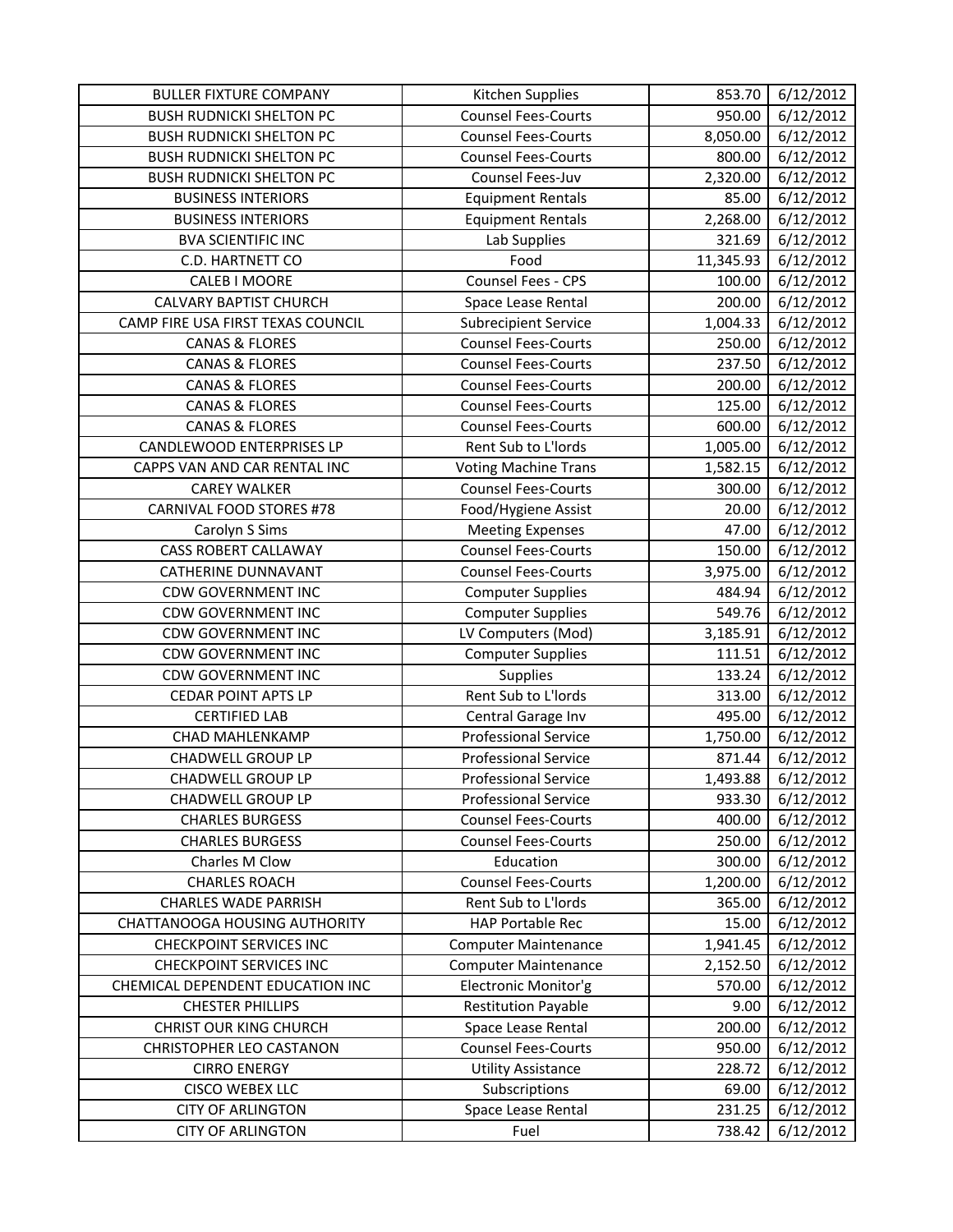| <b>CITY OF ARLINGTON</b>                | Space Lease Rental          | 31.25     | 6/12/2012 |
|-----------------------------------------|-----------------------------|-----------|-----------|
| <b>CITY OF CROWLEY UTILITIES</b>        | <b>Utility Assistance</b>   | 120.94    | 6/12/2012 |
| <b>CITY OF HALTOM CITY</b>              | Water                       | 35.74     | 6/12/2012 |
| <b>CITY OF HALTOM CITY</b>              | Water                       | 16.05     | 6/12/2012 |
| <b>CITY OF KENNEDALE</b>                | Water                       | 479.65    | 6/12/2012 |
| <b>CITY OF KENNEDALE</b>                | Water                       | 196.55    | 6/12/2012 |
| CITY OF MANSFIELD WATER/SEWER           | Water                       | 194.87    | 6/12/2012 |
| CITY OF MANSFIELD WATER/SEWER           | Water                       | 227.31    | 6/12/2012 |
| CITY OF MANSFIELD WATER/SEWER           | Water                       | 263.88    | 6/12/2012 |
| CITY OF MANSFIELD WATER/SEWER           | Water                       | 1,079.85  | 6/12/2012 |
| CITY OF NORTH RICHLAND HILLS            | <b>Utility Assistance</b>   | 101.70    | 6/12/2012 |
| CITY OF WHITE SETTLEMENT                | <b>Utility Assistance</b>   | 115.27    | 6/12/2012 |
| <b>CLASSIC PARTS &amp; SERVICES INC</b> | Field Equip&Supplies        | 62.12     | 6/12/2012 |
| <b>CLEMENTE DE LA CRUZ</b>              | <b>Counsel Fees-Courts</b>  | 150.00    | 6/12/2012 |
| <b>CLEMENTE DE LA CRUZ</b>              | <b>Counsel Fees-Courts</b>  | 137.50    | 6/12/2012 |
| <b>CLEMENTE DE LA CRUZ</b>              | <b>Counsel Fees-Courts</b>  | 287.50    | 6/12/2012 |
| <b>CLEMENTE DE LA CRUZ</b>              | Counsel Fees-Juv            | 100.00    | 6/12/2012 |
| <b>CLIFFORD GINN</b>                    | Investigative               | 122.40    | 6/12/2012 |
| <b>CLIFFORD GINN</b>                    | Investigative               | 399.15    | 6/12/2012 |
| <b>COBURN CATERING SERVICE INC</b>      | <b>Meeting Expenses</b>     | 410.00    | 6/12/2012 |
| <b>CODY L COFER</b>                     | <b>Counsel Fees-Courts</b>  | 900.00    | 6/12/2012 |
| <b>CODY L COFER</b>                     | <b>Counsel Fees-Courts</b>  | 700.00    | 6/12/2012 |
| <b>COLE JENNINGS BRYAN</b>              | <b>Counsel Fees-Courts</b>  | 100.00    | 6/12/2012 |
| <b>COMMERCIAL RECORDER</b>              | <b>Estray Livestock</b>     | 54.00     | 6/12/2012 |
| <b>COMMERCIAL RECORDER</b>              | Advertis/Leg Notice         | 12.75     | 6/12/2012 |
| <b>COMMERCIAL RECORDER</b>              | Advertis/Leg Notice         | 12.25     | 6/12/2012 |
| <b>COMMUNITY PARTNERS OF TARRANT</b>    | Clothing                    | 413.30    | 6/12/2012 |
| COMMUNITY PARTNERS OF TARRANT           | Education                   | 230.00    | 6/12/2012 |
| <b>COMMUNITY PARTNERS OF TARRANT</b>    | Transportation              | 900.00    | 6/12/2012 |
| <b>COMMUNITY PARTNERS OF TARRANT</b>    | <b>Meeting Expenses</b>     | 618.02    | 6/12/2012 |
| COMMUNITY PARTNERS OF TARRANT           | Education                   | 1,125.00  | 6/12/2012 |
| COMPLIANCE CONSORTIUM CORP, LC          | <b>Employee Physicals</b>   | 58.74     | 6/12/2012 |
| COMPREHENSIVE SAFETY RESOURCE 1 LP      | Education                   | 650.00    | 6/12/2012 |
| COMPUTER NETWORKING INC                 | <b>Computer Supplies</b>    | 238.85    | 6/12/2012 |
| CONCHO SUPPLY INC                       | Central Garage Inv          | (30.00)   | 6/12/2012 |
| <b>CONCHO SUPPLY INC</b>                | Central Garage Inv          | 646.52    | 6/12/2012 |
| CONGREGATION AHAVATH SHOLOM             | Space Lease Rental          | 185.00    | 6/12/2012 |
| CONNIE BANISTER CHITWOOD                | <b>Professional Service</b> | 825.00    | 6/12/2012 |
| <b>CONNIE HARRIS GILFEATHER</b>         | Reporter's Records          | 84.00     | 6/12/2012 |
| CORNERSTONE ASSISTANCE NETWORK INC      | <b>Subrecipient Service</b> | 6,965.47  | 6/12/2012 |
| CORNERSTONE ASSISTANCE NETWORK INC      | <b>Subrecipient Service</b> | 12,518.67 | 6/12/2012 |
| CORNERSTONE ASSISTANCE NETWORK INC      | <b>Professional Service</b> | 8,143.86  | 6/12/2012 |
| <b>CORPORATE SOURCE LTD</b>             | Non-Track Equipment         | 320.50    | 6/12/2012 |
| COURT REPORTERS CLEARINGHOUSE           | Test/Civil Serv Exp         | 170.28    | 6/12/2012 |
| <b>COVENANT PRESBYTERIAN CHURCH</b>     | Space Lease Rental          | 100.00    | 6/12/2012 |
| <b>CROWLEY POLICE DEPT</b>              | <b>West Sector</b>          | 51.22     | 6/12/2012 |
| <b>CUEVAS DISTRIBUTION INC</b>          | Supplies                    | 130.00    | 6/12/2012 |
| <b>CUEVAS DISTRIBUTION INC</b>          | Lab Supplies                | 255.00    | 6/12/2012 |
| <b>CURTIS FORTINBERRY</b>               | <b>Counsel Fees-Courts</b>  | 100.00    | 6/12/2012 |
| <b>CYNTHIA MCKENZIE</b>                 | Counsel Fees-Juv            | 100.00    | 6/12/2012 |
| <b>CYNTHIA MUNCY</b>                    | <b>Restitution Payable</b>  | 13.00     | 6/12/2012 |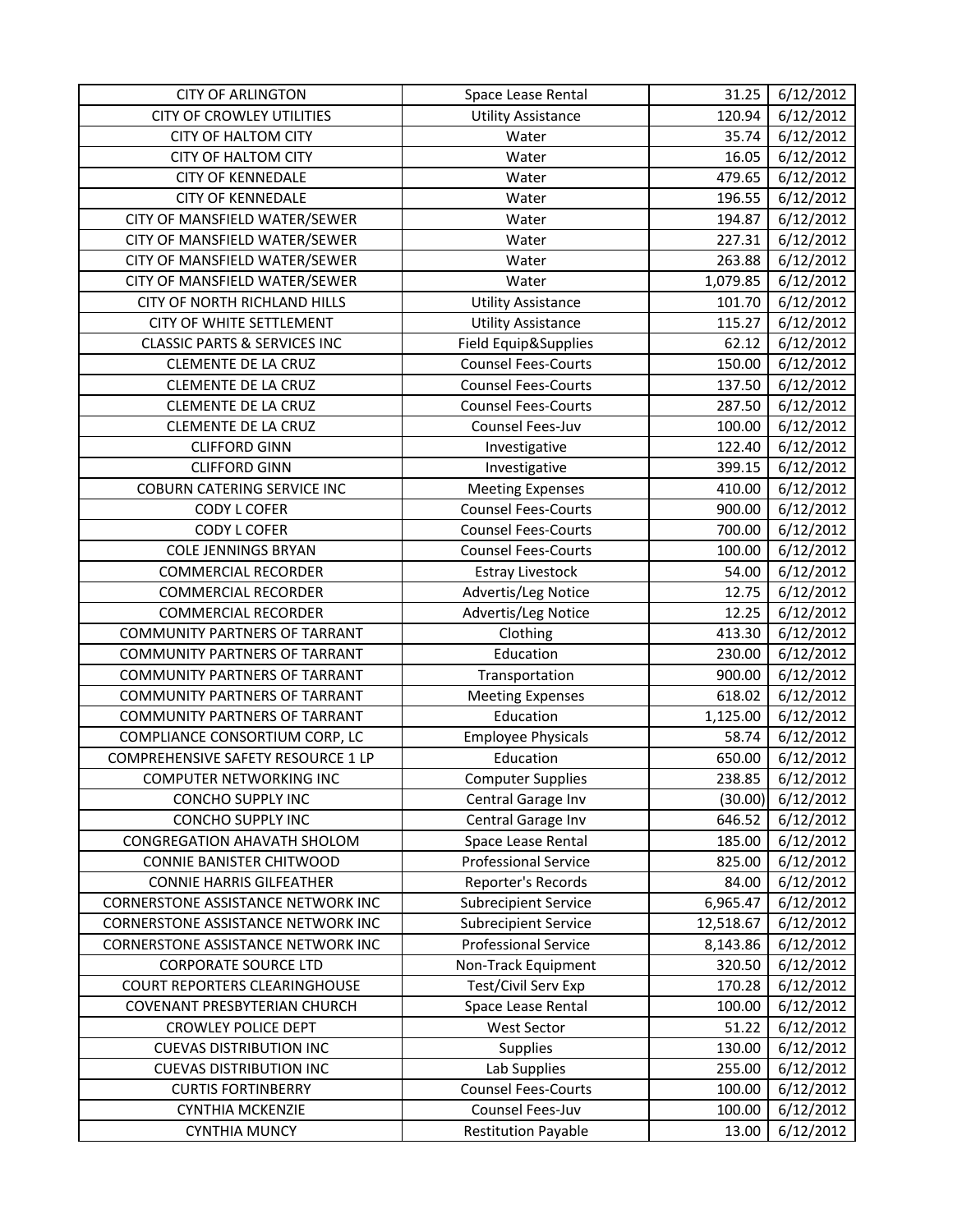| D & A BUILDING SERVICES INC      | <b>Custodian Services</b>   | 2,250.00  | 6/12/2012 |
|----------------------------------|-----------------------------|-----------|-----------|
| D ROBIN MCCARTY                  | <b>Counsel Fees-Courts</b>  | 500.00    | 6/12/2012 |
| <b>D ROBIN MCCARTY</b>           | <b>Counsel Fees-Courts</b>  | 350.00    | 6/12/2012 |
| D ROBIN MCCARTY                  | <b>Counsel Fees-Courts</b>  | 700.00    | 6/12/2012 |
| <b>DALE HEISCH</b>               | <b>Counsel Fees-Courts</b>  | 125.00    | 6/12/2012 |
| DANIEL HERNANDEZ                 | <b>Counsel Fees-Courts</b>  | 625.00    | 6/12/2012 |
| <b>DANIEL HERNANDEZ</b>          | <b>Counsel Fees-Courts</b>  | 250.00    | 6/12/2012 |
| <b>DANIEL HERNANDEZ</b>          | <b>Counsel Fees-Courts</b>  | 800.00    | 6/12/2012 |
| DANIEL HERNANDEZ                 | <b>Counsel Fees-Courts</b>  | 1,300.00  | 6/12/2012 |
| DANIEL HERNANDEZ                 | <b>Counsel Fees-Courts</b>  | 250.00    | 6/12/2012 |
| DANIEL HERNANDEZ                 | <b>Counsel Fees-Courts</b>  | 400.00    | 6/12/2012 |
| <b>DANIEL HERNANDEZ</b>          | <b>Counsel Fees-Courts</b>  | 100.00    | 6/12/2012 |
| <b>DANIEL YOUNG</b>              | <b>Counsel Fees-Courts</b>  | 125.00    | 6/12/2012 |
| DANNENBAUM ENGINEERING CORP      | <b>Professional Service</b> | 9,863.50  | 6/12/2012 |
| DANNY D PITZER                   | <b>Counsel Fees-Courts</b>  | 700.00    | 6/12/2012 |
| DARCY NILES DENO                 | Counsel Fees-Probate        | 2,200.00  | 6/12/2012 |
| <b>DARIN RUSSELL THORP</b>       | <b>Professional Service</b> | 2,110.00  | 6/12/2012 |
| DAVID A FRISBY                   | <b>Counsel Fees-Courts</b>  | 700.00    | 6/12/2012 |
| <b>DAVID BAYS</b>                | <b>Counsel Fees-Courts</b>  | 700.00    | 6/12/2012 |
| David L Evans                    | Education                   | 301.44    | 6/12/2012 |
| <b>DAVID PALMER</b>              | <b>Counsel Fees-Courts</b>  | 200.00    | 6/12/2012 |
| DAVID PEARSON, IV                | <b>Counsel Fees-Courts</b>  | 500.00    | 6/12/2012 |
| DAVID PEARSON, IV                | <b>Counsel Fees-Courts</b>  | 1,060.00  | 6/12/2012 |
| DAVID PEARSON, IV                | Cnsl Fees-Juv Det&Tr        | 100.00    | 6/12/2012 |
| DAVID PEARSON, IV                | Cnsl Fees-Crim Appls        | 7,050.00  | 6/12/2012 |
| DAVID PEARSON, IV                | Crim Appeal-OthrCost        | 29.10     | 6/12/2012 |
| DAVIS MEMORIAL UNITED METHODIST  | Space Lease Rental          | 100.00    | 6/12/2012 |
| DAWN M ROBERTS                   | <b>Counsel Fees-Courts</b>  | 200.00    | 6/12/2012 |
| DBC FAMILY LAW                   | <b>Counsel Fees-Courts</b>  | 495.00    | 6/12/2012 |
| <b>DBC FAMILY LAW</b>            | Counsel Fees - CPS          | 100.00    | 6/12/2012 |
| DDRE MCDONALD FAMILY LP          | Rent Sub to L'Iords         | 240.00    | 6/12/2012 |
| DEBBIE HOUSEMAN                  | <b>Witness Travel</b>       | 27.98     | 6/12/2012 |
| DEBORAH RIPALDI WALKER           | Rent Sub to L'Iords         | 537.00    | 6/12/2012 |
| DEDRA MOSLEY                     | Clothing                    | 125.00    | 6/12/2012 |
| DEE R PARKER                     | <b>Professional Service</b> | 1,831.71  | 6/12/2012 |
| <b>DENNIS KIRKLAND</b>           | <b>Restitution Payable</b>  | 6.50      | 6/12/2012 |
| DEPT OF INFORMATION RESOURCES    | Telephone-Basic             | 171.28    | 6/12/2012 |
| DEPT OF INFORMATION RESOURCES    | Data Transmiss Line         | 441.17    | 6/12/2012 |
| DEPT OF INFORMATION RESOURCES    | Data Transmiss Line         | 1,760.86  | 6/12/2012 |
| DEPT OF INFORMATION RESOURCES    | Data Transmiss Line         | 3,777.76  | 6/12/2012 |
| DEPT OF INFORMATION RESOURCES    | Telephone-Texan             | 1,488.14  | 6/12/2012 |
| DEPT OF INFORMATION RESOURCES    | Data Transmiss Line         | 308.60    | 6/12/2012 |
| <b>DEREK BROWN</b>               | <b>Counsel Fees-Courts</b>  | 125.00    | 6/12/2012 |
| <b>DEREK BROWN</b>               | <b>Counsel Fees-Courts</b>  | 150.00    | 6/12/2012 |
| DIAGNOSTIC HYBRIDS, INC.         | Lab Supplies                | 212.19    | 6/12/2012 |
| <b>DIANE L MOTT</b>              | <b>Professional Service</b> | 1,738.50  | 6/12/2012 |
| <b>DIRECT ENERGY LP</b>          | <b>Utility Assistance</b>   | 311.01    | 6/12/2012 |
| <b>DIRECT ENERGY LP</b>          | <b>Utility Allowance</b>    | 263.00    | 6/12/2012 |
| <b>DIRECTV INC</b>               | Subscriptions               | 85.99     | 6/12/2012 |
| DOCULYNX INC                     | <b>Professional Service</b> | 14,244.08 | 6/12/2012 |
| DOLORES STEWART & ASSOCIATES INC | <b>Professional Service</b> | 526.26    | 6/12/2012 |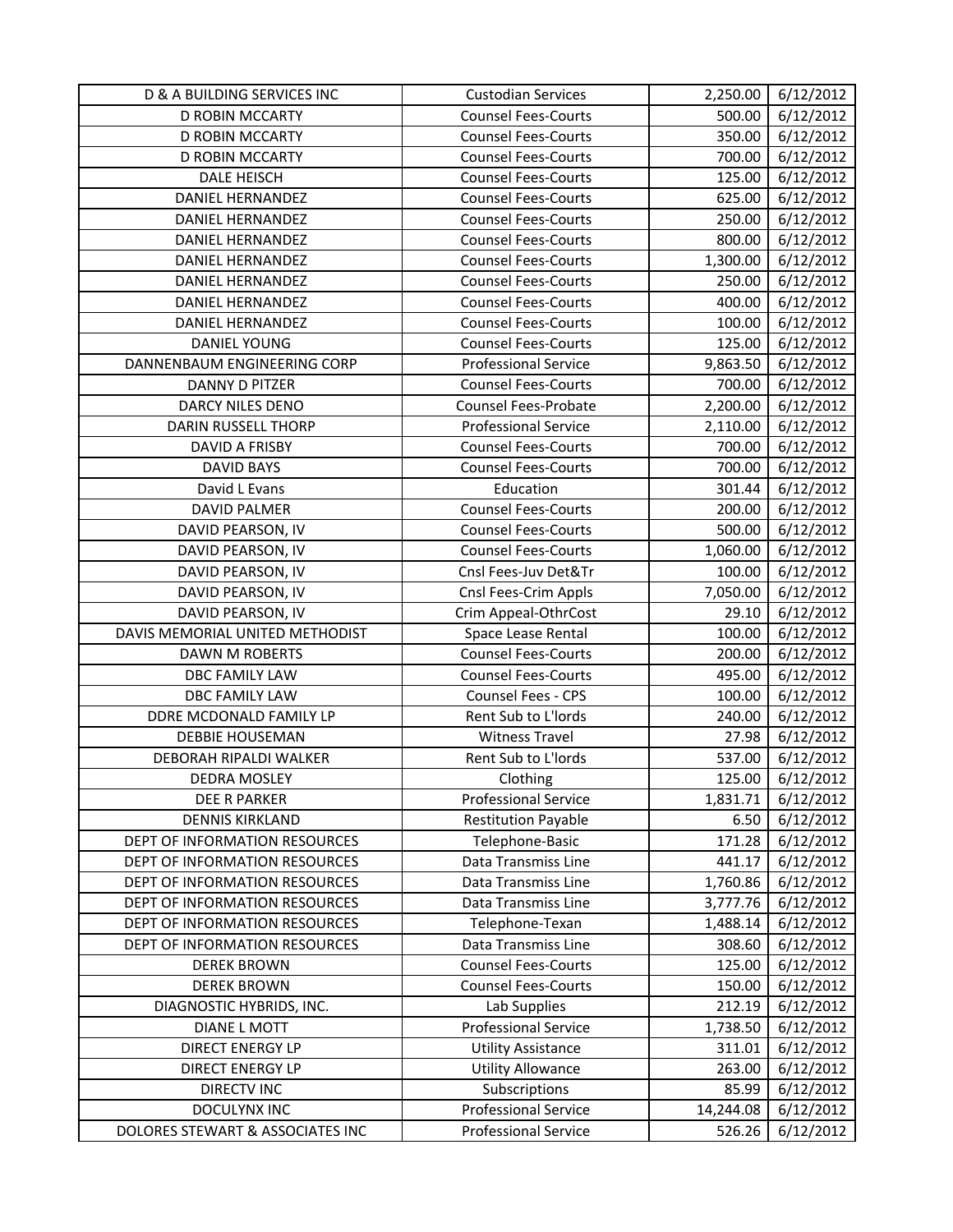| DOLORES STEWART & ASSOCIATES INC | <b>Professional Service</b> | 350.84    | 6/12/2012 |
|----------------------------------|-----------------------------|-----------|-----------|
| DOMINIC A BAUMAN                 | <b>Counsel Fees-Courts</b>  | 600.00    | 6/12/2012 |
| <b>DONALD N TURNER</b>           | <b>Counsel Fees-Courts</b>  | 100.00    | 6/12/2012 |
| DOROTHY BOWEN VIDAL              | <b>Professional Service</b> | 1,737.00  | 6/12/2012 |
| DOUBLE EAGLE MECHANICAL SERVICE  | A/C Maint Contract          | 2,000.00  | 6/12/2012 |
| DOUBLE EAGLE MECHANICAL SERVICE  | A/C Maint Contract          | 567.00    | 6/12/2012 |
| DOUGLAS COUNTY COMBINED COURT    | Cert Copies/Trans           | 14.00     | 6/12/2012 |
| <b>DOUGLASS DISTRIBUTING</b>     | Gasoline Inventory          | 33,702.25 | 6/12/2012 |
| <b>DOUGLASS DISTRIBUTING</b>     | Gasoline Inventory          | 29,644.57 | 6/12/2012 |
| <b>DOUGLASS RAY</b>              | Travel                      | 180.00    | 6/12/2012 |
| <b>DRURY INN</b>                 | Prepaid - Travel            | 372.60    | 6/12/2012 |
| EAN HOLDINGS LLC                 | Vehicle Lease               | 2,400.00  | 6/12/2012 |
| EAN HOLDINGS LLC                 | Travel                      | 381.63    | 6/12/2012 |
| <b>EARL E BATES JR</b>           | <b>Counsel Fees-Courts</b>  | 3,000.00  | 6/12/2012 |
| EDGE PARK UNITED METH. CHURCH    | Space Lease Rental          | 400.00    | 6/12/2012 |
| <b>EDWARD G JONES</b>            | <b>Counsel Fees-Courts</b>  | 750.00    | 6/12/2012 |
| <b>EDWIN YOUNGBLOOD</b>          | <b>Counsel Fees-Courts</b>  | 345.00    | 6/12/2012 |
| <b>EDWIN YOUNGBLOOD</b>          | <b>Counsel Fees-Courts</b>  | 860.00    | 6/12/2012 |
| <b>EDWIN YOUNGBLOOD</b>          | <b>Counsel Fees-Courts</b>  | 175.00    | 6/12/2012 |
| <b>EDWIN YOUNGBLOOD</b>          | Counsel Fees-Juv            | 300.00    | 6/12/2012 |
| <b>EDWIN YOUNGBLOOD</b>          | Counsel Fees - CPS          | 100.00    | 6/12/2012 |
| ELEMENTS OF ARCHITECTURE INC     | <b>Professional Service</b> | 1,025.00  | 6/12/2012 |
| <b>ELISABETH BRAGGS</b>          | <b>Witness Travel</b>       | 96.80     | 6/12/2012 |
| <b>ELOY SEPULVEDA</b>            | <b>Counsel Fees-Courts</b>  | 1,500.00  | 6/12/2012 |
| <b>ELOY SEPULVEDA</b>            | <b>Counsel Fees-Courts</b>  | 800.00    | 6/12/2012 |
| ELROD'S COST PLUS #7             | Food/Hygiene Assist         | 19.03     | 6/12/2012 |
| <b>EMPIRE PAPER</b>              | <b>Custodian Supplies</b>   | 1,934.00  | 6/12/2012 |
| <b>EMPIRE PAPER</b>              | <b>Custodian Supplies</b>   | 1,934.00  | 6/12/2012 |
| <b>EMPIRE PAPER</b>              | <b>Custodian Supplies</b>   | 2,967.40  | 6/12/2012 |
| <b>ENVIROMATIC SERVICES</b>      | <b>Building Maintenance</b> | 702.00    | 6/12/2012 |
| <b>ERIC B SIMMONS</b>            | Rent Sub to L'Iords         | 982.00    | 6/12/2012 |
| <b>ERIC CUMMINGS</b>             | <b>Counsel Fees-Courts</b>  | 130.00    | 6/12/2012 |
| <b>ERIC CUMMINGS</b>             | <b>Counsel Fees-Courts</b>  | 7,300.00  | 6/12/2012 |
| <b>ERIC CUMMINGS</b>             | <b>Counsel Fees-Courts</b>  | 350.00    | 6/12/2012 |
| <b>ERIC CUMMINGS</b>             | <b>Counsel Fees-Courts</b>  | 825.00    | 6/12/2012 |
| <b>ERIC IBARRA</b>               | <b>Professional Service</b> | 2,262.50  | 6/12/2012 |
| EULESS POLICE DEPARTMENT         | Northeast Sector            | 510.12    | 6/12/2012 |
| <b>EVCO PARTNERS LP</b>          | Sheriff Inventory           | 125.76    | 6/12/2012 |
| <b>EVCO PARTNERS LP</b>          | Supplies                    | 97.40     | 6/12/2012 |
| <b>EVCO PARTNERS LP</b>          | Supplies                    | 5.26      | 6/12/2012 |
| <b>EVCO PARTNERS LP</b>          | Supplies                    | 63.56     | 6/12/2012 |
| <b>EVCO PARTNERS LP</b>          | Supplies                    | 825.65    | 6/12/2012 |
| <b>EVCO PARTNERS LP</b>          | Supplies                    | 85.14     | 6/12/2012 |
| <b>EVCO PARTNERS LP</b>          | Supplies                    | 5.26      | 6/12/2012 |
| <b>EVCO PARTNERS LP</b>          | Supplies                    | 68.04     | 6/12/2012 |
| <b>EVCO PARTNERS LP</b>          | Supplies                    | 10.52     | 6/12/2012 |
| <b>EVCO PARTNERS LP</b>          | <b>Computer Supplies</b>    | 10.52     | 6/12/2012 |
| <b>EVCO PARTNERS LP</b>          | <b>Custodian Supplies</b>   | 896.91    | 6/12/2012 |
| <b>EVCO PARTNERS LP</b>          | <b>Building Maintenance</b> | 86.20     | 6/12/2012 |
| <b>EVCO PARTNERS LP</b>          | <b>Building Maintenance</b> | 219.40    | 6/12/2012 |
| <b>EVCO PARTNERS LP</b>          | <b>Building Maintenance</b> | 498.96    | 6/12/2012 |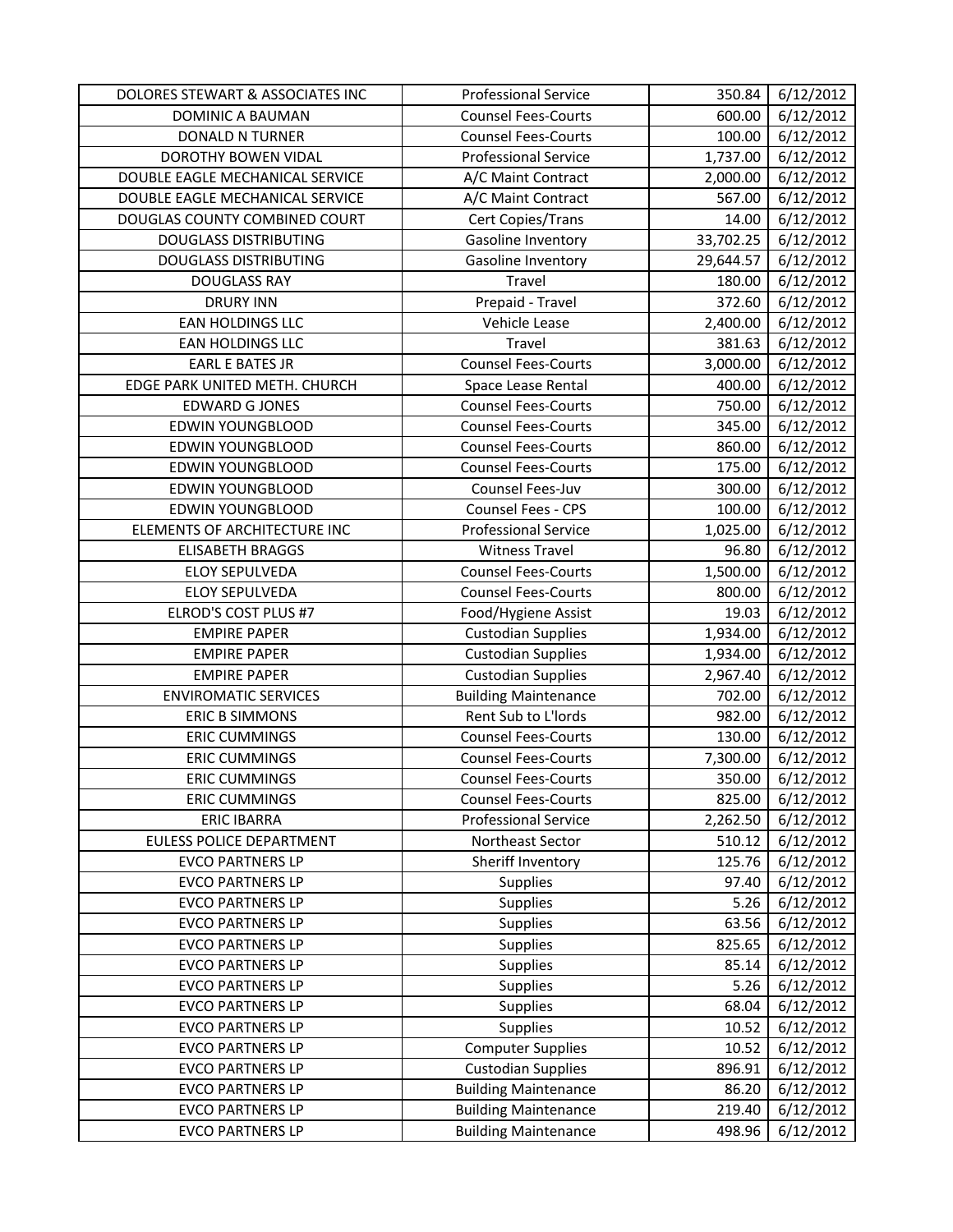| <b>EVCO PARTNERS LP</b>               | <b>Building Maintenance</b> | 427.82   | 6/12/2012 |
|---------------------------------------|-----------------------------|----------|-----------|
| <b>EVCO PARTNERS LP</b>               | <b>Building Maintenance</b> | 103.68   | 6/12/2012 |
| <b>EVCO PARTNERS LP</b>               | Kitchen Maintenance         | 94.32    | 6/12/2012 |
| <b>EVCO PARTNERS LP</b>               | Sign Shop Inventory         | 22.15    | 6/12/2012 |
| <b>EVCO PARTNERS LP</b>               | Supplies                    | 164.04   | 6/12/2012 |
| <b>EVCO PARTNERS LP</b>               | Parts and Supplies          | 179.76   | 6/12/2012 |
| <b>EVCO PARTNERS LP</b>               | Parts and Supplies          | 81.17    | 6/12/2012 |
| <b>EVCO PARTNERS LP</b>               | Field Equip&Supplies        | 39.76    | 6/12/2012 |
| <b>EVCO PARTNERS LP</b>               | Non-Track Const/Bldg        | 703.35   | 6/12/2012 |
| <b>EVCO PARTNERS LP</b>               | <b>Custodian Supplies</b>   | 355.70   | 6/12/2012 |
| <b>EVCO PARTNERS LP</b>               | <b>Custodian Supplies</b>   | 25.84    | 6/12/2012 |
| <b>EVCO PARTNERS LP</b>               | <b>Building Maintenance</b> | 489.96   | 6/12/2012 |
| <b>EVCO PARTNERS LP</b>               | <b>Building Maintenance</b> | 43.71    | 6/12/2012 |
| <b>EVCO PARTNERS LP</b>               | <b>Building Maintenance</b> | 193.50   | 6/12/2012 |
| <b>EVCO PARTNERS LP</b>               | <b>Building Maintenance</b> | 61.53    | 6/12/2012 |
| <b>EVCO PARTNERS LP</b>               | <b>Building Maintenance</b> | 138.80   | 6/12/2012 |
| <b>EVCO PARTNERS LP</b>               | A/C Maint Contract          | 2,029.26 | 6/12/2012 |
| <b>EVCO PARTNERS LP</b>               | Landscaping Expense         | 32.72    | 6/12/2012 |
| <b>EVRIDGE TRACTOR INC</b>            | Parts and Supplies          | 651.00   | 6/12/2012 |
| <b>EXECUTIVE FORMS &amp; SUPPLIES</b> | Supplies                    | 110.00   | 6/12/2012 |
| <b>EXECUTIVE FORMS &amp; SUPPLIES</b> | Supplies                    | 416.46   | 6/12/2012 |
| EZ ELECTRICAL CONTRACTORS LLC         | <b>Building Maintenance</b> | 435.85   | 6/12/2012 |
| F B MCINTIRE EQUIPMENT CO             | <b>Equipment Rentals</b>    | 1,941.50 | 6/12/2012 |
| FAITH LUTHERAN CHURCH                 | Space Lease Rental          | 150.00   | 6/12/2012 |
| <b>FAMILY DOLLAR</b>                  | Food/Hygiene Assist         | 135.00   | 6/12/2012 |
| FAMILY DOLLAR #1365                   | Food/Hygiene Assist         | 200.00   | 6/12/2012 |
| FAMILY DOLLAR #3641                   | Food/Hygiene Assist         | 20.00    | 6/12/2012 |
| FAMILY DOLLAR #4285                   | Food/Hygiene Assist         | 175.00   | 6/12/2012 |
| FAMILY DOLLAR #4688                   | Food/Hygiene Assist         | 20.00    | 6/12/2012 |
| FAMILY DOLLAR #4937                   | Food/Hygiene Assist         | 43.76    | 6/12/2012 |
| FAMILY DOLLAR #5109                   | Food/Hygiene Assist         | 234.13   | 6/12/2012 |
| FAMILY DOLLAR #5504                   | Food/Hygiene Assist         | 242.00   | 6/12/2012 |
| FAMILY DOLLAR #6051                   | Food/Hygiene Assist         | 133.97   | 6/12/2012 |
| FAMILY DOLLAR #6283                   | Food/Hygiene Assist         | 153.84   | 6/12/2012 |
| <b>FAMILY DOLLAR #6468</b>            | Food/Hygiene Assist         | 20.00    | 6/12/2012 |
| FAMILY DOLLAR #6983                   | Food/Hygiene Assist         | 19.93    | 6/12/2012 |
| FAMILY DOLLAR STORE #1653             | Food/Hygiene Assist         | 225.71   | 6/12/2012 |
| <b>FARMERS MARKET</b>                 | Food                        | 350.65   | 6/12/2012 |
| <b>FASCLAMPITT PAPER STORE</b>        | <b>Graphics Inventory</b>   | 507.00   | 6/12/2012 |
| <b>FASCLAMPITT PAPER STORE</b>        | <b>Graphics Inventory</b>   | 826.80   | 6/12/2012 |
| <b>FEDEX</b>                          | Postage                     | 9.21     | 6/12/2012 |
| <b>FEDEX</b>                          | Postage                     | 103.79   | 6/12/2012 |
| <b>FEDEX</b>                          | Postage                     | 101.50   | 6/12/2012 |
| FELIPE O CALZADA                      | <b>Counsel Fees-Courts</b>  | 250.00   | 6/12/2012 |
| FELIPE O CALZADA                      | <b>Counsel Fees-Courts</b>  | 4,567.50 | 6/12/2012 |
| FELIPE O CALZADA                      | <b>Counsel Fees-Courts</b>  | 625.00   | 6/12/2012 |
| FELIPE O CALZADA                      | Counsel Fees-Juv            | 370.00   | 6/12/2012 |
| <b>FERRELLGAS</b>                     | Fuel                        | 65.25    | 6/12/2012 |
| FERTITTA HOSPITALITY                  | Education                   | 331.20   | 6/12/2012 |
| FIESTA MART #61                       | Food/Hygiene Assist         | 80.00    | 6/12/2012 |
| FIESTA MART #69                       | Food/Hygiene Assist         | 74.92    | 6/12/2012 |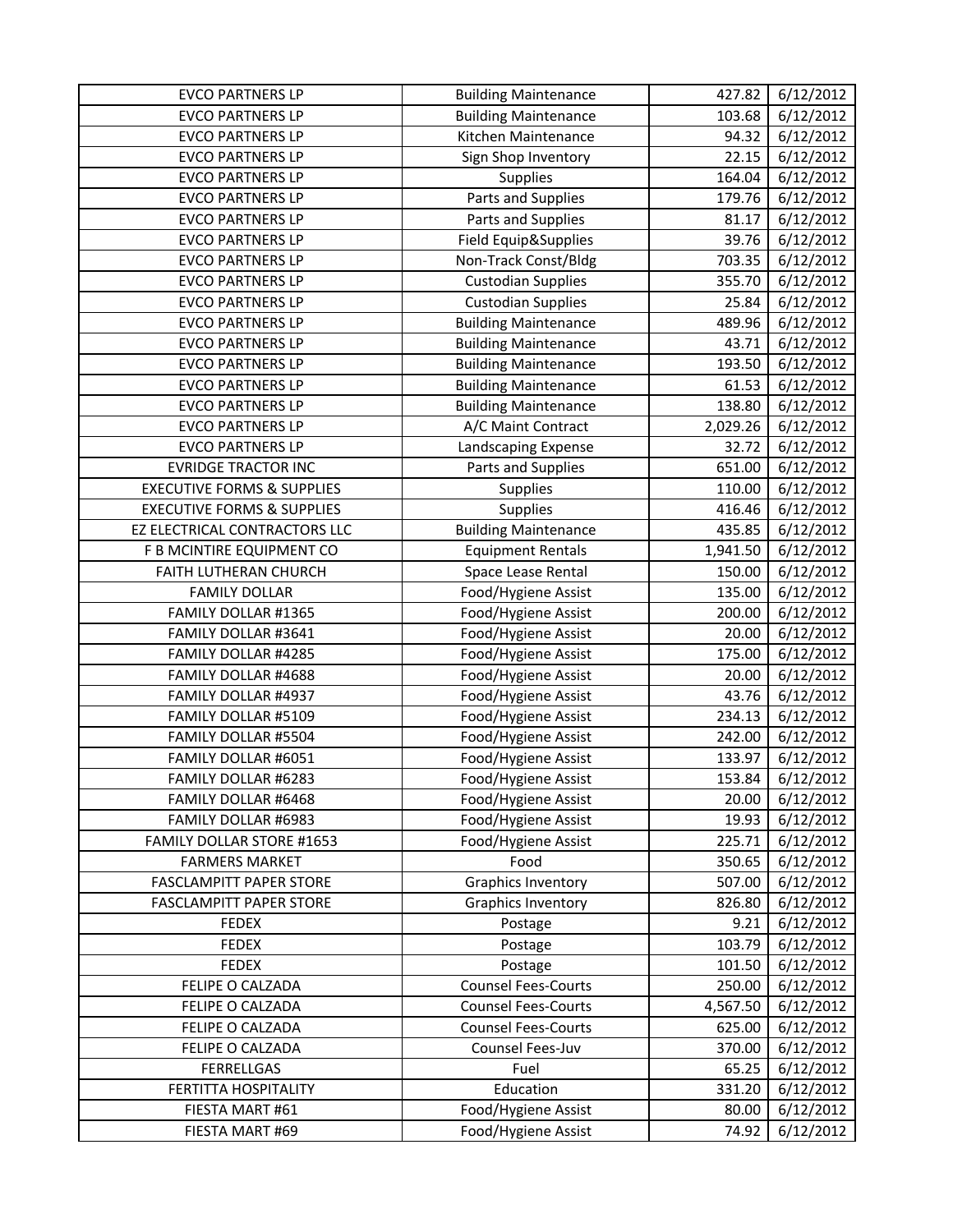| FIESTA MART #76                     | Food/Hygiene Assist       | 219.03     | 6/12/2012 |
|-------------------------------------|---------------------------|------------|-----------|
| FIESTA MART INC                     | Food/Hygiene Assist       | 20.00      | 6/12/2012 |
| FILTER SYSTEMS INC                  | A/C Maint Contract        | 39.26      | 6/12/2012 |
| FILTER SYSTEMS INC                  | A/C Maint Contract        | 186.26     | 6/12/2012 |
| FILTER SYSTEMS INC                  | A/C Maint Contract        | 46.79      | 6/12/2012 |
| FILTER SYSTEMS INC                  | A/C Maint Contract        | 109.60     | 6/12/2012 |
| FILTER SYSTEMS INC                  | A/C Maint Contract        | 17.24      | 6/12/2012 |
| FILTER SYSTEMS INC                  | A/C Maint Contract        | 321.96     | 6/12/2012 |
| FILTER SYSTEMS INC                  | A/C Maint Contract        | 108.85     | 6/12/2012 |
| FILTER SYSTEMS INC                  | A/C Maint Contract        | 946.13     | 6/12/2012 |
| FILTER SYSTEMS INC                  | A/C Maint Contract        | 177.00     | 6/12/2012 |
| FILTER SYSTEMS INC                  | A/C Maint Contract        | 22.40      | 6/12/2012 |
| FILTER SYSTEMS INC                  | A/C Maint Contract        | 13.44      | 6/12/2012 |
| FILTER SYSTEMS INC                  | A/C Maint Contract        | 181.46     | 6/12/2012 |
| FILTER SYSTEMS INC                  | A/C Maint Contract        | 161.20     | 6/12/2012 |
| FILTER SYSTEMS INC                  | A/C Maint Contract        | 253.15     | 6/12/2012 |
| FILTER SYSTEMS INC                  | A/C Maint Contract        | 149.42     | 6/12/2012 |
| FILTER SYSTEMS INC                  | A/C Maint Contract        | 127.93     | 6/12/2012 |
| FILTER SYSTEMS INC                  | A/C Maint Contract        | 237.05     | 6/12/2012 |
| FILTER SYSTEMS INC                  | A/C Maint Contract        | 137.32     | 6/12/2012 |
| FILTER SYSTEMS INC                  | A/C Maint Contract        | 9.68       | 6/12/2012 |
| FILTER SYSTEMS INC                  | A/C Maint Contract        | 1,370.28   | 6/12/2012 |
| FIRST BAPTIST CHURCH COLLEYVILLE    | Space Lease Rental        | 500.00     | 6/12/2012 |
| FIRST BAPTIST CHURCH OF BEDFORD     | Space Lease Rental        | 200.00     | 6/12/2012 |
| <b>FIRST CHOICE POWER</b>           | <b>Utility Assistance</b> | 769.42     | 6/12/2012 |
| FIRST JEFFERSON UNITARIAN CHUR      | Space Lease Rental        | 200.00     | 6/12/2012 |
| <b>FISHER SCIENTIFIC</b>            | <b>Medical Supplies</b>   | 990.92     | 6/12/2012 |
| <b>FISHER SCIENTIFIC</b>            | Lab Supplies              | 2,384.30   | 6/12/2012 |
| <b>FISHER SCIENTIFIC</b>            | Lab Supplies              | 304.54     | 6/12/2012 |
| <b>FISHER SCIENTIFIC</b>            | Lab Supplies              | 558.52     | 6/12/2012 |
| <b>FISHER SCIENTIFIC</b>            | Lab Supplies              | 1,361.05   | 6/12/2012 |
| <b>FLOYD ROBINSON</b>               | Rent Sub to L'Iords       | 260.00     | 6/12/2012 |
| FORENSIC DNA & DRUG TESTING SERVICE | <b>Medical Services</b>   | 2,538.00   | 6/12/2012 |
| FORENSIC TOXICOLOGY CONSULTANT      | Investigative             | 500.00     | 6/12/2012 |
| FORT WORTH EDUCATION ASSOCIATION    | Space Lease Rental        | 400.00     | 6/12/2012 |
| FORT WORTH HARVEST CHURCH           | Space Lease Rental        | 500.00     | 6/12/2012 |
| FORT WORTH POLICE DEPARTMENT        | <b>Drug Seizures</b>      | 2,412.78   | 6/12/2012 |
| FORT WORTH POLICE DEPARTMENT        | <b>Drug Seizures</b>      | 105,075.00 | 6/12/2012 |
| FORT WORTH POLICE DEPARTMENT        | Drug Seizure Int          | 9.37       | 6/12/2012 |
| FORT WORTH POLICE DEPARTMENT        | Drug Seizure Int          | 108.18     | 6/12/2012 |
| FORT WORTH POLICE DEPARTMENT        | Ft Worth Sector           | 6,844.39   | 6/12/2012 |
| FORT WORTH STAR TELEGRAM            | Advertis/Leg Notice       | 2,138.87   | 6/12/2012 |
| FORT WORTH STAR TELEGRAM            | Advertis/Leg Notice       | 301.00     | 6/12/2012 |
| FORT WORTH WATER DEPARTMENT         | Water                     | 4,956.40   | 6/12/2012 |
| FORT WORTH WATER DEPARTMENT         | Water                     | 332.56     | 6/12/2012 |
| FORT WORTH WATER DEPARTMENT         | Water                     | 30.48      | 6/12/2012 |
| FORT WORTH WATER DEPARTMENT         | Water                     | 201.82     | 6/12/2012 |
| FORT WORTH WATER DEPARTMENT         | Water                     | 343.09     | 6/12/2012 |
| FORT WORTH WATER DEPARTMENT         | Water                     | 224.67     | 6/12/2012 |
| FORT WORTH WATER DEPARTMENT         | Water                     | 52.47      | 6/12/2012 |
| FORT WORTH WATER DEPARTMENT         | Water                     | 63.73      | 6/12/2012 |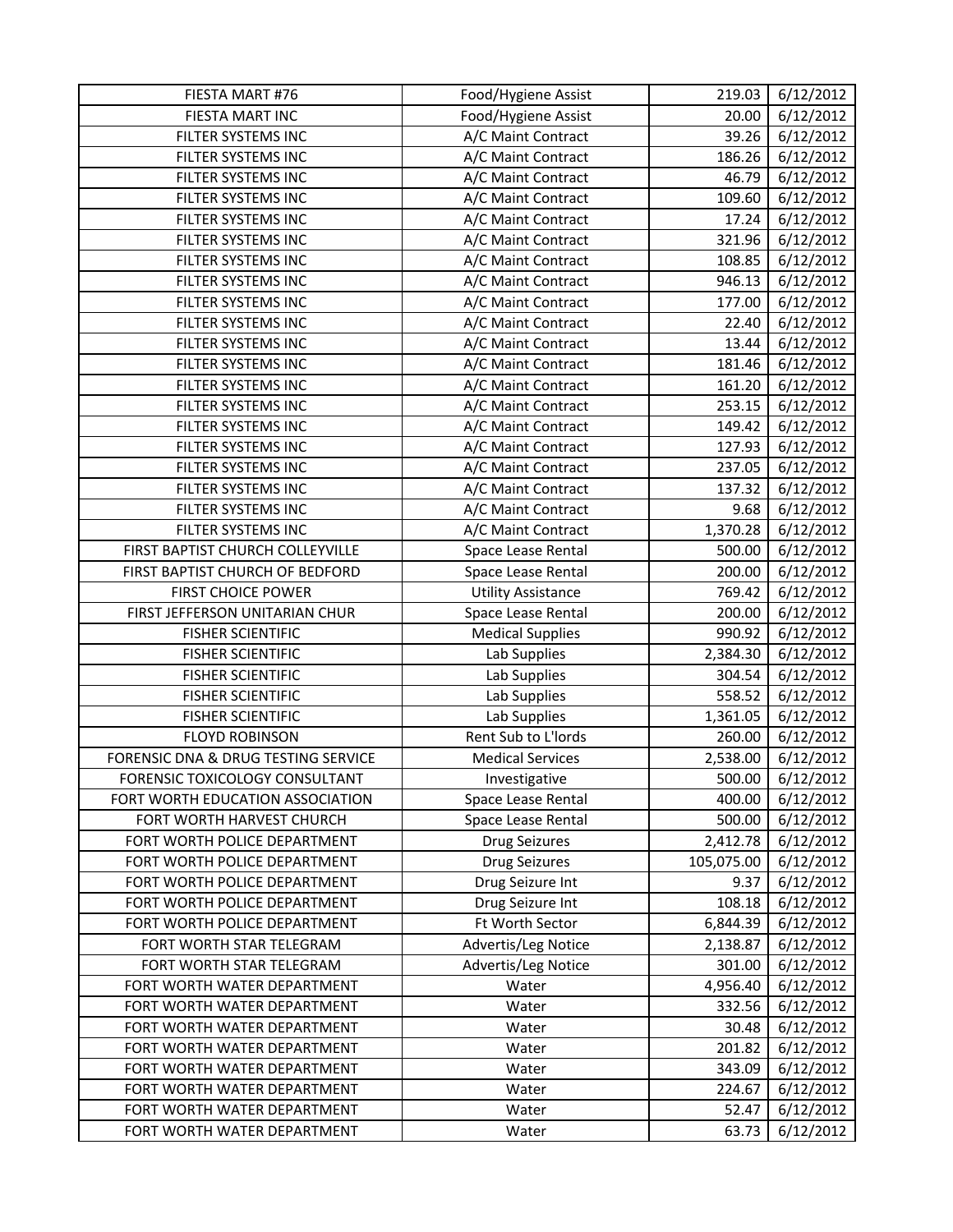| FORT WORTH WATER DEPARTMENT         | <b>Utility Assistance</b>   | 1,344.31 | 6/12/2012 |
|-------------------------------------|-----------------------------|----------|-----------|
| FORT WORTH WATER DEPARTMENT         | Water                       | 54.00    | 6/12/2012 |
| FORT WORTH WATER DEPARTMENT         | Water                       | 48.08    | 6/12/2012 |
| FORT WORTH WATER DEPARTMENT         | Water                       | 72.98    | 6/12/2012 |
| FORT WORTH WATER DEPARTMENT         | Water                       | 61.75    | 6/12/2012 |
| <b>FRANCES B JANEZIC</b>            | <b>Professional Service</b> | 526.26   | 6/12/2012 |
| FRANCISCO HERNANDEZ JR              | <b>Counsel Fees-Courts</b>  | 850.00   | 6/12/2012 |
| FRANCISCO HERNANDEZ JR              | <b>Counsel Fees-Courts</b>  | 1,600.00 | 6/12/2012 |
| FRANCISCO HERNANDEZ JR              | <b>Counsel Fees-Courts</b>  | 400.00   | 6/12/2012 |
| FRANCISCO HERNANDEZ JR              | <b>Counsel Fees-Courts</b>  | 100.00   | 6/12/2012 |
| FRANCISCO HERNANDEZ JR              | <b>Counsel Fees-Courts</b>  | 100.00   | 6/12/2012 |
| <b>FRANK ADLER</b>                  | Counsel Fees - CPS          | 100.00   | 6/12/2012 |
| FRANK KENT MOTOR COMPANY            | Central Garage Inv          | 286.04   | 6/12/2012 |
| <b>FRED CUMMINGS</b>                | <b>Counsel Fees-Courts</b>  | 600.00   | 6/12/2012 |
| FT WORTH LAUNDRY & DRY CLEAN        | Lab Equip Mainten           | 49.50    | 6/12/2012 |
| FT WORTH MIDTOWN LODGING PART FOS L | <b>Witness Travel</b>       | 950.35   | 6/12/2012 |
| FT WORTH MIDTOWN LODGING PART FOS L | <b>Witness Travel</b>       | 925.30   | 6/12/2012 |
| FT WORTH MIDTOWN LODGING PART FOS L | <b>Witness Travel</b>       | 159.85   | 6/12/2012 |
| FT WORTH MIDTOWN LODGING PART FOS L | <b>Witness Travel</b>       | 159.85   | 6/12/2012 |
| FT WORTH MIDTOWN LODGING PART FOS L | <b>Witness Travel</b>       | 764.50   | 6/12/2012 |
| FT WORTH MIDTOWN LODGING PART FOS L | <b>Witness Travel</b>       | 924.20   | 6/12/2012 |
| FT WORTH MIDTOWN LODGING PART FOS L | <b>Witness Travel</b>       | 896.62   | 6/12/2012 |
| FT WORTH MIDTOWN LODGING PART FOS L | <b>Witness Travel</b>       | 1,315.86 | 6/12/2012 |
| FULGHAM LAW FIRM PC                 | <b>Counsel Fees-Courts</b>  | 400.00   | 6/12/2012 |
| FULGHAM LAW FIRM PC                 | <b>Counsel Fees-Courts</b>  | 1,000.00 | 6/12/2012 |
| FULGHAM LAW FIRM PC                 | <b>Counsel Fees-Courts</b>  | 175.00   | 6/12/2012 |
| <b>G ALAN STEELE</b>                | <b>Counsel Fees-Courts</b>  | 1,700.00 | 6/12/2012 |
| <b>G ALAN STEELE</b>                | <b>Counsel Fees-Courts</b>  | 1,300.00 | 6/12/2012 |
| <b>G ALAN STEELE</b>                | <b>Counsel Fees-Courts</b>  | 193.75   | 6/12/2012 |
| <b>G ANDREW PLATT</b>               | <b>Counsel Fees-Courts</b>  | 300.00   | 6/12/2012 |
| <b>G ANDREW PLATT</b>               | <b>Counsel Fees-Courts</b>  | 350.00   | 6/12/2012 |
| <b>G ANDREW PLATT</b>               | <b>Counsel Fees-Courts</b>  | 125.00   | 6/12/2012 |
| <b>GARRETT METAL DETECTORS</b>      | <b>Building Maintenance</b> | 2,747.50 | 6/12/2012 |
| <b>GARY MEDLIN</b>                  | <b>Counsel Fees-Courts</b>  | 300.00   | 6/12/2012 |
| <b>GARY SUTULA</b>                  | Travel                      | 1,376.01 | 6/12/2012 |
| <b>GE FOODLAND INC</b>              | Food/Hygiene Assist         | 20.00    | 6/12/2012 |
| <b>GEORGE MACKEY</b>                | <b>Counsel Fees-Courts</b>  | 700.00   | 6/12/2012 |
| <b>GEORGE MACKEY</b>                | <b>Counsel Fees-Courts</b>  | 870.00   | 6/12/2012 |
| <b>GEORGE MACKEY</b>                | <b>Counsel Fees-Courts</b>  | 4,470.00 | 6/12/2012 |
| <b>GEORGE MACKEY</b>                | <b>Counsel Fees-Courts</b>  | 300.00   | 6/12/2012 |
| Georgia P Cartwright                | Education                   | 180.00   | 6/12/2012 |
| GIANT TEXAN SECURITY INVESTIGATION  | Investigative               | 3,050.00 | 6/12/2012 |
| <b>GILBERT RUSSELL ROWE</b>         | <b>Counsel Fees-Courts</b>  | 1,650.00 | 6/12/2012 |
| <b>GILBERT RUSSELL ROWE</b>         | <b>Counsel Fees-Courts</b>  | 425.00   | 6/12/2012 |
| <b>GILBERT RUSSELL ROWE</b>         | <b>Counsel Fees-Courts</b>  | 2,500.00 | 6/12/2012 |
| <b>GILBERT RUSSELL ROWE</b>         | <b>Counsel Fees-Courts</b>  | 200.00   | 6/12/2012 |
| <b>GIRLS INC OF TARRANT COUNTY</b>  | <b>Subrecipient Service</b> | 455.34   | 6/12/2012 |
| <b>GLOBAL LANGUAGE CENTER</b>       | Interpreter Fees            | 250.00   | 6/12/2012 |
| <b>GOMEZ FLOOR COVERING INC</b>     | <b>Building Maintenance</b> | 200.00   | 6/12/2012 |
| GOOD SHEPHERD LUTHERAN CHURCH       | Space Lease Rental          | 350.00   | 6/12/2012 |
| <b>GRACE LUTHERAN CHURCH</b>        | Space Lease Rental          | 150.00   | 6/12/2012 |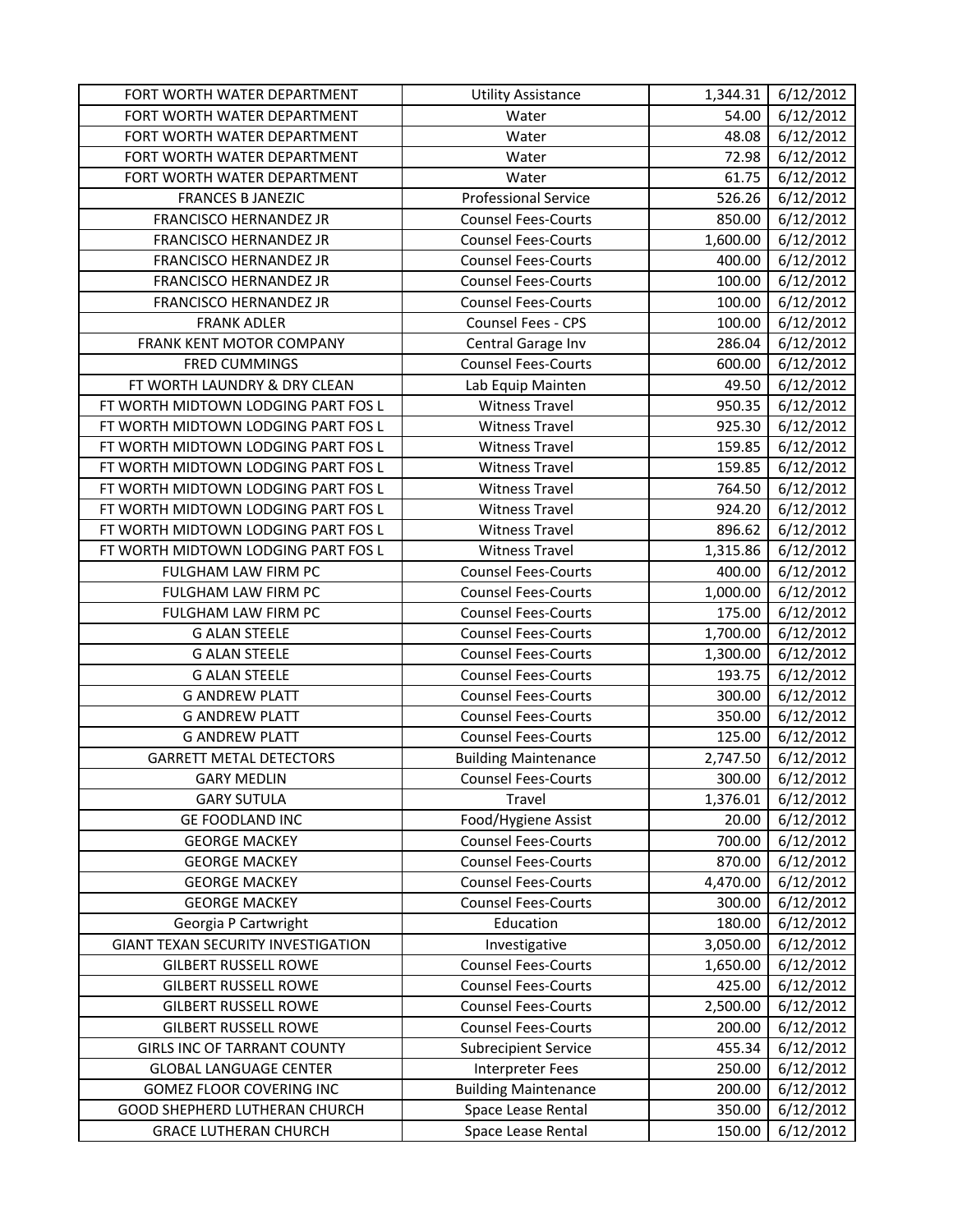| <b>GRAINGER</b>                      | <b>Building Maintenance</b> | 35.64     | 6/12/2012 |
|--------------------------------------|-----------------------------|-----------|-----------|
| <b>GRANGER GROUP INC</b>             | <b>Bonds</b>                | 71.00     | 6/12/2012 |
| <b>GRANGER GROUP INC</b>             | <b>Bonds</b>                | 71.00     | 6/12/2012 |
| <b>GRANGER GROUP INC</b>             | <b>Bonds</b>                | 71.00     | 6/12/2012 |
| <b>GRAPEVINE POLICE DEPT</b>         | Northeast Sector            | 510.12    | 6/12/2012 |
| <b>GRAYBAR ELECTRIC</b>              | <b>Equipment Maint</b>      | 838.60    | 6/12/2012 |
| <b>GRAYBAR ELECTRIC</b>              | Non-Track Equipment         | 7,720.00  | 6/12/2012 |
| <b>GREEN MOUNTAIN ENERGY COMPANY</b> | <b>Utility Assistance</b>   | 232.67    | 6/12/2012 |
| <b>GREEN MOUNTAIN ENERGY COMPANY</b> | <b>Utility Allowance</b>    | 31.00     | 6/12/2012 |
| <b>GREENWOOD MOUNT OLIVET</b>        | <b>County Burials</b>       | 700.00    | 6/12/2012 |
| <b>GREG GRAY</b>                     | <b>Counsel Fees-Courts</b>  | 400.00    | 6/12/2012 |
| Grover G Fickes                      | <b>Meeting Expenses</b>     | 373.96    | 6/12/2012 |
| <b>GST PUBLIC SAFETY SUPPLY</b>      | Clothing                    | 2,362.45  | 6/12/2012 |
| <b>GST PUBLIC SAFETY SUPPLY</b>      | Clothing                    | (26.96)   | 6/12/2012 |
| <b>GUARANTEED EXPRESS INC</b>        | <b>Courier Service</b>      | 207.90    | 6/12/2012 |
| <b>GULLIVER'S TRAVEL SERVICE INC</b> | Education                   | 398.60    | 6/12/2012 |
| HACIENDA REDEVELOPMENT LLC           | Rental Assistance           | 550.00    | 6/12/2012 |
| HALTOM CITY LODGE #1889              | Space Lease Rental          | 200.00    | 6/12/2012 |
| HALTOM CITY POLICE DEPARTMENT        | Northeast Sector            | 1,020.25  | 6/12/2012 |
| HAMIDA A ABDAL-KHALLAQ INC           | <b>Counsel Fees-Courts</b>  | 175.00    | 6/12/2012 |
| HAMIDA A ABDAL-KHALLAQ INC           | <b>Counsel Fees-Courts</b>  | 100.00    | 6/12/2012 |
| HAMIDA A ABDAL-KHALLAQ INC           | Counsel Fees-Juv            | 200.00    | 6/12/2012 |
| HANSON AGGREGATES CENTRAL INC        | Rock and Gravel             | 1,103.28  | 6/12/2012 |
| HANSON PIPE & PRECAST INC            | Culverts                    | 5,984.16  | 6/12/2012 |
| HANSON PIPE & PRECAST INC            | Culverts                    | 2,160.00  | 6/12/2012 |
| HARRY HARRIS, III                    | <b>Counsel Fees-Courts</b>  | 300.00    | 6/12/2012 |
| HART INTERCIVIC INC                  | <b>Voting Supplies</b>      | 59,107.75 | 6/12/2012 |
| HART INTERCIVIC INC                  | <b>Voting Supplies</b>      | 73,001.50 | 6/12/2012 |
| HEARTLAND ASPHALT MATERIALS INC      | Asphalt-Liquid              | 2,067.88  | 6/12/2012 |
| <b>HEIDELBERG USA INC</b>            | <b>Graphics Inventory</b>   | 248.36    | 6/12/2012 |
| <b>HELBING'S MOBIL SERVICE</b>       | Central Garage Inv          | 39.75     | 6/12/2012 |
| HEMPHILL SAMARITAN LP                | Rent Sub to L'Iords         | 677.00    | 6/12/2012 |
| HERITAGE BAPTIST CHURCH              | Space Lease Rental          | 200.00    | 6/12/2012 |
| HERITAGE CHURCH OF CHRIST            | Space Lease Rental          | 200.00    | 6/12/2012 |
| <b>HERTZ CORPORATION</b>             | <b>Voting Machine Trans</b> | 1,470.00  | 6/12/2012 |
| <b>HERTZ CORPORATION</b>             | <b>Voting Machine Trans</b> | 10,829.00 | 6/12/2012 |
| HHA INVESTORS LLC                    | Rent Sub to L'Iords         | 362.00    | 6/12/2012 |
| <b>HIGGINBOTHAM &amp; ASSOCIATES</b> | <b>Bonds</b>                | 71.00     | 6/12/2012 |
| HOA THI VU                           | Rent Sub to L'Iords         | 13.00     | 6/12/2012 |
| <b>HOBART SERVICE</b>                | Kitchen Maintenance         | 1,303.10  | 6/12/2012 |
| <b>HOBART SERVICE</b>                | Kitchen Maintenance         | 263.45    | 6/12/2012 |
| <b>HOBART SERVICE</b>                | Kitchen Maintenance         | 2,038.75  | 6/12/2012 |
| HOME BOUND MANAGEMENT LLC            | HAP Reimb Port-in           | 850.00    | 6/12/2012 |
| HOME TOWNE AT MATADOR RANCH LP       | Rent Sub to L'Iords         | 274.00    | 6/12/2012 |
| HOMES OF PARKER COMMONS              | Rent Sub to L'Iords         | 996.00    | 6/12/2012 |
| HONEYWELL INTERNATIONAL INC          | A/C Maint Contract          | 9,686.75  | 6/12/2012 |
| Hope A Blanche                       | Travel                      | 57.00     | 6/12/2012 |
| HOTEL 360 LTD                        | Space Lease Rental          | 325.00    | 6/12/2012 |
| HUNDLEY HYDRAULIC SERVICE            | Parts and Supplies          | 208.77    | 6/12/2012 |
| HURST POLICE DEPARTMENT              | Northeast Sector            | 510.12    | 6/12/2012 |
| <b>HYATT REGENCY</b>                 | Education                   | 672.35    | 6/12/2012 |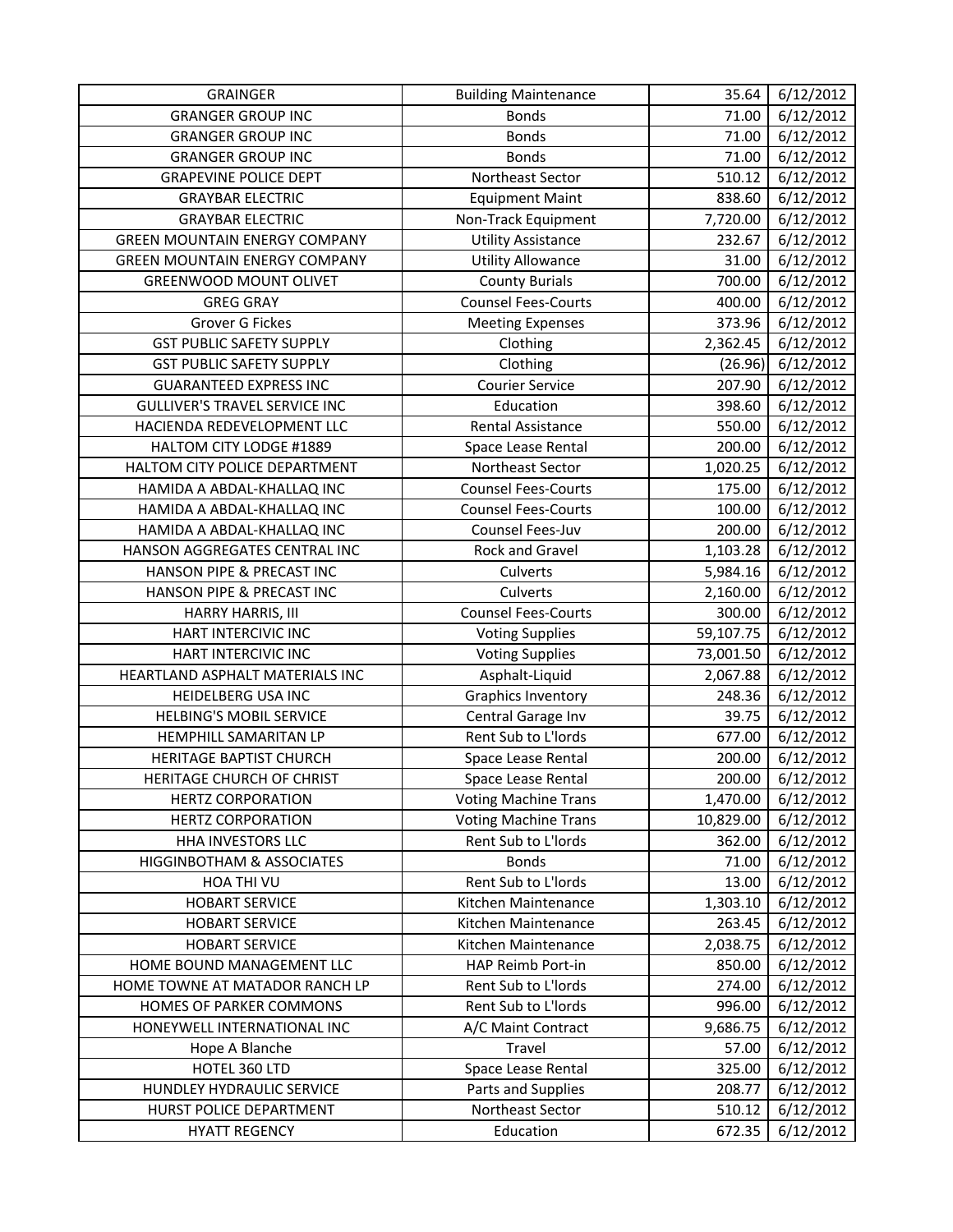| <b>HYDRADYNE LLC</b>                    | Parts and Supplies          | 266.49    | 6/12/2012 |
|-----------------------------------------|-----------------------------|-----------|-----------|
| <b>IBM CORPORATION</b>                  | Software Maintenance        | 1,972.00  | 6/12/2012 |
| <b>IDENTIX INC</b>                      | Software Maintenance        | 1,804.00  | 6/12/2012 |
| INDEPENDENT ENVIRONMENTAL SERV          | <b>Support Serv Supply</b>  | 112.00    | 6/12/2012 |
| <b>INFORMATION SUPPORT CONCEPTS INC</b> | Supplies                    | 57.00     | 6/12/2012 |
| INTEGRATED DOCUMENT SOLUTIONS INC       | IT Inventory                | 5,341.50  | 6/12/2012 |
| INTERCON ENVIRONMENTAL INC              | <b>Professional Service</b> | 24,724.55 | 6/12/2012 |
| INTERNATIONAL ASSOCIATION OF CLERKS     | Education                   | 475.00    | 6/12/2012 |
| <b>INVERNESS INTEREST GROUP</b>         | Rent Sub to L'Iords         | 216.00    | 6/12/2012 |
| <b>INX LLC</b>                          | Non-Track Equipment         | 12,251.00 | 6/12/2012 |
| <b>IRAM TANVEER MIAN</b>                | Rent Sub to L'Iords         | 602.00    | 6/12/2012 |
| <b>IRONWOOD RANCH TOWNHOMES LP</b>      | Rent Sub to L'Iords         | 775.00    | 6/12/2012 |
| IRONWOOD RANCH TOWNHOMES LP             | HAP Reimb Port-in           | 797.00    | 6/12/2012 |
| <b>IRVING HOLDINGS INC</b>              | Transportation              | 174.45    | 6/12/2012 |
| J AND N SUPPLY                          | Parts and Supplies          | 619.50    | 6/12/2012 |
| J H LADD                                | Investigative               | 1,009.26  | 6/12/2012 |
| J H LADD                                | Investigative               | 431.50    | 6/12/2012 |
| J H LADD                                | Investigative               | 494.64    | 6/12/2012 |
| <b>J STEVEN BUSH</b>                    | <b>Counsel Fees-Courts</b>  | 510.00    | 6/12/2012 |
| <b>J STEVEN BUSH</b>                    | <b>Counsel Fees-Courts</b>  | 100.00    | 6/12/2012 |
| JABBERCOMM INC                          | Supplies                    | 18.78     | 6/12/2012 |
| JACO INDUSTRIAL SUPPLY                  | Parts and Supplies          | 770.00    | 6/12/2012 |
| <b>JACQAR WRIGHT</b>                    | <b>Pretrial Release Fee</b> | 150.00    | 6/12/2012 |
| <b>JAMES D RENFORTH II</b>              | <b>Counsel Fees-Courts</b>  | 1,300.00  | 6/12/2012 |
| JAMES M LAVALLEE                        | <b>Professional Service</b> | 3,000.00  | 6/12/2012 |
| <b>JAMES MASEK</b>                      | <b>Counsel Fees-Courts</b>  | 300.00    | 6/12/2012 |
| <b>JAMES MASEK</b>                      | <b>Counsel Fees-Courts</b>  | 300.00    | 6/12/2012 |
| <b>JANA KAY BRAVO</b>                   | <b>Professional Service</b> | 1,403.36  | 6/12/2012 |
| <b>JARROD S KIMMEY</b>                  | <b>Professional Service</b> | 3,000.00  | 6/12/2012 |
| <b>JASON'S DELI</b>                     | Supplies                    | 1,458.00  | 6/12/2012 |
| <b>JEANIE MORRIS</b>                    | <b>Professional Service</b> | 175.42    | 6/12/2012 |
| JEFF EUBANK ROOFING CO INC              | <b>Building Maintenance</b> | 400.00    | 6/12/2012 |
| JEFF S HOOVER                           | <b>Counsel Fees-Courts</b>  | 125.00    | 6/12/2012 |
| JEFFERY DAVID BONCEK                    | <b>Counsel Fees-Courts</b>  | 200.00    | 6/12/2012 |
| JEFFREY S STEWART PC                    | <b>Counsel Fees-Courts</b>  | 350.00    | 6/12/2012 |
| <b>JENNIFER LOVE</b>                    | <b>County Projects</b>      | 565.26    | 6/12/2012 |
| JEROLD S MOORE                          | Rent Sub to L'Iords         | 138.00    | 6/12/2012 |
| JERRY NELSON JENKINS                    | Rent Sub to L'Iords         | 226.00    | 6/12/2012 |
| JERRY W WOODLOCK                        | Travel                      | 96.76     | 6/12/2012 |
| <b>JERRY WALKER</b>                     | <b>Counsel Fees-Courts</b>  | 225.00    | 6/12/2012 |
| <b>JERRY WALKER</b>                     | <b>Counsel Fees-Courts</b>  | 512.50    | 6/12/2012 |
| <b>JERRY WOOD</b>                       | <b>Counsel Fees-Courts</b>  | 900.00    | 6/12/2012 |
| <b>JERRY WOOD</b>                       | <b>Counsel Fees-Courts</b>  | 500.00    | 6/12/2012 |
| <b>JESSICA VASQUEZ</b>                  | <b>Restitution Payable</b>  | 68.33     | 6/12/2012 |
| <b>JESUS NEVAREZ</b>                    | Counsel Fees-Juv            | 200.00    | 6/12/2012 |
| <b>JESUS NEVAREZ</b>                    | Counsel Fees - CPS          | 100.00    | 6/12/2012 |
| <b>JIM CULBERTSON</b>                   | Counsel Fees - CPS          | 290.00    | 6/12/2012 |
| <b>JIM LANE</b>                         | <b>Counsel Fees-Courts</b>  | 675.00    | 6/12/2012 |
| <b>JIM LANE</b>                         | <b>Counsel Fees-Courts</b>  | 200.00    | 6/12/2012 |
| <b>JIM MEYER</b>                        | Travel                      | 105.90    | 6/12/2012 |
| <b>JIM'S FUNERAL HOME</b>               | <b>County Burials</b>       | 700.00    | 6/12/2012 |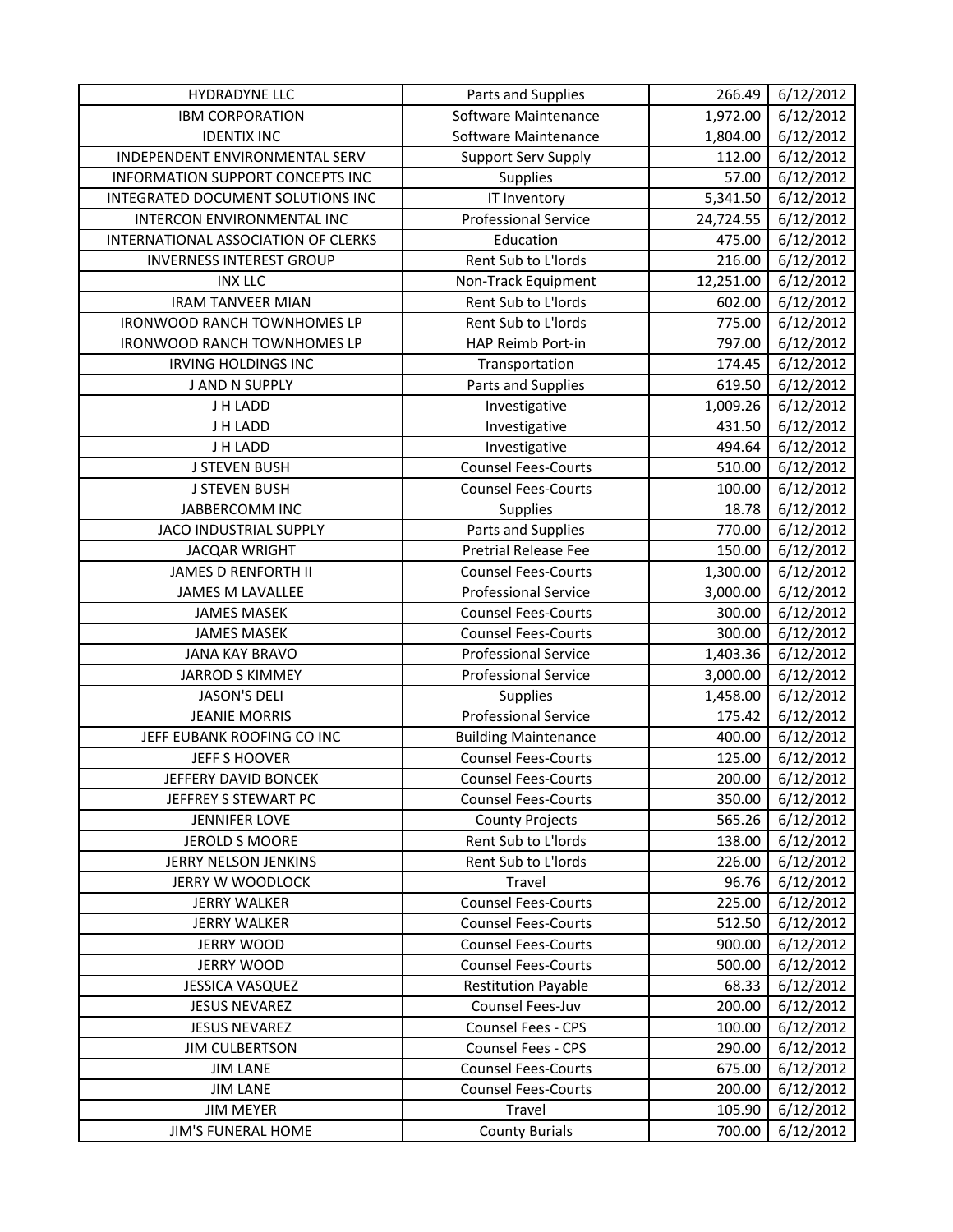| <b>JOEL HARTER</b>                  | Travel                      | 140.00    | 6/12/2012 |
|-------------------------------------|-----------------------------|-----------|-----------|
| <b>JOHN AVERY</b>                   | <b>Counsel Fees-Courts</b>  | 600.00    | 6/12/2012 |
| <b>JOHN AVERY</b>                   | <b>Counsel Fees-Courts</b>  | 850.00    | 6/12/2012 |
| <b>JOHN AVERY</b>                   | <b>Counsel Fees-Courts</b>  | 175.00    | 6/12/2012 |
| <b>JOHN AVERY</b>                   | <b>Counsel Fees-Courts</b>  | 200.00    | 6/12/2012 |
| <b>JOHN AVERY</b>                   | <b>Counsel Fees-Courts</b>  | 500.00    | 6/12/2012 |
| <b>JOHN CARL BEATTY</b>             | <b>Counsel Fees-Courts</b>  | 500.00    | 6/12/2012 |
| JOHN CARL BEATTY                    | <b>Counsel Fees-Courts</b>  | 1,200.00  | 6/12/2012 |
| <b>JOHN CARL BEATTY</b>             | <b>Counsel Fees-Courts</b>  | 675.00    | 6/12/2012 |
| JOHN CARL BEATTY                    | <b>Counsel Fees-Courts</b>  | 625.00    | 6/12/2012 |
| JOHN CARL BEATTY                    | <b>Counsel Fees-Courts</b>  | 150.00    | 6/12/2012 |
| JOHN D SESSLER                      | <b>Hlth Food Permits</b>    | 150.00    | 6/12/2012 |
| <b>JOHN HARDING</b>                 | <b>Counsel Fees-Courts</b>  | 500.00    | 6/12/2012 |
| <b>JOHN LINEBARGER</b>              | <b>Counsel Fees-Courts</b>  | 350.00    | 6/12/2012 |
| <b>JOHN LINEBARGER</b>              | <b>Counsel Fees-Courts</b>  | 300.00    | 6/12/2012 |
| <b>JOHN LINEBARGER</b>              | <b>Counsel Fees-Courts</b>  | 800.00    | 6/12/2012 |
| JOHN R MARA LAW BOOKS               | Law Books                   | 39.25     | 6/12/2012 |
| JOHN W STICKELS                     | <b>Counsel Fees-Courts</b>  | 1,050.00  | 6/12/2012 |
| JOHN WRIGHT ASSOCIATES INC          | <b>Supplies</b>             | 7,806.00  | 6/12/2012 |
| JOHN WRIGHT ASSOCIATES INC          | Capital Outlay-Furni        | 40,252.00 | 6/12/2012 |
| JOHN WRIGHT ASSOCIATES INC          | Education                   | 500.00    | 6/12/2012 |
| <b>JOHNSON &amp; JOHNSON</b>        | <b>Counsel Fees-Courts</b>  | 1,860.00  | 6/12/2012 |
| JOHNSON CONTROLS INC                | <b>Building Maintenance</b> | 574.49    | 6/12/2012 |
| JOHNSON CONTROLS INC                | A/C Maint Contract          | 859.84    | 6/12/2012 |
| JOHNSON FAMILY MORTUARY             | <b>County Burials</b>       | 700.00    | 6/12/2012 |
| <b>JORDAN E ROSELLI</b>             | <b>Professional Service</b> | 1,737.00  | 6/12/2012 |
| <b>JOSE BARRERA</b>                 | <b>Restitution Payable</b>  | 1.50      | 6/12/2012 |
| <b>JOSE E VIDAL</b>                 | <b>Professional Service</b> | 1,737.00  | 6/12/2012 |
| <b>JOSE R MERCED</b>                | Rent Sub to L'Iords         | 156.00    | 6/12/2012 |
| JOSEPH RAMOND SOTO III              | <b>Counsel Fees-Courts</b>  | 330.00    | 6/12/2012 |
| <b>JUANITA M DUNLAP</b>             | <b>Interpreter Fees</b>     | 120.00    | 6/12/2012 |
| <b>JUDGE PHILLIP VICK</b>           | Travel                      | 237.26    | 6/12/2012 |
| JUDITH VAN HOOF                     | Counsel Fees-Juv            | 300.00    | 6/12/2012 |
| JUDITH VAN HOOF                     | Counsel Fees - CPS          | 835.00    | 6/12/2012 |
| <b>JULIE JACOBSON</b>               | Counsel Fees-Juv            | 200.00    | 6/12/2012 |
| JUNIOR LEAGUE OF ARLINGTON          | Space Lease Rental          | 329.75    | 6/12/2012 |
| JUNIOR LEAGUE OF ARLINGTON          | Space Lease Rental          | 463.00    | 6/12/2012 |
| JUST ENERGY TEXAS I CORP            | <b>Utility Assistance</b>   | 133.24    | 6/12/2012 |
| JUST ENERGY TEXAS I CORP            | <b>Utility Allowance</b>    | 192.00    | 6/12/2012 |
| JUST ENERGY TEXAS I CORP            | HAP Reimb Port-in           | 23.00     | 6/12/2012 |
| <b>JUSTICE &amp; WHITE PLLC</b>     | <b>Counsel Fees-Courts</b>  | 500.00    | 6/12/2012 |
| <b>JUSTICE &amp; WHITE PLLC</b>     | <b>Counsel Fees-Courts</b>  | 200.00    | 6/12/2012 |
| <b>KAI TEXAS</b>                    | <b>Professional Service</b> | 1,911.20  | 6/12/2012 |
| KANSAS CITY DOWNTOWN HOTEL GROUP LL | Travel                      | 463.39    | 6/12/2012 |
| KANSAS CITY DOWNTOWN HOTEL GROUP LL | Travel                      | 347.55    | 6/12/2012 |
| KANSAS CITY DOWNTOWN HOTEL GROUP LL | Travel                      | 347.55    | 6/12/2012 |
| KAPPA MAP GROUP LLC                 | <b>Supplies</b>             | (204.93)  | 6/12/2012 |
| KAPPA MAP GROUP LLC                 | Supplies                    | 22.77     | 6/12/2012 |
| <b>KAPPA MAP GROUP LLC</b>          | <b>Supplies</b>             | 41.98     | 6/12/2012 |
| KAPPA MAP GROUP LLC                 | Supplies                    | 113.85    | 6/12/2012 |
| KAPPA MAP GROUP LLC                 | <b>Supplies</b>             | 45.54     | 6/12/2012 |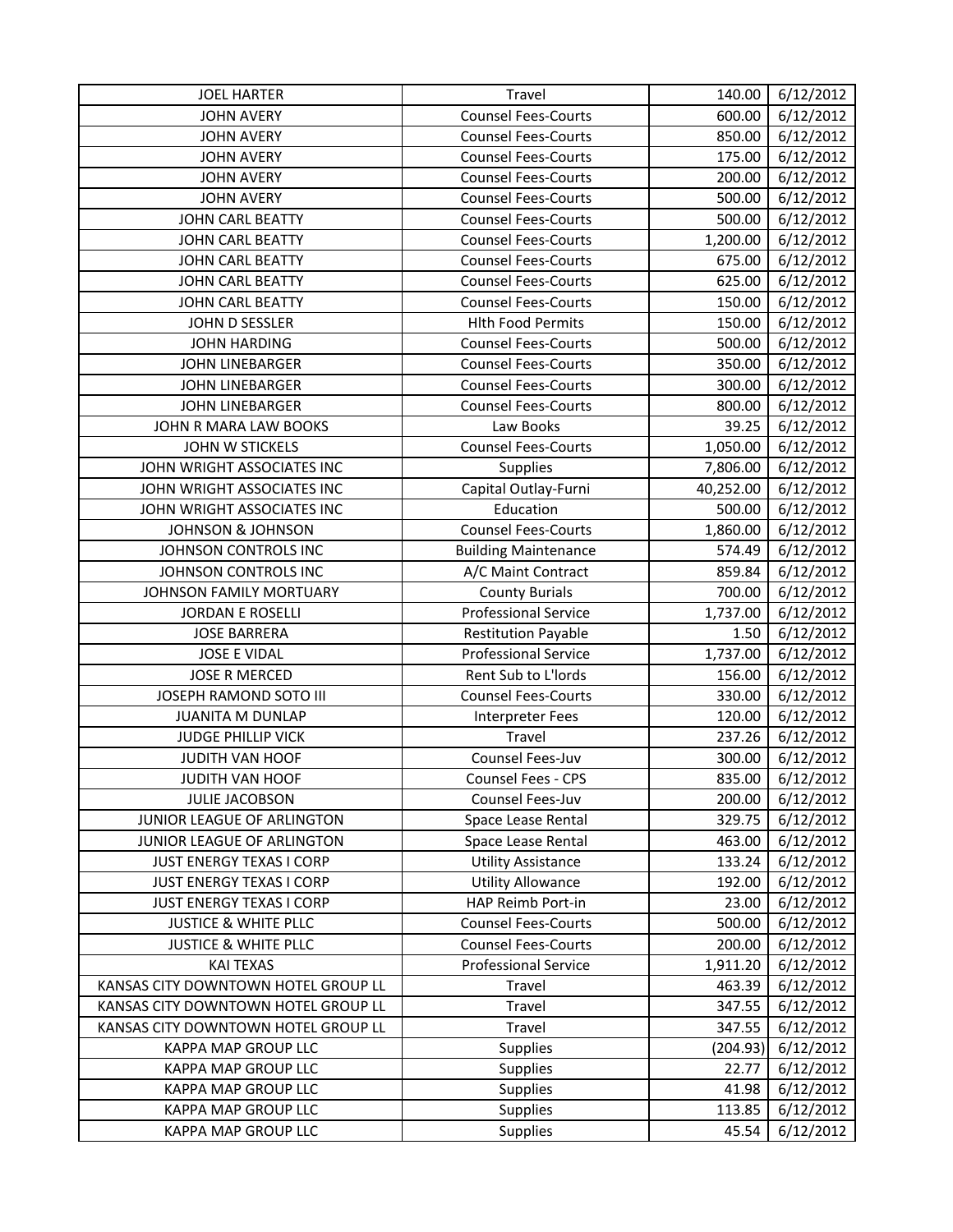| <b>KARA CARRERAS</b>                | <b>Counsel Fees-Courts</b>  | 175.00   | 6/12/2012 |
|-------------------------------------|-----------------------------|----------|-----------|
| <b>KARA CARRERAS</b>                | <b>Counsel Fees-Courts</b>  | 500.00   | 6/12/2012 |
| Karen C Miller                      | Prepaid - Travel            | (802.45) | 6/12/2012 |
| Karen C Miller                      | Travel                      | 873.80   | 6/12/2012 |
| <b>KAREN MARIE COAKLEY</b>          | <b>Professional Service</b> | 3,000.00 | 6/12/2012 |
| <b>KARMEN JOHNSON</b>               | Counsel Fees-Juv            | 300.00   | 6/12/2012 |
| <b>KARMEN JOHNSON</b>               | Counsel Fees - CPS          | 633.70   | 6/12/2012 |
| KATHERYN HAYWOOD                    | <b>Counsel Fees-Courts</b>  | 200.00   | 6/12/2012 |
| KATHLEEN JEANNE MEGONIGAL           | Counsel Fees-Juv            | 100.00   | 6/12/2012 |
| <b>KATHY A LOWTHORP</b>             | <b>Counsel Fees-Courts</b>  | 500.00   | 6/12/2012 |
| <b>KATHY A LOWTHORP</b>             | <b>Counsel Fees-Courts</b>  | 1,500.00 | 6/12/2012 |
| KD FACTORS & FINANCIAL SERVICES LLC | <b>Building Maintenance</b> | 9,877.50 | 6/12/2012 |
| <b>KEITH BALES</b>                  | <b>Professional Service</b> | 3,000.00 | 6/12/2012 |
| <b>KEITH MCKAY</b>                  | <b>Counsel Fees-Courts</b>  | 600.00   | 6/12/2012 |
| <b>KEITH MCKAY</b>                  | <b>Counsel Fees-Courts</b>  | 950.00   | 6/12/2012 |
| <b>KEITH MCKAY</b>                  | <b>Counsel Fees-Courts</b>  | 350.00   | 6/12/2012 |
| <b>KELLER LIONS CLUB</b>            | Space Lease Rental          | 200.00   | 6/12/2012 |
| Kellie A Gilliam                    | Travel                      | 140.00   | 6/12/2012 |
| <b>KELLY R GOODNESS PHD</b>         | Psych Exam/Testimony        | 557.00   | 6/12/2012 |
| <b>KELLYE SWANDA</b>                | Counsel Fees - CPS          | 1,290.00 | 6/12/2012 |
| <b>KENNETH CUTRER</b>               | <b>Counsel Fees-Courts</b>  | 600.00   | 6/12/2012 |
| <b>KENNETH CUTRER</b>               | <b>Counsel Fees-Courts</b>  | 200.00   | 6/12/2012 |
| <b>KENNETH KODAMA</b>               | <b>Witness Travel</b>       | 60.93    | 6/12/2012 |
| <b>KENNETH R GORDON PC</b>          | <b>Counsel Fees-Courts</b>  | 400.00   | 6/12/2012 |
| KENNETH W MULLEN                    | <b>Counsel Fees-Courts</b>  | 1,500.00 | 6/12/2012 |
| <b>KERRY OWENS</b>                  | <b>Counsel Fees-Courts</b>  | 100.00   | 6/12/2012 |
| <b>KERRY OWENS</b>                  | Counsel Fees - CPS          | 100.00   | 6/12/2012 |
| <b>KERRY OWENS</b>                  | Counsel Fees-Probate        | 405.00   | 6/12/2012 |
| <b>KEVIN WACASEY</b>                | <b>Professional Service</b> | 3,000.00 | 6/12/2012 |
| KILPATRICK INSURANCE AGNCY          | <b>Bonds</b>                | 71.00    | 6/12/2012 |
| KILPATRICK INSURANCE AGNCY          | <b>Bonds</b>                | 110.00   | 6/12/2012 |
| KIM & ANDREWS, ATTORNEYS AT LAW LLP | <b>Counsel Fees-Courts</b>  | 200.00   | 6/12/2012 |
| Kim D Trussell                      | Education                   | 38.85    | 6/12/2012 |
| <b>KIM HAMILTON</b>                 | <b>Counsel Fees-Courts</b>  | 250.00   | 6/12/2012 |
| <b>KIM HAMILTON</b>                 | <b>Counsel Fees-Courts</b>  | 250.00   | 6/12/2012 |
| KIMBERLEY CAMPBELL                  | <b>Counsel Fees-Courts</b>  | 1,150.00 | 6/12/2012 |
| KIMBERLY A CHERRY                   | Reporter's Records          | 302.90   | 6/12/2012 |
| KIRBY LESTER LLC                    | LV Furn&Off Eq(Mod)         | 4,585.00 | 6/12/2012 |
| <b>KIRPAL BHOGAL</b>                | Rent Sub to L'Iords         | 230.00   | 6/12/2012 |
| <b>KRISTINA WEST</b>                | Counsel Fees-Juv            | 200.00   | 6/12/2012 |
| <b>KROGER COMPANY</b>               | Food/Hygiene Assist         | 20.00    | 6/12/2012 |
| <b>KSM EXCHANGE LLC</b>             | Parts and Supplies          | 436.89   | 6/12/2012 |
| <b>KSM EXCHANGE LLC</b>             | Parts and Supplies          | 75.90    | 6/12/2012 |
| <b>KSM EXCHANGE LLC</b>             | Parts and Supplies          | 574.00   | 6/12/2012 |
| <b>KSM EXCHANGE LLC</b>             | Parts and Supplies          | 376.05   | 6/12/2012 |
| <b>KSM EXCHANGE LLC</b>             | Parts and Supplies          | 266.94   | 6/12/2012 |
| <b>KSM EXCHANGE LLC</b>             | Parts and Supplies          | 3,300.78 | 6/12/2012 |
| <b>KSM EXCHANGE LLC</b>             | Parts and Supplies          | 465.39   | 6/12/2012 |
| <b>KUFF ENTERPRISES LLC</b>         | Safety/Tact Supplies        | 467.90   | 6/12/2012 |
| LA PRIMAVERA ASSOCIATES LP          | Rent Sub to L'Iords         | 602.00   | 6/12/2012 |
| LAKEVIEW ON SHADY OAKS LLC          | Rent Sub to L'Iords         | 143.00   | 6/12/2012 |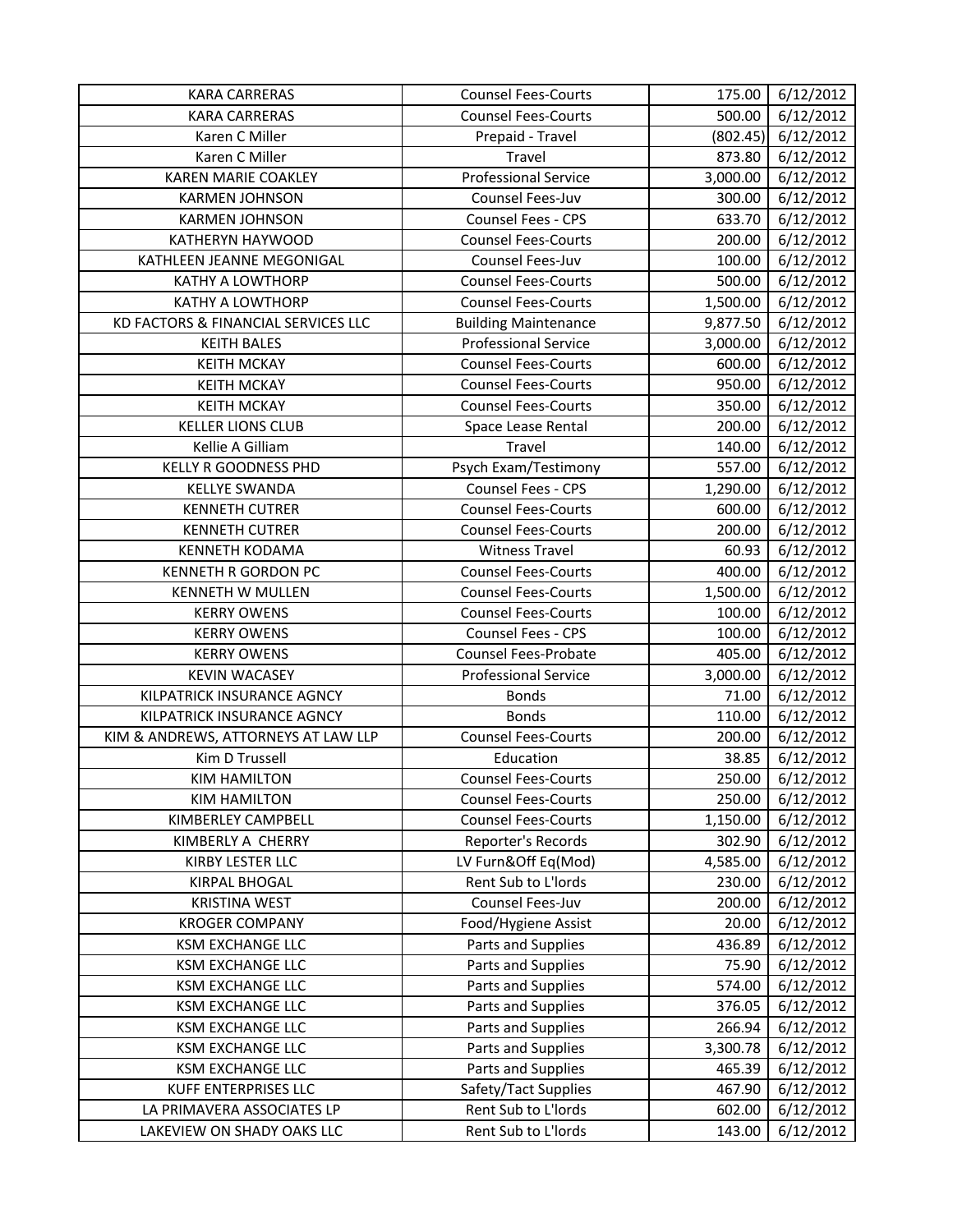| LAMAR TEXAS LIMITED PARTNERSHIP    | Advertis/Publicity         | 4,500.00 | 6/12/2012 |
|------------------------------------|----------------------------|----------|-----------|
| LAMAR TEXAS LIMITED PARTNERSHIP    | Advertis/Publicity         | 2,000.00 | 6/12/2012 |
| LANDMARK BAPTIST CHURCH            | Space Lease Rental         | 200.00   | 6/12/2012 |
| LARRY M MOORE                      | <b>Counsel Fees-Courts</b> | 850.00   | 6/12/2012 |
| LASERLINK INTERNATIONAL INC        | Supplies                   | 1,820.00 | 6/12/2012 |
| LASERLINK INTERNATIONAL INC        | <b>Computer Supplies</b>   | 342.85   | 6/12/2012 |
| LASERLINK INTERNATIONAL INC        | Supplies                   | 54.00    | 6/12/2012 |
| LASERLINK INTERNATIONAL INC        | Supplies                   | 599.00   | 6/12/2012 |
| LASERLINK INTERNATIONAL INC        | <b>Supplies</b>            | 410.85   | 6/12/2012 |
| LASERLINK INTERNATIONAL INC        | Supplies                   | 174.94   | 6/12/2012 |
| LASERLINK INTERNATIONAL INC        | <b>Supplies</b>            | 150.00   | 6/12/2012 |
| LASERLINK INTERNATIONAL INC        | Supplies                   | 72.00    | 6/12/2012 |
| LASERLINK INTERNATIONAL INC        | Supplies                   | 795.00   | 6/12/2012 |
| LASERLINK INTERNATIONAL INC        | Supplies                   | 50.00    | 6/12/2012 |
| LASERLINK INTERNATIONAL INC        | Supplies                   | 72.00    | 6/12/2012 |
| LASERLINK INTERNATIONAL INC        | <b>Supplies</b>            | 450.00   | 6/12/2012 |
| LASERLINK INTERNATIONAL INC        | Supplies                   | 359.70   | 6/12/2012 |
| LASERLINK INTERNATIONAL INC        | <b>Computer Supplies</b>   | 159.75   | 6/12/2012 |
| LASERLINK INTERNATIONAL INC        | <b>Supplies</b>            | 52.00    | 6/12/2012 |
| LATEPH ADENIJI                     | <b>Counsel Fees-Courts</b> | 500.00   | 6/12/2012 |
| <b>LAURA SPENCER</b>               | Clothing                   | 100.00   | 6/12/2012 |
| <b>LAURANCE TRAYLOR</b>            | Rent Sub to L'Iords        | 357.00   | 6/12/2012 |
| LAVEDA CHAPPELL                    | Clothing                   | 124.06   | 6/12/2012 |
| LAW OFFICE EDWARD E CASTILLO PLLC  | <b>Counsel Fees-Courts</b> | 550.00   | 6/12/2012 |
| LAW OFFICE EDWARD E CASTILLO PLLC  | <b>Counsel Fees-Courts</b> | 2,050.00 | 6/12/2012 |
| LAW OFFICE EDWARD E CASTILLO PLLC  | Counsel Fees-Juv           | 400.00   | 6/12/2012 |
| LAW OFFICE OF ALICE RODRIGUEZ      | Counsel Fees - CPS         | 800.00   | 6/12/2012 |
| LAW OFFICE OF BRADLEY L CLARK PC   | <b>Counsel Fees-Courts</b> | 500.00   | 6/12/2012 |
| LAW OFFICE OF BRADLEY L CLARK PC   | <b>Counsel Fees-Courts</b> | 850.00   | 6/12/2012 |
| LAW OFFICE OF BRADLEY L CLARK PC   | <b>Counsel Fees-Courts</b> | 200.00   | 6/12/2012 |
| LAW OFFICE OF BRADLEY L CLARK PC   | Counsel Fees - CPS         | 750.00   | 6/12/2012 |
| LAW OFFICE OF CARLOS G GALLIANI PC | Counsel Fees-Juv           | 400.00   | 6/12/2012 |
| LAW OFFICE OF COURTNEY MILLER PC   | <b>Counsel Fees-Courts</b> | 300.00   | 6/12/2012 |
| LAW OFFICE OF GANOZA & RODRIGUEZ   | <b>Counsel Fees-Courts</b> | 300.00   | 6/12/2012 |
| LAW OFFICE OF GARY L NICKELSON     | <b>Counsel Fees-Courts</b> | 450.00   | 6/12/2012 |
| LAW OFFICE OF GARY L NICKELSON     | Counsel Fees - CPS         | 475.00   | 6/12/2012 |
| LAW OFFICE OF KEE A ABLES PC       | Counsel Fees-Juv           | 200.00   | 6/12/2012 |
| LAW OFFICE OF KEE A ABLES PC       | Counsel Fees - CPS         | 100.00   | 6/12/2012 |
| LAW OFFICE OF KENNETH NEWELL PLLC  | <b>Counsel Fees-Courts</b> | 250.00   | 6/12/2012 |
| LAW OFFICE OF LISA HAINES          | <b>Counsel Fees-Courts</b> | 200.00   | 6/12/2012 |
| LAW OFFICE OF LISA HAINES          | <b>Counsel Fees-Courts</b> | 925.00   | 6/12/2012 |
| LAW OFFICE OF LORI A SPEARMAN PC   | Counsel Fees - CPS         | 650.00   | 6/12/2012 |
| LAW OFFICE OF TIM CHOY             | <b>Counsel Fees-Courts</b> | 150.00   | 6/12/2012 |
| LAWRENCE ALEXANDER                 | HAP Reimb Port-in          | 1,368.00 | 6/12/2012 |
| LEON REED JR                       | <b>Counsel Fees-Courts</b> | 100.00   | 6/12/2012 |
| LEON REED JR                       | <b>Counsel Fees-Courts</b> | 700.00   | 6/12/2012 |
| LEONARDS FARM AND RANCH            | Landscaping Expense        | 73.26    | 6/12/2012 |
| LEONARDS FARM AND RANCH            | Parts and Supplies         | 313.18   | 6/12/2012 |
| LEONARDS FARM AND RANCH            | <b>Small Tools</b>         | 60.72    | 6/12/2012 |
| LESLIE JOHNS                       | <b>Counsel Fees-Courts</b> | 450.00   | 6/12/2012 |
| LESLIE JOHNS                       | <b>Counsel Fees-Courts</b> | 350.00   | 6/12/2012 |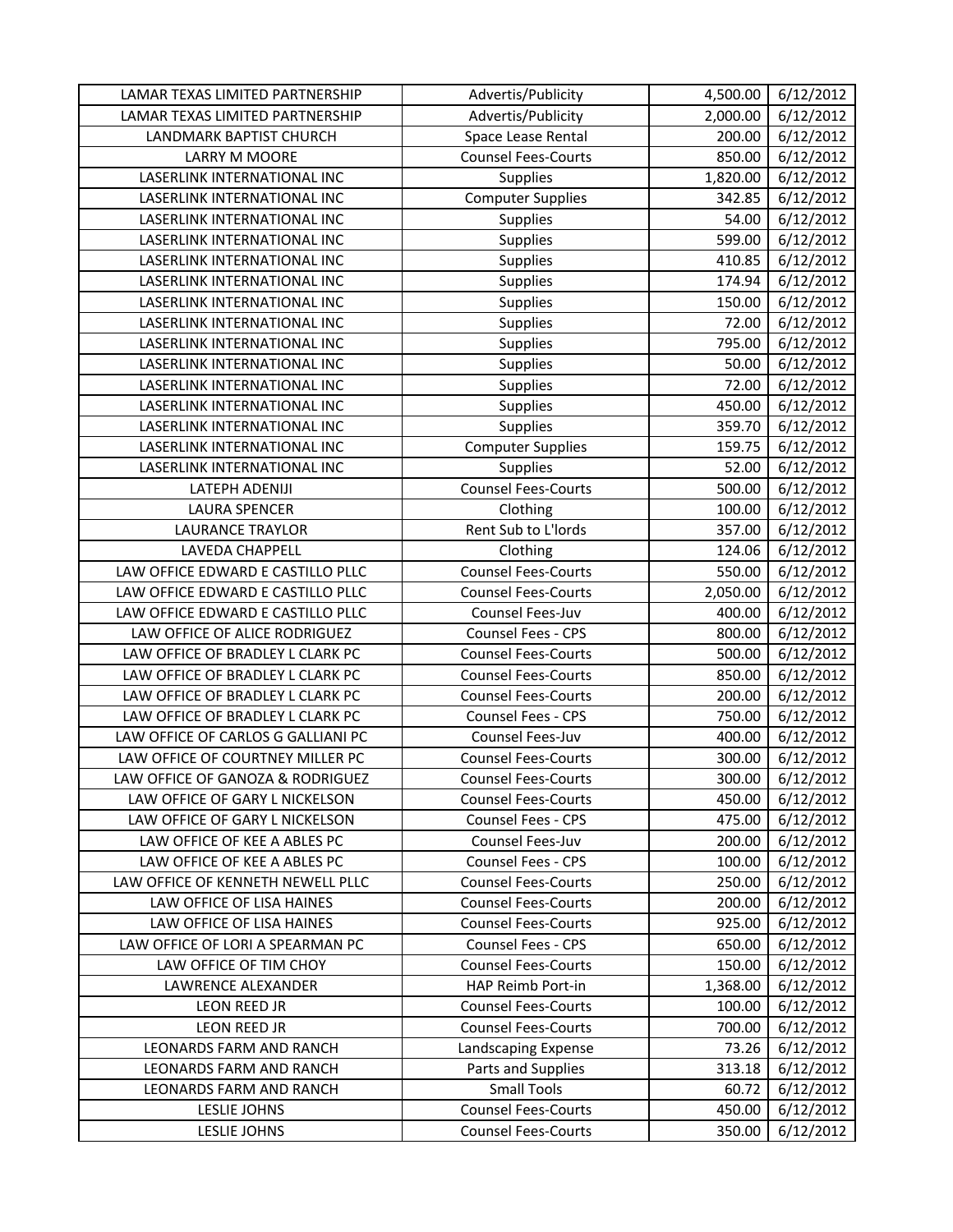| <b>LESTER K REED</b>                | Counsel Fees - CPS          | 100.00   | 6/12/2012 |
|-------------------------------------|-----------------------------|----------|-----------|
| <b>LEX JOHNSTON</b>                 | <b>Counsel Fees-Courts</b>  | 300.00   | 6/12/2012 |
| LIFE TECHNOLOGIES CORPORATION       | Lab Equip Mainten           | 5,424.46 | 6/12/2012 |
| <b>LINDA L BALEY</b>                | <b>Professional Service</b> | 1,270.00 | 6/12/2012 |
| <b>LISA HOOBLER</b>                 | <b>Counsel Fees-Courts</b>  | 450.00   | 6/12/2012 |
| <b>LISA MORTON</b>                  | Reporter's Records          | 1,072.00 | 6/12/2012 |
| LISA MULLEN                         | <b>Counsel Fees-Courts</b>  | 915.00   | 6/12/2012 |
| LISA MULLEN                         | <b>Counsel Fees-Courts</b>  | 400.00   | 6/12/2012 |
| LISA V JACKSON                      | <b>Professional Service</b> | 701.68   | 6/12/2012 |
| LLOYD GOSSELINK ROCHELLE & TOWNSEND | <b>Litigation Expense</b>   | 605.00   | 6/12/2012 |
| <b>LOCK TIGHT SECURITY INC</b>      | <b>Building Maintenance</b> | 59.00    | 6/12/2012 |
| LONESOME DOVE BAPTIST CHURCH        | Space Lease Rental          | 400.00   | 6/12/2012 |
| LOREN C GREEN PC                    | <b>Counsel Fees-Courts</b>  | 800.00   | 6/12/2012 |
| LOREN C GREEN PC                    | <b>Counsel Fees-Courts</b>  | 187.90   | 6/12/2012 |
| LOWE'S                              | Parts and Supplies          | 110.08   | 6/12/2012 |
| <b>LPD REALTY LLC</b>               | <b>Rental Assistance</b>    | 788.00   | 6/12/2012 |
| LQ MANAGEMENT LLC                   | Travel                      | 94.35    | 6/12/2012 |
| LUNCH BOX                           | <b>Meeting Expenses</b>     | 128.80   | 6/12/2012 |
| <b>LYNDA S TARWATER</b>             | <b>Counsel Fees-Courts</b>  | 866.67   | 6/12/2012 |
| M F PENDERGRAF                      | Investigative               | 233.17   | 6/12/2012 |
| M SUZANNE FROSSARD PC               | Counsel Fees-Juv            | 100.00   | 6/12/2012 |
| M TRENT LOFTIN                      | <b>Counsel Fees-Courts</b>  | 300.00   | 6/12/2012 |
| M TRENT LOFTIN                      | Counsel Fees-Juv            | 400.00   | 6/12/2012 |
| MACEDONIA MISSIONARY BAPTIST CHURCH | Space Lease Rental          | 200.00   | 6/12/2012 |
| MAJESTIC TURBO-DALLAS INC           | Parts and Supplies          | 778.50   | 6/12/2012 |
| <b>MAKATI GROUP INC</b>             | Rent Sub to L'Iords         | 1,061.00 | 6/12/2012 |
| MAMIE BUSH JOHNSON                  | <b>Counsel Fees-Courts</b>  | 200.00   | 6/12/2012 |
| MANSFIELD FUNERAL HOME              | <b>County Burials</b>       | 669.63   | 6/12/2012 |
| MANSFIELD POLICE DEPT.              | <b>West Sector</b>          | 572.06   | 6/12/2012 |
| <b>MARCO CHEMICALS</b>              | Kitchen Supplies            | 118.00   | 6/12/2012 |
| MARCUS ELLIOTT LAWRENCE             | <b>Professional Service</b> | 3,000.00 | 6/12/2012 |
| <b>MARCUSE AND SON</b>              | A/C Maint Contract          | 440.50   | 6/12/2012 |
| <b>MARCUSE AND SON</b>              | A/C Maint Contract          | 740.00   | 6/12/2012 |
| <b>MARCUSE AND SON</b>              | Parts and Supplies          | 52.00    | 6/12/2012 |
| <b>MARGARET MAKIN</b>               | Clothing                    | 125.00   | 6/12/2012 |
| MARK D SCOTT & ASSOCIATES PLLC      | <b>Counsel Fees-Courts</b>  | 700.00   | 6/12/2012 |
| MARK D SCOTT & ASSOCIATES PLLC      | <b>Counsel Fees-Courts</b>  | 400.00   | 6/12/2012 |
| <b>MARK ROSTEET</b>                 | <b>Counsel Fees-Courts</b>  | 300.00   | 6/12/2012 |
| <b>MARK ROSTEET</b>                 | <b>Counsel Fees-Courts</b>  | 400.00   | 6/12/2012 |
| <b>MARK ROSTEET</b>                 | <b>Counsel Fees-Courts</b>  | 100.00   | 6/12/2012 |
| <b>MARY B THORNTON</b>              | <b>Counsel Fees-Courts</b>  | 550.00   | 6/12/2012 |
| <b>MARY B THORNTON</b>              | Cnsl Fees-Crim Appls        | 2,350.00 | 6/12/2012 |
| <b>MARY R THOMSEN</b>               | Counsel Fees-Juv            | 200.00   | 6/12/2012 |
| MATERA PAPER COMPANY INC            | Sheriff Inventory           | 1,642.25 | 6/12/2012 |
| MATTHEW BENDER & COMPANY INC        | Law Books                   | 45.49    | 6/12/2012 |
| MATTHEW BENDER & COMPANY INC        | Law Books                   | 298.74   | 6/12/2012 |
| MATTHEW BENDER & COMPANY INC        | Law Books                   | 199.00   | 6/12/2012 |
| MATTHEW BENDER & COMPANY INC        | Law Books                   | 24.97    | 6/12/2012 |
| MATTHEW BENDER & COMPANY INC        | Law Books                   | 114.84   | 6/12/2012 |
| Matthew D Weaver                    | Travel                      | 100.00   | 6/12/2012 |
| MATTHEW JAIME RIGSBY                | <b>Professional Service</b> | 1,662.50 | 6/12/2012 |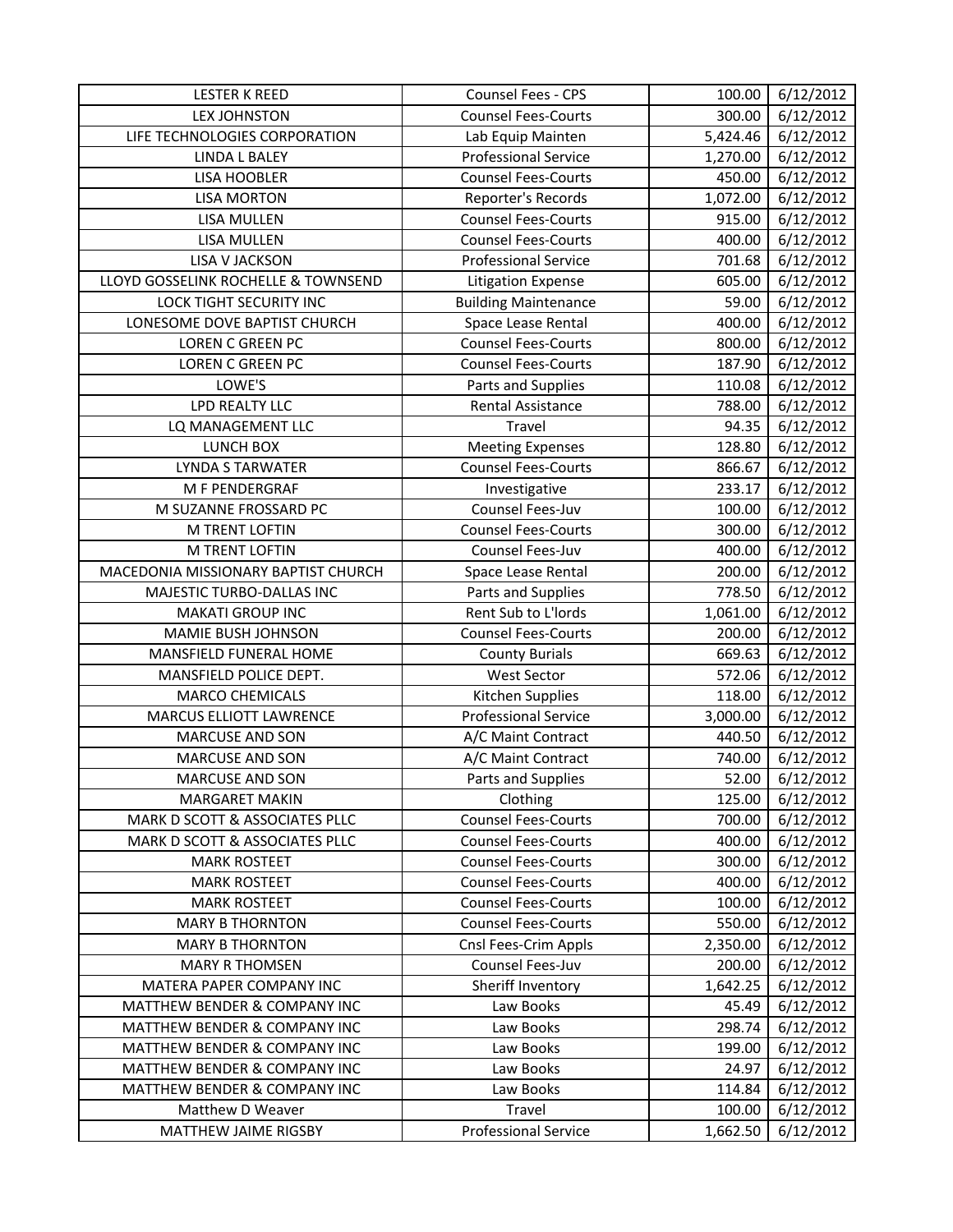| <b>MATTHEW JUSKO</b>                          | <b>Restitution Payable</b>  | 6.00            | 6/12/2012              |
|-----------------------------------------------|-----------------------------|-----------------|------------------------|
| <b>MAX BREWINGTON</b>                         | Counsel Fees - CPS          | 100.00          | 6/12/2012              |
| MCARTHUR LAW FIRM PLLC                        | Counsel Fees - CPS          | 495.00          | 6/12/2012              |
| MCQUAY INTERNATIONAL                          | A/C Maint Contract          | 1,282.66        | 6/12/2012              |
| MEDINA & MEDINA INC                           | Parts and Supplies          | 12.50           | 6/12/2012              |
| <b>MELANIE F WEBB</b>                         | Psych Exam/Testimony        | 1,400.00        | 6/12/2012              |
| MELISSA L HAMRICK                             | <b>Counsel Fees-Courts</b>  | 200.00          | 6/12/2012              |
| Melody M Wilkinson                            | Education                   | 77.00           | 6/12/2012              |
| <b>MERCEDES MEDICAL INC</b>                   | <b>Medical Supplies</b>     | 101.75          | 6/12/2012              |
| MERCEDES MEDICAL INC                          | <b>Medical Supplies</b>     | 263.52          | 6/12/2012              |
| MESSAGE4U PTY LTD                             | <b>Professional Service</b> | 500.00          | 6/12/2012              |
| MESSIAH LUTHERAN CHURCH                       | Space Lease Rental          | 150.00          | 6/12/2012              |
| <b>METRO FOOD OUTLET</b>                      | Food/Hygiene Assist         | 20.00           | 6/12/2012              |
| MHMR OF TARRANT COUNTY                        | O/P Group Counseling        | 5,616.50        | 6/12/2012              |
| <b>MHN SERVICES</b>                           | <b>Employee Group Ins</b>   | 915.98          | 6/12/2012              |
| <b>MHN SERVICES</b>                           | <b>Mental Health Claims</b> | 69,335.02       | 6/12/2012              |
| <b>MHN SERVICES</b>                           | <b>Mental Health Claims</b> | 290.00          | 6/12/2012              |
| MICHAEL BERGER                                | Counsel Fees-Juv            | 300.00          | 6/12/2012              |
| MICHAEL DEEGAN                                | <b>Counsel Fees-Courts</b>  | 600.00          | 6/12/2012              |
| MICHAEL LEWIS                                 | <b>Professional Service</b> | 2,446.50        | 6/12/2012              |
| MICHAEL LOGAN WARE                            | <b>Counsel Fees-Courts</b>  | 2,700.00        | 6/12/2012              |
| MICHAEL PAUL GARCIA                           | <b>Counsel Fees-Courts</b>  | 400.00          | 6/12/2012              |
| MICHAEL SHAWN MATLOCK                         | <b>Counsel Fees-Courts</b>  | 100.00          | 6/12/2012              |
| MICHAEL THOMPSON                              | Rent Sub to L'Iords         | 144.00          | 6/12/2012              |
| MINICK LAW PC                                 | <b>Counsel Fees-Courts</b>  | 525.00          | 6/12/2012              |
| MINICK LAW PC                                 | <b>Counsel Fees-Courts</b>  | 425.00          | 6/12/2012              |
| MIRANDA MOORE                                 | <b>Restitution Payable</b>  | 100.00          | 6/12/2012              |
| MONICA OLSON                                  | <b>Counseling Services</b>  | 800.00          | 6/12/2012              |
| MORRIS-BATES MORTUARY                         | <b>County Burials</b>       | 2,260.00        | 6/12/2012              |
| Mr Austin Jay Six Jr                          | Travel                      | 180.00          | 6/12/2012              |
| Mr Bobby D Mills                              | Education                   | 94.00           | 6/12/2012              |
| Mr Bradley S Gatewood<br>Mr Charles J Beacham | Transportation              | 63.27           | 6/12/2012              |
|                                               | Education                   | 140.00          | 6/12/2012              |
| Mr Greg Williams                              | Travel                      | 420.00          | 6/12/2012              |
| Mr John J Nicholson                           | Education                   | 180.00          | 6/12/2012              |
| Mr John T Thompson<br>Mr Lawrence Valone      | Education                   | 766.25<br>32.91 | 6/12/2012<br>6/12/2012 |
| Mr Mark C Mendez                              | Postage<br>Travel           | 79.63           | 6/12/2012              |
| Mr Richard J Gonzales                         | Education                   | 65.00           | 6/12/2012              |
| Mr Robert D Cox                               | Education                   | 140.00          | 6/12/2012              |
| Mr Roy C Brooks                               | Travel                      | 213.95          | 6/12/2012              |
| MRI COUNTRY BEND INVESTMENT FUND LP           | Rent Sub to L'Iords         | 782.00          | 6/12/2012              |
| Ms Anita A Colbert                            | Travel                      | 40.00           | 6/12/2012              |
| Ms Ann L Salyer-Caldwell                      | Education                   | 201.99          | 6/12/2012              |
| Ms Barbara A Whaley                           | Travel                      | 140.00          | 6/12/2012              |
| Ms Bonnie Sudderth                            | Education                   | 331.67          | 6/12/2012              |
| Ms Dinah S O'Neal                             | Education                   | 52.00           | 6/12/2012              |
| Ms Dominga G Garay                            | <b>Medical Supplies</b>     | 8.17            | 6/12/2012              |
| Ms Dustie L Sanders                           | Education                   | 180.00          | 6/12/2012              |
| Ms Janet D Rodgers                            | Travel                      | 140.00          | 6/12/2012              |
| Ms Jessica C Hutcherson                       | Education                   | 315.67          | 6/12/2012              |
|                                               |                             |                 |                        |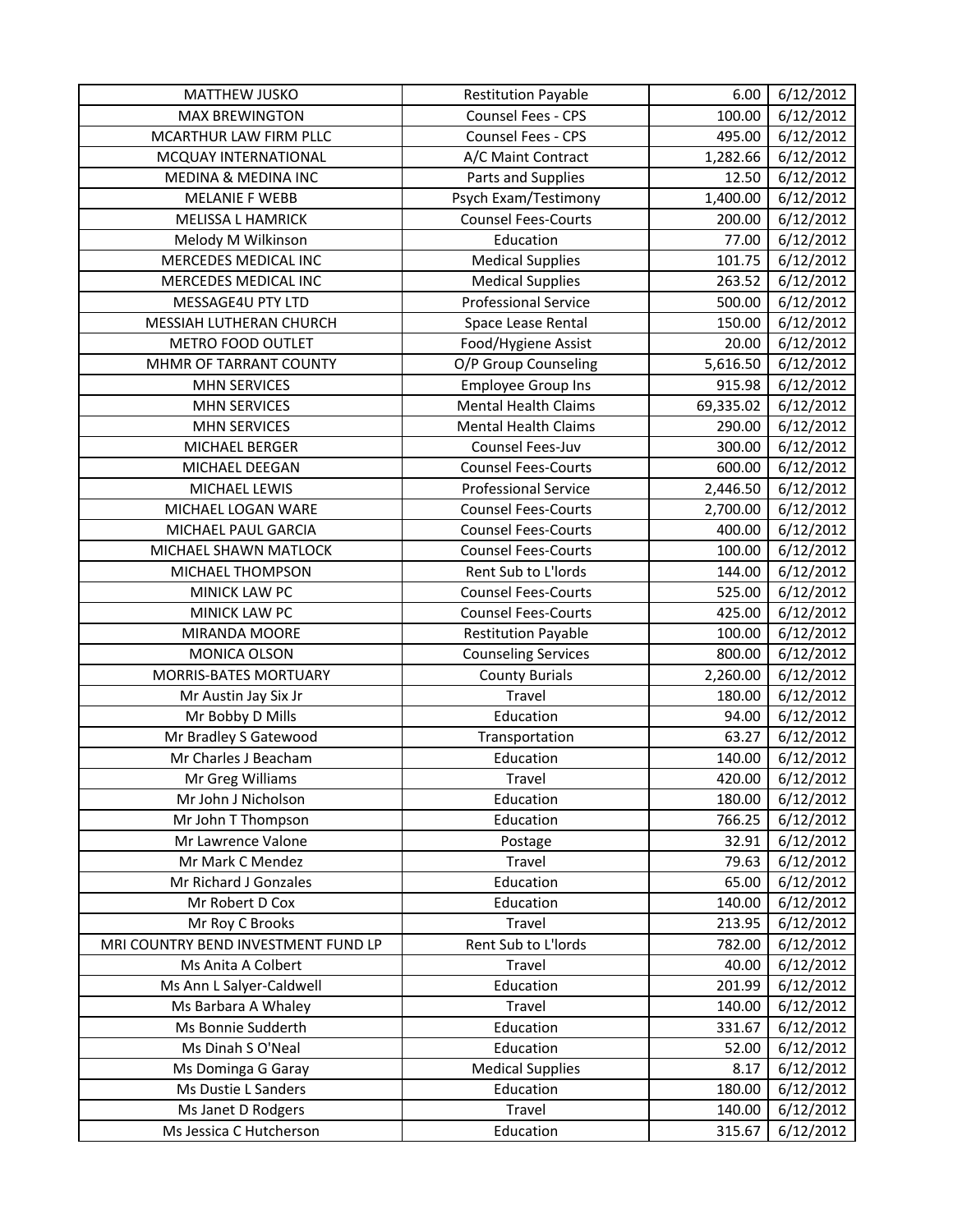| Ms Joyce M Kirk                     | Education                   | 320.11    | 6/12/2012 |
|-------------------------------------|-----------------------------|-----------|-----------|
| Ms Joylee Russell                   | Central Garage Inv          | 15.34     | 6/12/2012 |
| Ms Lou K Brewer                     | Education                   | 62.00     | 6/12/2012 |
| Ms Maria R Guadian                  | Prepaid - Travel            | 30.00     | 6/12/2012 |
| Ms Marquetta E Westmoreland         | Travel                      | 122.20    | 6/12/2012 |
| Ms MaryLouise Garcia                | Education                   | 180.00    | 6/12/2012 |
| Ms Michelle N Ortega                | Travel                      | 230.00    | 6/12/2012 |
| Ms Patricia V Benavides             | Education                   | 172.00    | 6/12/2012 |
| Ms Sherrye C Owen                   | Education                   | 250.67    | 6/12/2012 |
| Ms Susan G Reddig                   | <b>Travel</b>               | 293.09    | 6/12/2012 |
| Ms Trudy J Karley                   | Education                   | 79.98     | 6/12/2012 |
| <b>NANCY GORDON</b>                 | Counsel Fees - CPS          | 1,865.00  | 6/12/2012 |
| <b>NANCY GORDON</b>                 | Counsel Fees - CPS          | 850.00    | 6/12/2012 |
| NATIONAL DATA SERVICES INC          | Printing-Publication        | 1,134.18  | 6/12/2012 |
| NATIONAL PUBLIC SAFETY INFORMATION  | Subscriptions               | 2,682.00  | 6/12/2012 |
| <b>NAVID ALBAND</b>                 | <b>Counsel Fees-Courts</b>  | 500.00    | 6/12/2012 |
| <b>NAVID ALBAND</b>                 | <b>Counsel Fees-Courts</b>  | 137.50    | 6/12/2012 |
| NCTCOG - NORTH CENTRAL TEXAS        | Education                   | 95.00     | 6/12/2012 |
| NEC BUSINESS NETWORK SOLUTIONS      | Lab Equip Mainten           | 729.76    | 6/12/2012 |
| NEW COVENANT COMMUNITY CHURCH       | Space Lease Rental          | 300.00    | 6/12/2012 |
| NEW HOPE BAPTIST CHURCH             | Space Lease Rental          | 75.00     | 6/12/2012 |
| NICA-NORTHSIDE INTER-CHURCH AGENCY  | <b>Subrecipient Service</b> | 1,410.22  | 6/12/2012 |
| NINA HERNANDEZ OSUNA                | <b>Interpreter Fees</b>     | 7,725.75  | 6/12/2012 |
| <b>NIXLE LLC</b>                    | <b>Professional Service</b> | 4,500.00  | 6/12/2012 |
| NORTH RICHLAND HILLS POLICE         | Northeast Sector            | 510.12    | 6/12/2012 |
| NORTH TEXAS ADDICTION COUNSELING    | O/P Group Counseling        | 2,166.75  | 6/12/2012 |
| NORTH TEXAS COMPENSATION ASSOC      | Education                   | 30.00     | 6/12/2012 |
| NORTH TEXAS TOLLWAY AUTHORITY-NTTA  | Travel                      | 10.56     | 6/12/2012 |
| NORTH TEXAS TOLLWAY AUTHORITY-NTTA  | Travel                      | 10.19     | 6/12/2012 |
| NOVARTIS VACCINES & DIAGNASTICS INC | <b>Medical Supplies</b>     | 16,424.00 | 6/12/2012 |
| Nuemi G Ruiz                        | Prepaid - Travel            | 96.00     | 6/12/2012 |
| OAK FARMS DAIRY                     | Food                        | 334.58    | 6/12/2012 |
| OAK TIMBERS-FORT WORTH SOUTH LP     | Rent Sub to L'Iords         | 261.00    | 6/12/2012 |
| OAK TIMBERS-NORTH GREENBRIAR LP     | Rent Sub to L'Iords         | 10.00     | 6/12/2012 |
| <b>OBADIAH BOLES</b>                | Rent Sub to L'Iords         | 28.00     | 6/12/2012 |
| OHC/COBBLESTONE LTD                 | Rent Sub to L'Iords         | 410.00    | 6/12/2012 |
| OHIO TRAVEL BAG                     | <b>Supplies</b>             | 196.27    | 6/12/2012 |
| OHIO TRAVEL BAG                     | <b>Bedding and Clothing</b> | 150.00    | 6/12/2012 |
| OMKAR GROUP GALVESTON LLC           | Education                   | 731.40    | 6/12/2012 |
| OMKAR GROUP GALVESTON LLC           | Education                   | 731.40    | 6/12/2012 |
| OMKAR GROUP GALVESTON LLC           | Education                   | 731.40    | 6/12/2012 |
| OMKAR GROUP GALVESTON LLC           | Education                   | 731.40    | 6/12/2012 |
| OMNI CORPUS CHRISTI HOTEL           | Travel                      | 404.80    | 6/12/2012 |
| OMNI CORPUS CHRISTI HOTEL           | Travel                      | 404.80    | 6/12/2012 |
| OMNI CORPUS CHRISTI HOTEL           | Travel                      | 303.60    | 6/12/2012 |
| OMNI CORPUS CHRISTI HOTEL           | Travel                      | 369.15    | 6/12/2012 |
| OMNI CORPUS CHRISTI HOTEL           | Travel                      | 492.20    | 6/12/2012 |
| OMNI CORPUS CHRISTI HOTEL           | Travel                      | 202.40    | 6/12/2012 |
| OMNI CORPUS CHRISTI HOTEL           | Travel                      | 506.00    | 6/12/2012 |
| OMNIBASE SERVICES OF TEXAS LP       | <b>TDPS OmniBase</b>        | 273.91    | 6/12/2012 |
| ONE AMELIA PARC LP                  | HAP Reimb Port-in           | 494.00    | 6/12/2012 |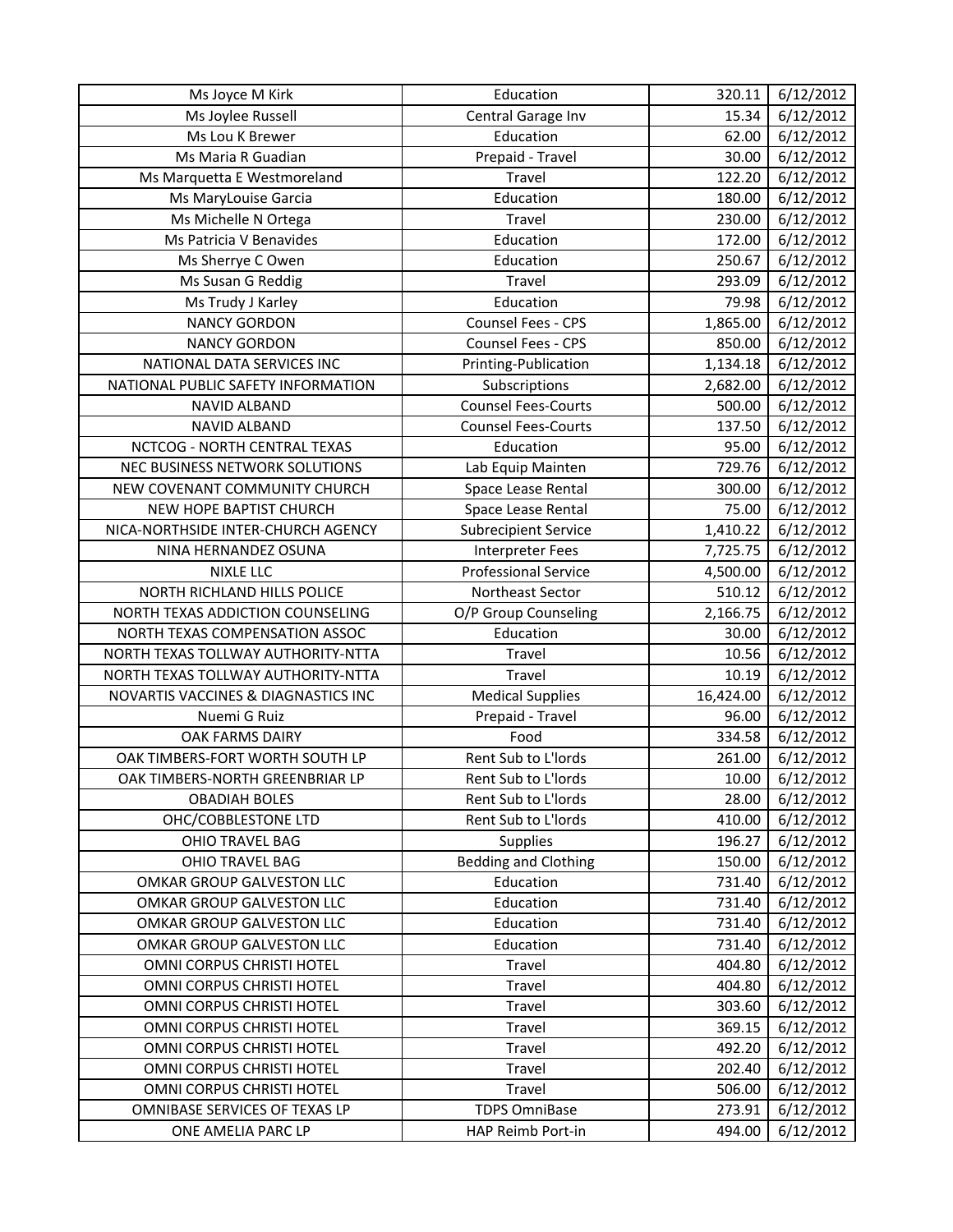| O'REILLY AUTO PARTS                 | <b>Equipment Maint</b>      | 35.99    | 6/12/2012 |
|-------------------------------------|-----------------------------|----------|-----------|
| O'REILLY AUTO PARTS                 | Parts and Supplies          | 599.59   | 6/12/2012 |
| O'REILLY AUTO PARTS                 | Parts and Supplies          | 266.95   | 6/12/2012 |
| <b>OSCAR G SETTLE</b>               | <b>Counsel Fees-Courts</b>  | 700.00   | 6/12/2012 |
| <b>OUSLEY JUNIOR HIGH SCHOOL</b>    | <b>Restitution Payable</b>  | 46.12    | 6/12/2012 |
| <b>OWENS &amp; OWENS</b>            | Counsel Fees - CPS          | 5,942.50 | 6/12/2012 |
| P MICHAEL SCHNEIDER LAW FIRM PC     | <b>Counsel Fees-Courts</b>  | 1,150.00 | 6/12/2012 |
| P MICHAEL SCHNEIDER LAW FIRM PC     | <b>Counsel Fees-Courts</b>  | 200.00   | 6/12/2012 |
| P MICHAEL SCHNEIDER LAW FIRM PC     | Counsel Fees-Juv            | 300.00   | 6/12/2012 |
| P MICHAEL SCHNEIDER LAW FIRM PC     | Litigation Expense          | 60.00    | 6/12/2012 |
| P.I.E. MANAGEMENT LLC               | Contract Labor              | 1,620.00 | 6/12/2012 |
| PAMELA S FERNANDEZ                  | <b>Counsel Fees-Courts</b>  | 375.00   | 6/12/2012 |
| PAMELA S FERNANDEZ                  | <b>Counsel Fees-Courts</b>  | 3,775.00 | 6/12/2012 |
| PAMELA S FERNANDEZ                  | <b>Counsel Fees-Courts</b>  | 1,125.00 | 6/12/2012 |
| PAMELA S FERNANDEZ                  | <b>Counsel Fees-Courts</b>  | 237.50   | 6/12/2012 |
| PANTEGO BIBLE CHURCH                | Space Lease Rental          | 500.00   | 6/12/2012 |
| PARODI PROPERTY LTD                 | Rent Sub to L'Iords         | 788.00   | 6/12/2012 |
| PATRICIA MARGARET MCBRIDE           | Cnsl Fees-Crim Appls        | 1,350.00 | 6/12/2012 |
| PATRICIA MARGARET MCBRIDE           | Crim Appeal-OthrCost        | 27.54    | 6/12/2012 |
| PATRICK CURRAN                      | <b>Counsel Fees-Courts</b>  | 580.00   | 6/12/2012 |
| <b>PATRICK CURRAN</b>               | <b>Counsel Fees-Courts</b>  | 475.00   | 6/12/2012 |
| PATRICK CURRAN                      | <b>Counsel Fees-Courts</b>  | 152.50   | 6/12/2012 |
| PATRICK S DOHONEY & ASSOCIATES PLLC | <b>Counsel Fees-Courts</b>  | 400.00   | 6/12/2012 |
| PATRICK S DOHONEY & ASSOCIATES PLLC | <b>Counsel Fees-Courts</b>  | 200.00   | 6/12/2012 |
| PATRICK S DOHONEY & ASSOCIATES PLLC | <b>Counsel Fees-Courts</b>  | 1,250.00 | 6/12/2012 |
| PAUL CONNER                         | <b>Counsel Fees-Courts</b>  | 1,175.00 | 6/12/2012 |
| PAUL LEWALLEN                       | <b>Counsel Fees-Courts</b>  | 200.00   | 6/12/2012 |
| PAUL SCHUDER                        | <b>Bail Bond Surety Fee</b> | 27.00    | 6/12/2012 |
| PAUL SCHUDER                        | <b>Bail Bond Surety Fee</b> | 3.00     | 6/12/2012 |
| PAUL V PREVITE                      | <b>Counsel Fees-Courts</b>  | 550.00   | 6/12/2012 |
| PAUL V PREVITE                      | <b>Counsel Fees-Courts</b>  | 300.00   | 6/12/2012 |
| PAUL V PREVITE                      | <b>Counsel Fees-Courts</b>  | 375.00   | 6/12/2012 |
| PAULA K GREEN                       | Investigative               | 424.86   | 6/12/2012 |
| PEGGY MOORE                         | Clothing                    | 125.00   | 6/12/2012 |
| PETER A VAN DALEN                   | Pest Control Service        | 50.00    | 6/12/2012 |
| PETER A VAN DALEN                   | <b>Building Maintenance</b> | 145.00   | 6/12/2012 |
| PETER A VAN DALEN                   | <b>Building Maintenance</b> | 10.00    | 6/12/2012 |
| PETER A VAN DALEN                   | <b>Building Maintenance</b> | 10.00    | 6/12/2012 |
| PETER A VAN DALEN                   | <b>Building Maintenance</b> | 90.00    | 6/12/2012 |
| PETER A VAN DALEN                   | <b>Building Maintenance</b> | 12.00    | 6/12/2012 |
| PETER A VAN DALEN                   | <b>Building Maintenance</b> | 20.00    | 6/12/2012 |
| PETER A VAN DALEN                   | <b>Building Maintenance</b> | 18.00    | 6/12/2012 |
| PETER A VAN DALEN                   | <b>Building Maintenance</b> | 10.00    | 6/12/2012 |
| PETER A VAN DALEN                   | <b>Building Maintenance</b> | 10.00    | 6/12/2012 |
| PETER A VAN DALEN                   | <b>Building Maintenance</b> | 12.00    | 6/12/2012 |
| PETER A VAN DALEN                   | <b>Building Maintenance</b> | 20.00    | 6/12/2012 |
| PETER A VAN DALEN                   | <b>Building Maintenance</b> | 20.00    | 6/12/2012 |
| PETER A VAN DALEN                   | <b>Building Maintenance</b> | 20.00    | 6/12/2012 |
| PETER A VAN DALEN                   | <b>Building Maintenance</b> | 20.00    | 6/12/2012 |
| PETER A VAN DALEN                   | <b>Building Maintenance</b> | 10.00    | 6/12/2012 |
| PETER A VAN DALEN                   | <b>Building Maintenance</b> | 40.00    | 6/12/2012 |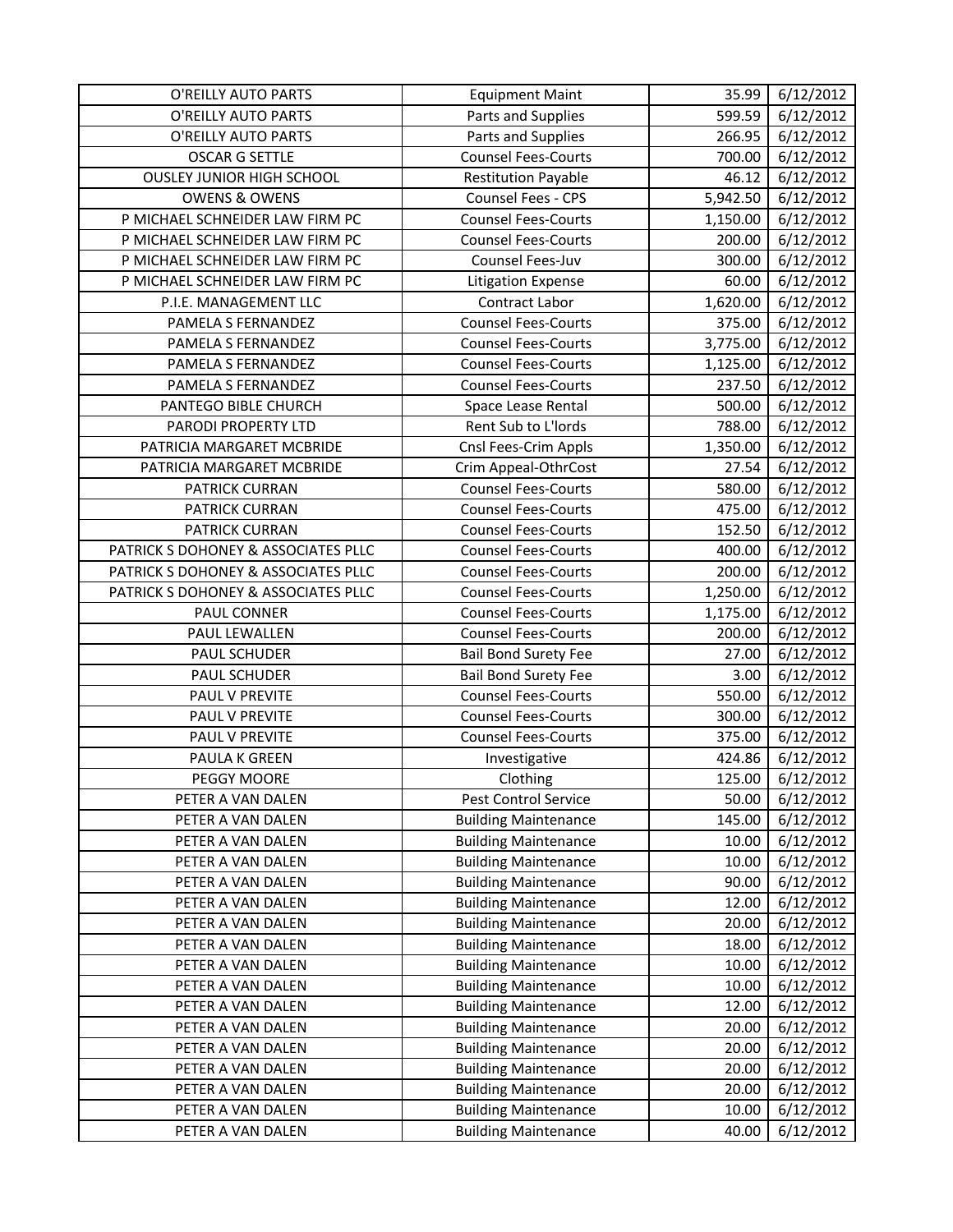| PETER A VAN DALEN                 | <b>Building Maintenance</b> | 45.00     | 6/12/2012 |
|-----------------------------------|-----------------------------|-----------|-----------|
| PETER A VAN DALEN                 | <b>Building Maintenance</b> | 130.00    | 6/12/2012 |
| PETER A VAN DALEN                 | <b>Building Maintenance</b> | 100.00    | 6/12/2012 |
| PETER A VAN DALEN                 | <b>Building Maintenance</b> | 8.00      | 6/12/2012 |
| PETER A VAN DALEN                 | <b>Building Maintenance</b> | 40.00     | 6/12/2012 |
| PETER A VAN DALEN                 | <b>Building Maintenance</b> | 8.00      | 6/12/2012 |
| PETER A VAN DALEN                 | <b>Building Maintenance</b> | 5.00      | 6/12/2012 |
| PETER A VAN DALEN                 | <b>Building Maintenance</b> | 350.00    | 6/12/2012 |
| PETER A VAN DALEN                 | <b>Building Maintenance</b> | 75.00     | 6/12/2012 |
| PETER A VAN DALEN                 | <b>Building Maintenance</b> | 18.00     | 6/12/2012 |
| PETER A VAN DALEN                 | <b>Building Maintenance</b> | 10.00     | 6/12/2012 |
| PETER A VAN DALEN                 | <b>Building Maintenance</b> | 100.00    | 6/12/2012 |
| PETER A VAN DALEN                 | <b>Building Maintenance</b> | 40.00     | 6/12/2012 |
| PETER A VAN DALEN                 | <b>Building Maintenance</b> | 20.00     | 6/12/2012 |
| PETER A VAN DALEN                 | <b>Building Maintenance</b> | 40.00     | 6/12/2012 |
| PETER A VAN DALEN                 | <b>Building Maintenance</b> | 20.00     | 6/12/2012 |
| PETER A VAN DALEN                 | <b>Building Maintenance</b> | 35.00     | 6/12/2012 |
| PETER A VAN DALEN                 | <b>Building Maintenance</b> | 9.00      | 6/12/2012 |
| PETER A VAN DALEN                 | <b>Building Maintenance</b> | 20.00     | 6/12/2012 |
| PETER A VAN DALEN                 | Pest Control Service        | 20.00     | 6/12/2012 |
| PETER A VAN DALEN                 | Pest Control Service        | 12.00     | 6/12/2012 |
| PETER A VAN DALEN                 | Pest Control Service        | 5.00      | 6/12/2012 |
| PETER A VAN DALEN                 | Pest Control Service        | 10.00     | 6/12/2012 |
| PHAMATECH INC                     | Laboratory Costs            | 16,521.00 | 6/12/2012 |
| PHILIP J DAVIS                    | Psych Exam/Testimony        | 400.00    | 6/12/2012 |
| PHIL'S MUFFLER                    | <b>Professional Service</b> | 1,872.37  | 6/12/2012 |
| PIA R. RODRIGUEZ                  | <b>Counsel Fees-Courts</b>  | 200.00    | 6/12/2012 |
| PILGRIM REST MISSIONARY BAPTIST   | Space Lease Rental          | 150.00    | 6/12/2012 |
| PITNEY BOWES INC                  | Capital Outlay-Furni        | 5,269.00  | 6/12/2012 |
| PLANTATION WEST APARTMENTS        | Rent Sub to L'Iords         | 145.00    | 6/12/2012 |
| PLATINUM PROPERTY MANAGEMENT      | Rent Sub to L'Iords         | 321.00    | 6/12/2012 |
| PLYWOOD CO OF FORT WORTH          | Non-Track Equipment         | 1,480.50  | 6/12/2012 |
| POLLOCK PAPER DISTRIBUTORS        | Supplies                    | 44.55     | 6/12/2012 |
| POLLOCK PAPER DISTRIBUTORS        | Supplies                    | 294.35    | 6/12/2012 |
| POLYGRAPH SCIENCE CENTER          | <b>Professional Service</b> | 1,135.00  | 6/12/2012 |
| POST OAK EAST APARTMENTS LP       | HAP Reimb Port-in           | 984.00    | 6/12/2012 |
| PRAETORIAN OPERATING INC          | <b>Custodian Supplies</b>   | 82.24     | 6/12/2012 |
| PRAETORIAN OPERATING INC          | <b>Custodian Supplies</b>   | 205.60    | 6/12/2012 |
| PRAETORIAN OPERATING INC          | <b>Custodian Supplies</b>   | 411.20    | 6/12/2012 |
| PRESSTEK INC                      | <b>Graphics Inventory</b>   | 143.00    | 6/12/2012 |
| PRESSTEK INC                      | <b>Equipment Maint</b>      | 1,696.00  | 6/12/2012 |
| PRICE PROCTOR AND ASSOCIATES LLP  | <b>Expert Witness Serv</b>  | 750.00    | 6/12/2012 |
| PRODUCE FOR BETTER HEALTH         | <b>Educational Material</b> | 3,041.50  | 6/12/2012 |
| PRODUCTIVITY CENTER INC           | <b>Professional Service</b> | 315.00    | 6/12/2012 |
| PRODUCTS UNLIMITED INC            | Non-Track Equipment         | 4,524.00  | 6/12/2012 |
| PRONTO COURIER SERVICE LLC        | <b>Professional Service</b> | 200.01    | 6/12/2012 |
| PROSERV CRANE & EQUIPMENT INC     | <b>Building Maintenance</b> | 342.75    | 6/12/2012 |
| PROVIDENT FOUNDATION BK TEXAS LLC | Rental Assistance           | 225.00    | 6/12/2012 |
| PSP PROFESSIONAL SERVICES INC     | <b>Counseling Services</b>  | 150.00    | 6/12/2012 |
| PTS OF AMERICA LLC                | <b>Professional Service</b> | 2,960.55  | 6/12/2012 |
| PYRAMID PAPER COMPANY             | <b>Custodian Supplies</b>   | 173.58    | 6/12/2012 |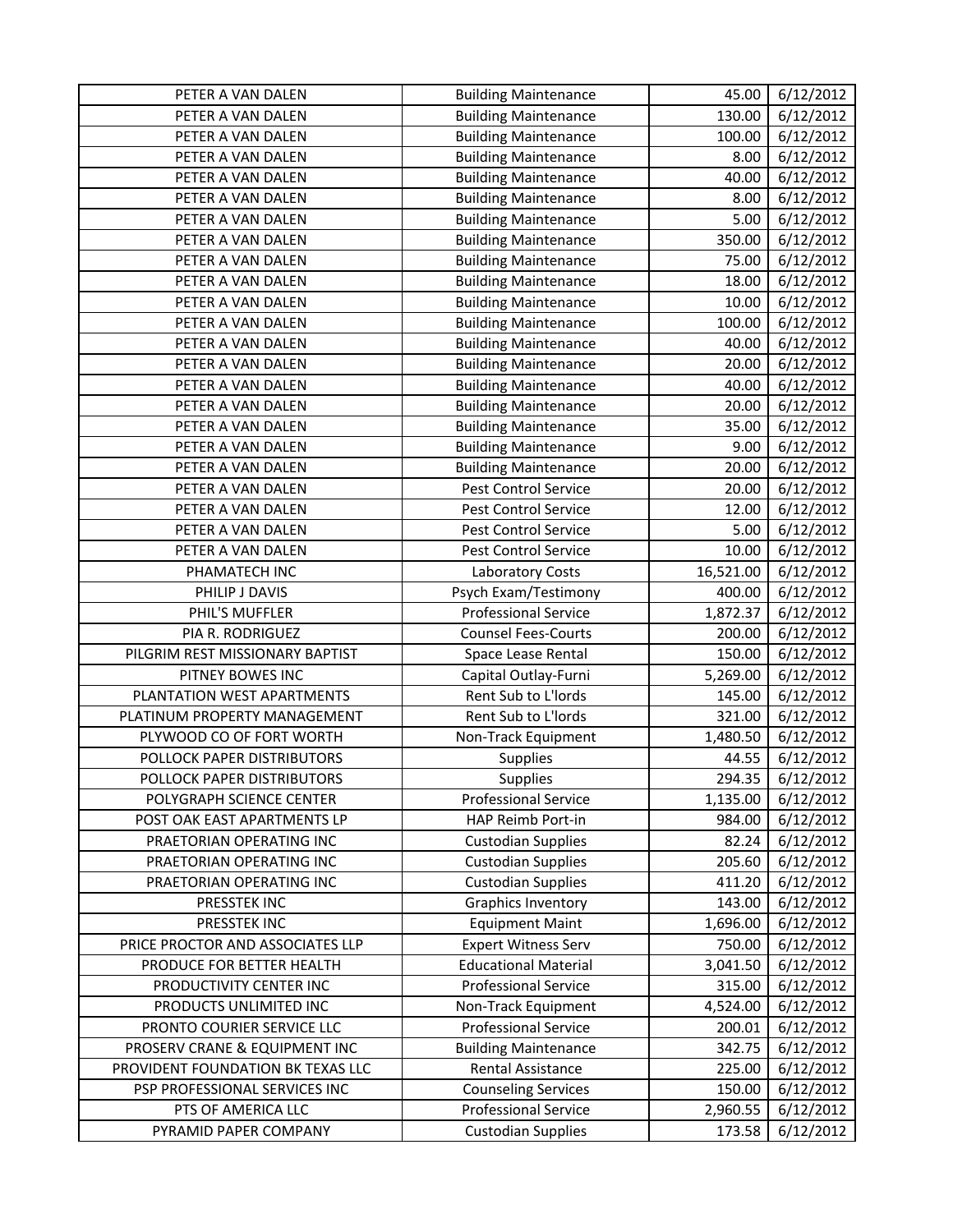| <b>QUEST DIAGNOSTICS INC</b>                     | <b>Professional Service</b>                              | 862.80             | 6/12/2012              |
|--------------------------------------------------|----------------------------------------------------------|--------------------|------------------------|
| <b>QUEST DIAGNOSTICS INC</b>                     | Laboratory Costs                                         | 42.00              | 6/12/2012              |
| R MAUREEN TOLBERT                                | <b>Counsel Fees-Courts</b>                               | 725.00             | 6/12/2012              |
| RADIOLOGY ASSOCIATES OF TARRANT                  | <b>Professional Service</b>                              | 121.63             | 6/12/2012              |
| <b>RADISSON HOTEL &amp; SUITES</b>               | Education                                                | 119.60             | 6/12/2012              |
| Ralph A McBroom                                  | Education                                                | 100.00             | 6/12/2012              |
| <b>RANDY W BOWERS</b>                            | <b>Counsel Fees-Courts</b>                               | 750.00             | 6/12/2012              |
| RASIX COMPUTER CENTER INC                        | <b>Computer Supplies</b>                                 | 115.10             | 6/12/2012              |
| RAUL NEVAREZ                                     | <b>Counsel Fees-Courts</b>                               | 100.00             | 6/12/2012              |
| RAUL NEVAREZ                                     | <b>Counsel Fees-Courts</b>                               | 125.00             | 6/12/2012              |
| RAY HALL JR                                      | <b>Counsel Fees-Courts</b>                               | 400.00             | 6/12/2012              |
| RAY HALL JR                                      | Counsel Fees - CPS                                       | 1,200.00           | 6/12/2012              |
| <b>RAY PALMER</b>                                | Travel                                                   | 180.00             | 6/12/2012              |
| RAYA ROSALVA                                     | Rent Sub to L'Iords                                      | 12.00              | 6/12/2012              |
| RAYMOND DANIEL PC                                | Counsel Fees - CPS                                       | 150.00             | 6/12/2012              |
| RAYMOND F FINN PHD                               | Psych Exam/Testimony                                     | 3,850.00           | 6/12/2012              |
| REDEEMER BIBLE CHURCH                            | Space Lease Rental                                       | 150.00             | $\frac{1}{6}$ /12/2012 |
| REDWOOD TOXICOLOGY                               | <b>Medical Supplies</b>                                  | 625.00             | 6/12/2012              |
| REDWOOD TOXICOLOGY                               | <b>Medical Supplies</b>                                  | 781.25             | 6/12/2012              |
| RELIANT ENERGY RETAIL SERVICES INC               | <b>Utility Allowance</b>                                 | 234.00             | 6/12/2012              |
| <b>RELIANT ENERGY SERVICES</b>                   | <b>Utility Assistance</b>                                | 1,341.26           | 6/12/2012              |
| RENEE A SANCHEZ                                  | Counsel Fees - CPS                                       | 100.00             | 6/12/2012              |
| REPUBLIC TITLE OF TEXAS INC                      | County Right of Way                                      | 9,900.00           | 6/12/2012              |
| REYNOLDS ASPHALT                                 | Asphalt-Rock/Hot Mix                                     | 30,816.40          | 6/12/2012              |
| REYNOLDS ASPHALT                                 | Asphalt-Rock/Hot Mix                                     | 18,999.57          | 6/12/2012              |
| RICHARD A HENDERSON PC                           | <b>Counsel Fees-Courts</b>                               | 450.00             | 6/12/2012              |
| RICHARD A HENDERSON PC                           | <b>Counsel Fees-Courts</b>                               | 1,260.00           | 6/12/2012              |
| RICHARD A HENDERSON PC                           | <b>Counsel Fees-Courts</b><br><b>Counsel Fees-Courts</b> | 800.00             | 6/12/2012              |
| RICHARD A HENDERSON PC<br>RICHARD A HENDERSON PC |                                                          | 2,110.00           | 6/12/2012<br>6/12/2012 |
| RICHARD ALLEY                                    | Cnsl Fees-Crim Appls<br><b>Counsel Fees-Courts</b>       | 3,860.00<br>510.00 | 6/12/2012              |
| RICHARD HUGHES                                   | <b>Witness Travel</b>                                    | 466.44             | 6/12/2012              |
| RICHARD KLINE                                    | <b>Counsel Fees-Courts</b>                               | 1,100.00           | 6/12/2012              |
| RICHARD KLINE                                    | <b>Counsel Fees-Courts</b>                               | 350.00             | 6/12/2012              |
| RICHARD SCOTT WALKER                             | <b>Counsel Fees-Courts</b>                               | 475.00             | 6/12/2012              |
| RICHARD SCOTT WALKER                             | <b>Counsel Fees-Courts</b>                               | 1,575.00           | 6/12/2012              |
| RICKIE J WILLIAMS                                | Clothing                                                 | 100.00             | 6/12/2012              |
| RINKER MATERIAL                                  | Culverts                                                 | 4,111.80           | 6/12/2012              |
| RIVER OAKS BAPTIST CHURCH                        | Space Lease Rental                                       | 150.00             | 6/12/2012              |
| RIVER OAKS UNITED METHODIST CH                   | Space Lease Rental                                       | 450.00             | 6/12/2012              |
| <b>ROBERT C BENJAMIN</b>                         | Psych Exam/Testimony                                     | 1,275.00           | 6/12/2012              |
| Robert D Livingston                              | Travel                                                   | 262.00             | 6/12/2012              |
| <b>ROBERT ENDERS</b>                             | <b>Health Medicare</b>                                   | 21.60              | 6/12/2012              |
| ROBERT FRANK URBANEK                             | <b>Professional Service</b>                              | 3,000.00           | 6/12/2012              |
| ROBERT JOHNSON                                   | <b>Restitution Payable</b>                               | 10.50              | 6/12/2012              |
| ROBERTA WALKER                                   | <b>Counsel Fees-Courts</b>                               | 1,250.00           | 6/12/2012              |
| ROBERTA WALKER                                   | Counsel Fees-Juv                                         | 62.50              | 6/12/2012              |
| <b>ROBIN MCGREW</b>                              | Clothing                                                 | 125.00             | 6/12/2012              |
| <b>ROBIN V GROUNDS</b>                           | Counsel Fees - CPS                                       | 100.00             | 6/12/2012              |
| <b>ROBINSON &amp; SMART PC</b>                   | <b>Counsel Fees-Courts</b>                               | 900.00             | 6/12/2012              |
| <b>ROBINSON &amp; SMART PC</b>                   | <b>Counsel Fees-Courts</b>                               | 800.00             | 6/12/2012              |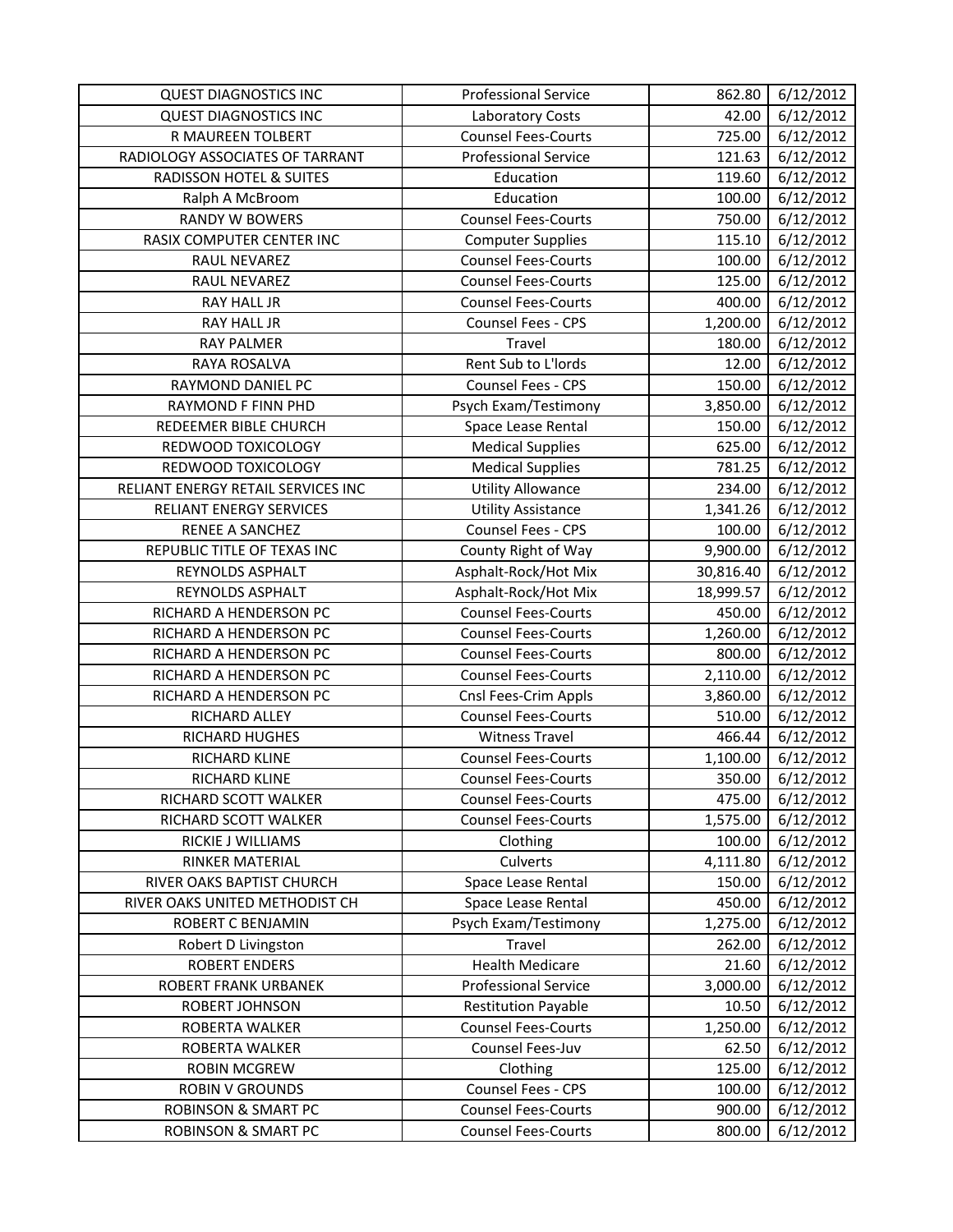| <b>ROBINSON &amp; SMART PC</b> | <b>Counsel Fees-Courts</b>  | 580.00   | 6/12/2012 |
|--------------------------------|-----------------------------|----------|-----------|
| <b>ROBINSON &amp; SMART PC</b> | <b>Counsel Fees-Courts</b>  | 175.00   | 6/12/2012 |
| ROMCO INC                      | Parts and Supplies          | 390.93   | 6/12/2012 |
| ROMCO INC                      | Parts and Supplies          | 621.19   | 6/12/2012 |
| RONALD E OLMAN                 | <b>Rental Assistance</b>    | 550.00   | 6/12/2012 |
| <b>RONNIE LONG</b>             | <b>Bail Bond Surety Fee</b> | 27.00    | 6/12/2012 |
| <b>RONNIE LONG</b>             | <b>Bail Bond Surety Fee</b> | 3.00     | 6/12/2012 |
| ROSE ANNA SALINAS              | <b>Counsel Fees-Courts</b>  | 400.00   | 6/12/2012 |
| ROSE ANNA SALINAS              | <b>Counsel Fees-Courts</b>  | 900.00   | 6/12/2012 |
| ROSE ANNA SALINAS              | <b>Counsel Fees-Courts</b>  | 100.00   | 6/12/2012 |
| ROSE ANNA SALINAS              | <b>Counsel Fees-Courts</b>  | 100.00   | 6/12/2012 |
| ROSE ANNA SALINAS              | <b>Counsel Fees-Courts</b>  | 700.00   | 6/12/2012 |
| ROXANNE ROBINSON               | <b>Counsel Fees-Courts</b>  | 950.00   | 6/12/2012 |
| ROXANNE ROBINSON               | <b>Counsel Fees-Courts</b>  | 480.00   | 6/12/2012 |
| <b>ROXANNE ROBINSON</b>        | <b>Counsel Fees-Courts</b>  | 295.00   | 6/12/2012 |
| <b>ROY GOLSAN</b>              | Counsel Fees-Probate        | 2,200.00 | 6/12/2012 |
| <b>RYAN W HARDY</b>            | <b>Counsel Fees-Courts</b>  | 400.00   | 6/12/2012 |
| <b>RYAN W HARDY</b>            | <b>Counsel Fees-Courts</b>  | 450.00   | 6/12/2012 |
| SAFARILAND LLC                 | <b>Supplies</b>             | 215.54   | 6/12/2012 |
| SAF-T-GLOVE INC                | Clothing                    | 15.15    | 6/12/2012 |
| SAF-T-GLOVE INC                | Parts and Supplies          | 79.56    | 6/12/2012 |
| SAF-T-GLOVE INC                | Field Equip&Supplies        | 180.00   | 6/12/2012 |
| SALAM INTERNATIONAL INC        | Lab Supplies                | 164.00   | 6/12/2012 |
| <b>SAM BONIFIELD</b>           | <b>Counsel Fees-Courts</b>  | 437.50   | 6/12/2012 |
| SAMANTHA K HILL                | <b>Counsel Fees-Courts</b>  | 1,300.00 | 6/12/2012 |
| SAMANTHA K HILL                | <b>Counsel Fees-Courts</b>  | 1,060.00 | 6/12/2012 |
| SAMANTHA K HILL                | <b>Counsel Fees-Courts</b>  | 900.00   | 6/12/2012 |
| SAMANTHA K HILL                | <b>Counsel Fees-Courts</b>  | 312.50   | 6/12/2012 |
| SAMANTHA K HILL                | <b>Counsel Fees-Courts</b>  | 500.00   | 6/12/2012 |
| SAMANTHA K HILL                | <b>Litigation Expense</b>   | 5.00     | 6/12/2012 |
| SAMUEL M SANCHEZ               | Counsel Fees - CPS          | 100.00   | 6/12/2012 |
| SAMUELS AVENUE LP              | Rent Sub to L'Iords         | 235.00   | 6/12/2012 |
| <b>SANDRA ROSS</b>             | Clothing                    | 100.00   | 6/12/2012 |
| SANTA FE ADOLESCENT SERVICES   | <b>Professional Service</b> | 1,666.63 | 6/12/2012 |
| SANTIAGO SALINAS               | <b>Counsel Fees-Courts</b>  | 250.00   | 6/12/2012 |
| SANTIAGO SALINAS               | <b>Counsel Fees-Courts</b>  | 550.00   | 6/12/2012 |
| <b>SCOTT BROWN</b>             | <b>Counsel Fees-Courts</b>  | 550.00   | 6/12/2012 |
| Scott C Schroeder              | Travel                      | 212.00   | 6/12/2012 |
| Scott M McDonald               | Travel                      | 330.25   | 6/12/2012 |
| <b>SEAN M LYNCH</b>            | <b>Counsel Fees-Courts</b>  | 350.00   | 6/12/2012 |
| SHARANETTA JACKSON             | Clothing                    | 475.00   | 6/12/2012 |
| <b>SHAWN DUVALL</b>            | <b>Professional Service</b> | 2,090.76 | 6/12/2012 |
| SHAWN PASCHALL                 | <b>Counsel Fees-Courts</b>  | 215.00   | 6/12/2012 |
| SHEILA RANDOLPH                | <b>Counsel Fees-Courts</b>  | 400.00   | 6/12/2012 |
| SHELDON KLAIN                  | <b>Professional Service</b> | 2,146.56 | 6/12/2012 |
| SHERWIN WILLIAMS PAINT         | <b>Support Serv Supply</b>  | 5,822.75 | 6/12/2012 |
| SHI GOVERNMENT SOLUTIONS       | <b>Equipment Maint</b>      | 150.00   | 6/12/2012 |
| SHIRLEY A COOK-CATER           | <b>Court Visitor</b>        | 95.46    | 6/12/2012 |
| SIEMENS INDUSTRY INC           | Lab Equip Mainten           | 306.00   | 6/12/2012 |
| SIGMA-ALDRICH INC              | Lab Supplies                | 196.98   | 6/12/2012 |
| SIGNTX SIGNS & GRAPHICS INC    | <b>Building Maintenance</b> | 475.00   | 6/12/2012 |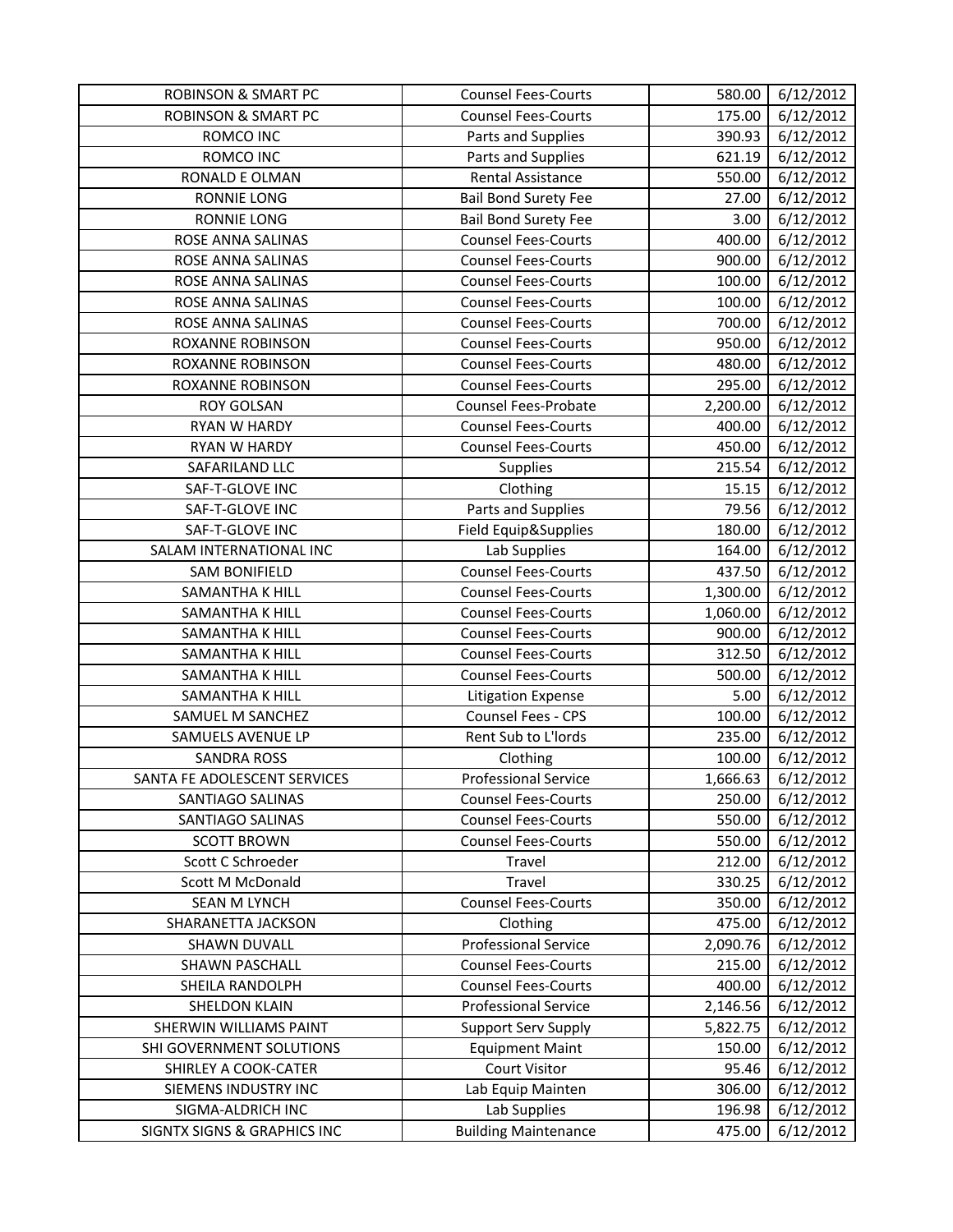| SIGNTX SIGNS & GRAPHICS INC       | <b>Building Maintenance</b> | 475.00     | 6/12/2012 |
|-----------------------------------|-----------------------------|------------|-----------|
| SKYVUE MEMORIAL GARDENS           | <b>County Burials</b>       | 2,050.00   | 6/12/2012 |
| SMITH TEMPORARIES INC             | Contract Labor              | 1,182.24   | 6/12/2012 |
| SMITH TEMPORARIES INC             | <b>Professional Service</b> | 80.31      | 6/12/2012 |
| SMITH TEMPORARIES INC             | Contract Labor              | 210,181.50 | 6/12/2012 |
| SMITH TEMPORARIES INC             | Contract Labor              | 69,584.85  | 6/12/2012 |
| SMITH TEMPORARIES INC             | Contract Labor              | 32,905.17  | 6/12/2012 |
| SORENSON FORENSICS LLC            | Investigative               | 2,364.00   | 6/12/2012 |
| SOUTH HULEN LP                    | HAP Reimb Port-in           | 725.00     | 6/12/2012 |
| SOUTHERN TIRE MART LLC            | <b>Tires and Tubes</b>      | 175.50     | 6/12/2012 |
| SOUTHWASTE DISPOSAL LLC           | Kitchen Maintenance         | 400.00     | 6/12/2012 |
| SOUTHWEST NAHRO                   | Education                   | 1,200.00   | 6/12/2012 |
| SPI MANAGEMENT COMPANY            | Education                   | 590.82     | 6/12/2012 |
| ST JOHN CUMBERLAND PRESBY-        | Space Lease Rental          | 150.00     | 6/12/2012 |
| ST JOHN MISSIONARY BAPTIST CHURCH | Space Lease Rental          | 50.00      | 6/12/2012 |
| ST LUKE CUMBERLAND                | Space Lease Rental          | 400.00     | 6/12/2012 |
| <b>STAPLES ADVANTAGE</b>          | <b>Supplies</b>             | 136.53     | 6/12/2012 |
| <b>STAPLES ADVANTAGE</b>          | Supplies                    | 69.45      | 6/12/2012 |
| <b>STAPLES ADVANTAGE</b>          | Lab Supplies                | 220.62     | 6/12/2012 |
| <b>STAPLES ADVANTAGE</b>          | <b>Training Supplies</b>    | 163.04     | 6/12/2012 |
| STAPLES ADVANTAGE                 | <b>Training Supplies</b>    | 136.43     | 6/12/2012 |
| <b>STAPLES ADVANTAGE</b>          | Supplies                    | 106.65     | 6/12/2012 |
| STAPLES ADVANTAGE                 | <b>Computer Supplies</b>    | 393.07     | 6/12/2012 |
| STAPLES ADVANTAGE                 | Supplies                    | 844.35     | 6/12/2012 |
| STAPLES ADVANTAGE                 | Supplies                    | 88.34      | 6/12/2012 |
| STAPLES ADVANTAGE                 | Supplies                    | 56.71      | 6/12/2012 |
| <b>STAPLES ADVANTAGE</b>          | Supplies                    | 51.73      | 6/12/2012 |
| <b>STAPLES ADVANTAGE</b>          | Supplies                    | 10.20      | 6/12/2012 |
| STAPLES ADVANTAGE                 | Supplies                    | 616.88     | 6/12/2012 |
| STAPLES ADVANTAGE                 | Supplies                    | 205.05     | 6/12/2012 |
| STAPLES ADVANTAGE                 | Supplies                    | 567.83     | 6/12/2012 |
| STAPLES ADVANTAGE                 | Sheriff Inventory           | 564.24     | 6/12/2012 |
| STAPLES ADVANTAGE                 | Supplies                    | 48.75      | 6/12/2012 |
| <b>STAPLES ADVANTAGE</b>          | Supplies                    | 65.30      | 6/12/2012 |
| STAPLES ADVANTAGE                 | Supplies                    | 33.75      | 6/12/2012 |
| <b>STAPLES ADVANTAGE</b>          | Supplies                    | 409.28     | 6/12/2012 |
| <b>STAPLES ADVANTAGE</b>          | Supplies                    | 167.01     | 6/12/2012 |
| STAPLES ADVANTAGE                 | <b>Supplies</b>             | 42.00      | 6/12/2012 |
| STAPLES ADVANTAGE                 | <b>Supplies</b>             | 14.99      | 6/12/2012 |
| <b>STAPLES ADVANTAGE</b>          | Supplies                    | 34.68      | 6/12/2012 |
| <b>STAPLES ADVANTAGE</b>          | Supplies                    | 29.58      | 6/12/2012 |
| <b>STAPLES ADVANTAGE</b>          | Supplies                    | 44.37      | 6/12/2012 |
| STAPLES ADVANTAGE                 | Supplies                    | 150.08     | 6/12/2012 |
| STAPLES ADVANTAGE                 | Supplies                    | 27.90      | 6/12/2012 |
| STAPLES ADVANTAGE                 | <b>Supplies</b>             | 5.41       | 6/12/2012 |
| STAPLES ADVANTAGE                 | <b>Supplies</b>             | 13.48      | 6/12/2012 |
| STAPLES ADVANTAGE                 | Supplies                    | 80.87      | 6/12/2012 |
| STAPLES ADVANTAGE                 | Supplies                    | 49.23      | 6/12/2012 |
| STAPLES ADVANTAGE                 | Supplies                    | 76.09      | 6/12/2012 |
| STAPLES ADVANTAGE                 | Supplies                    | 5.68       | 6/12/2012 |
| STAPLES ADVANTAGE                 | <b>Supplies</b>             | 100.56     | 6/12/2012 |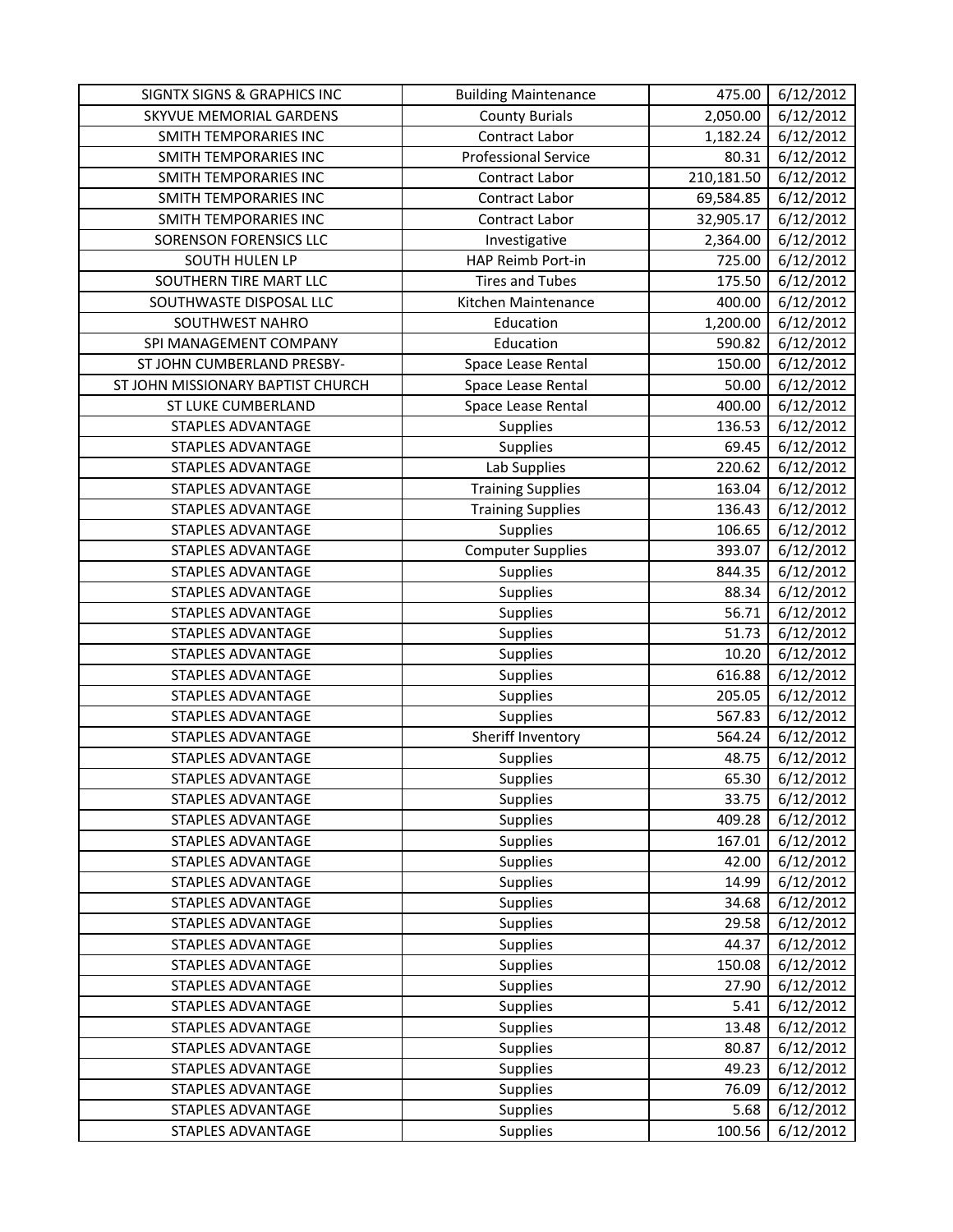| STAPLES ADVANTAGE                  | <b>Supplies</b>            | 481.74 | 6/12/2012              |
|------------------------------------|----------------------------|--------|------------------------|
| STAPLES ADVANTAGE                  | <b>Supplies</b>            | 39.74  | 6/12/2012              |
| STAPLES ADVANTAGE                  | <b>Supplies</b>            | 149.68 | 6/12/2012              |
| STAPLES ADVANTAGE                  | <b>Supplies</b>            | 11.52  | 6/12/2012              |
| STAPLES ADVANTAGE                  | <b>Supplies</b>            | 39.69  | 6/12/2012              |
| <b>STAPLES ADVANTAGE</b>           | <b>Supplies</b>            | 122.89 | 6/12/2012              |
| <b>STAPLES ADVANTAGE</b>           | <b>Supplies</b>            | 36.48  | 6/12/2012              |
| <b>STAPLES ADVANTAGE</b>           | Supplies                   | 71.64  | 6/12/2012              |
| <b>STAPLES ADVANTAGE</b>           | <b>Supplies</b>            | 188.09 | 6/12/2012              |
| STAPLES ADVANTAGE                  | <b>Supplies</b>            | 141.55 | 6/12/2012              |
| STAPLES ADVANTAGE                  | <b>Supplies</b>            | 38.69  | 6/12/2012              |
| <b>STAPLES ADVANTAGE</b>           | Supplies                   | 67.33  | 6/12/2012              |
| STAPLES ADVANTAGE                  | <b>Supplies</b>            | 78.97  | 6/12/2012              |
| STAPLES ADVANTAGE                  | <b>Supplies</b>            | 133.68 | 6/12/2012              |
| STAPLES ADVANTAGE                  | <b>Supplies</b>            | 99.16  | 6/12/2012              |
| <b>STAPLES ADVANTAGE</b>           | Supplies                   | 58.37  | 6/12/2012              |
| <b>STAPLES ADVANTAGE</b>           | Supplies                   | 182.30 | 6/12/2012              |
| STAPLES ADVANTAGE                  | Supplies                   | 29.90  | 6/12/2012              |
| <b>STAPLES ADVANTAGE</b>           | <b>Supplies</b>            | 78.11  | 6/12/2012              |
| STAPLES ADVANTAGE                  | Supplies                   | 192.90 | 6/12/2012              |
| <b>STAPLES ADVANTAGE</b>           | <b>Supplies</b>            | 153.01 | 6/12/2012              |
| STAPLES ADVANTAGE                  | <b>Supplies</b>            | 13.50  | 6/12/2012              |
| STAPLES ADVANTAGE                  | <b>Supplies</b>            | 169.73 | 6/12/2012              |
| STAPLES ADVANTAGE                  | <b>Supplies</b>            | 52.67  | 6/12/2012              |
| STAPLES ADVANTAGE                  | <b>Supplies</b>            | 143.12 | 6/12/2012              |
| STAPLES ADVANTAGE                  | <b>Supplies</b>            | 346.41 | 6/12/2012              |
| STAPLES ADVANTAGE                  | Supplies                   | 62.99  | 6/12/2012              |
| STAPLES ADVANTAGE                  | <b>Supplies</b>            | 128.67 | 6/12/2012              |
| STAPLES ADVANTAGE                  | Supplies                   | 47.76  | 6/12/2012              |
| STAPLES ADVANTAGE                  | <b>Supplies</b>            | 95.00  | 6/12/2012              |
| STAPLES ADVANTAGE                  | <b>Computer Supplies</b>   | 59.95  | 6/12/2012              |
| STAPLES ADVANTAGE                  | <b>Computer Supplies</b>   | 47.40  | 6/12/2012              |
| STAPLES ADVANTAGE                  | Non-Track Equipment        | 608.32 | $\frac{1}{6}$ /12/2012 |
| STAPLES ADVANTAGE                  | Supplies                   | 110.32 | 6/12/2012              |
| STAPLES ADVANTAGE                  | <b>Supplies</b>            | 19.22  | 6/12/2012              |
| STAPLES ADVANTAGE                  | Supplies                   | 10.92  | 6/12/2012              |
| STAPLES ADVANTAGE                  | Supplies                   | 21.63  | 6/12/2012              |
| STAPLES ADVANTAGE                  | Supplies                   | 91.20  | 6/12/2012              |
| <b>STAPLES ADVANTAGE</b>           | Non-Track Equipment        | 99.99  | 6/12/2012              |
| <b>STAPLES ADVANTAGE</b>           | Non-Track Equipment        | 458.00 | 6/12/2012              |
| STAPLES ADVANTAGE                  | <b>Supplies</b>            | 39.68  | 6/12/2012              |
| STAPLES ADVANTAGE                  | Supplies                   | 63.84  | 6/12/2012              |
| STAPLES ADVANTAGE                  | Supplies                   | 202.31 | 6/12/2012              |
| STAPLES ADVANTAGE                  | <b>Supplies</b>            | 91.23  | 6/12/2012              |
| STAPLES ADVANTAGE                  | <b>Supplies</b>            | 109.27 | 6/12/2012              |
| STAPLES ADVANTAGE                  | Supplies                   | 291.02 | 6/12/2012              |
| STARWOOD HOTELS, AGT, STARPORT LLC | Education                  | 233.60 | 6/12/2012              |
| STATE BAR OF TEXAS                 | Education                  | 620.00 | 6/12/2012              |
| STATE BAR OF TEXAS                 | Education                  | 645.00 | 6/12/2012              |
| <b>STATON &amp; TAYLOR PC</b>      | <b>Counsel Fees-Courts</b> | 200.00 | 6/12/2012              |
| <b>STATON &amp; TAYLOR PC</b>      | <b>Counsel Fees-Courts</b> | 125.00 | 6/12/2012              |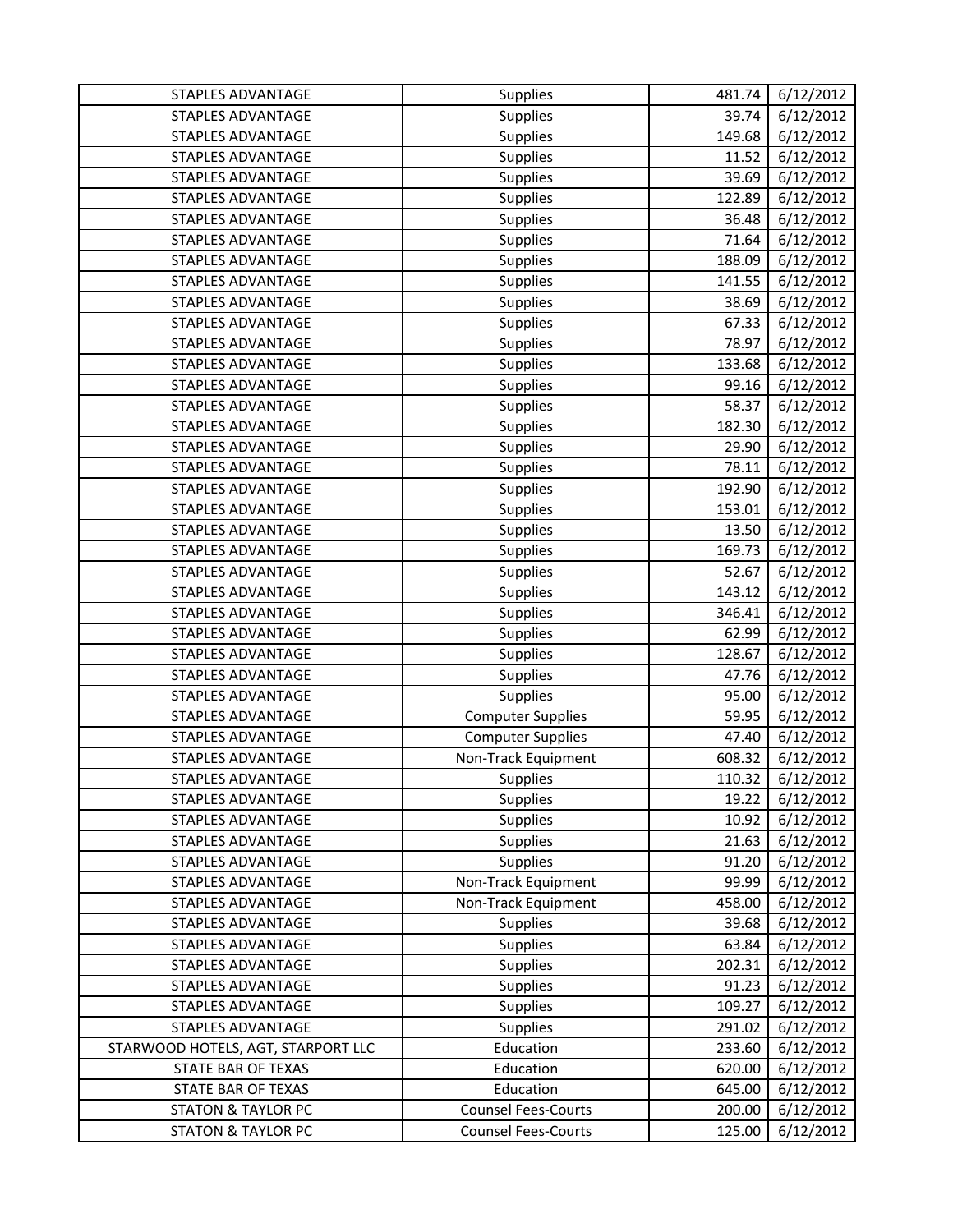| STEPHANIE GONZALEZ                  | <b>Counsel Fees-Courts</b>  | 1,050.00 | 6/12/2012 |
|-------------------------------------|-----------------------------|----------|-----------|
| <b>STEPHANIE PATTEN</b>             | <b>Counsel Fees-Courts</b>  | 475.00   | 6/12/2012 |
| STEPHANIE PATTEN                    | Counsel Fees-Juv            | 412.50   | 6/12/2012 |
| STEPHEN D HANDY PLLC                | <b>Counsel Fees-Courts</b>  | 550.00   | 6/12/2012 |
| STEPHEN MONROE MASSEY               | <b>Professional Service</b> | 1,944.31 | 6/12/2012 |
| <b>STEVEN R LOWERY</b>              | <b>Professional Service</b> | 3,000.00 | 6/12/2012 |
| STILETTO SPY&COMPANY INVESTIGATIONS | Investigative               | 310.50   | 6/12/2012 |
| STRATEGIC IMAGE INC                 | <b>Professional Service</b> | 2,495.00 | 6/12/2012 |
| <b>STREAM ENERGY</b>                | <b>Utility Assistance</b>   | 202.55   | 6/12/2012 |
| <b>STREAM ENERGY</b>                | <b>Utility Allowance</b>    | 54.00    | 6/12/2012 |
| <b>STREAM ENERGY</b>                | <b>Utility Allowance</b>    | 392.00   | 6/12/2012 |
| STUART HOSE AND PIPE CO INC         | Parts and Supplies          | 150.91   | 6/12/2012 |
| SUD DINH                            | <b>Professional Service</b> | 1,659.12 | 6/12/2012 |
| <b>SUNBELT INDUSTRIAL TRUCKS</b>    | Vehicle Maintenance         | 207.54   | 6/12/2012 |
| SUPER VALUE PHARMACY                | <b>Medical Services</b>     | 56.20    | 6/12/2012 |
| <b>SUSAN WRIGHT</b>                 | <b>Restitution Payable</b>  | 6.50     | 6/12/2012 |
| <b>SUZANNE BALDON</b>               | <b>County Projects</b>      | 546.85   | 6/12/2012 |
| <b>SWD OPERATION COMPANY</b>        | Education                   | 247.50   | 6/12/2012 |
| <b>SYLVIA FLORES</b>                | <b>Witness Travel</b>       | 53.56    | 6/12/2012 |
| TU ELECTRIC                         | <b>Utility Allowance</b>    | 290.00   | 6/12/2012 |
| TU ELECTRIC                         | <b>Utility Allowance</b>    | 24.00    | 6/12/2012 |
| <b>TAMMY SONSEL</b>                 | <b>Witness Travel</b>       | 232.00   | 6/12/2012 |
| Tara Lee Spinella                   | Travel                      | 262.00   | 6/12/2012 |
| <b>TARA V KERSH</b>                 | <b>Counsel Fees-Courts</b>  | 300.00   | 6/12/2012 |
| <b>TARA V KERSH</b>                 | Counsel Fees - CPS          | 3,685.00 | 6/12/2012 |
| <b>TARGET BANK</b>                  | Clothing                    | 127.72   | 6/12/2012 |
| <b>TARGET BANK</b>                  | Clothing                    | 184.19   | 6/12/2012 |
| <b>TARGET BANK</b>                  | Food/Hygiene Assist         | 134.59   | 6/12/2012 |
| <b>TARGET BANK</b>                  | Recreation                  | 718.08   | 6/12/2012 |
| <b>TARGET BANK</b>                  | Recreation                  | 441.63   | 6/12/2012 |
| <b>TARGET BANK</b>                  | Supplies                    | 26.76    | 6/12/2012 |
| TARRANT CO TAX ASSESSOR COLLECTOR   | Trust - Constable 8         | 158.37   | 6/12/2012 |
| TARRANT COUNTY ASSOC FOR THE BLIND  | Lab Supplies                | 3,900.00 | 6/12/2012 |
| TARRANT COUNTY BAR ASSOCIATION      | <b>Dues</b>                 | 150.00   | 6/12/2012 |
| TARRANT COUNTY BAR FOUNDATION       | State Right of Way          | 50.00    | 6/12/2012 |
| TARRANT COUNTY DISTRICT ATTORNEY    | <b>Counsel Fees-Courts</b>  | 575.00   | 6/12/2012 |
| TARRANT COUNTY DISTRICT ATTORNEY    | <b>Counsel Fees-Courts</b>  | 400.00   | 6/12/2012 |
| <b>TARRANT COUNTY SHERIFF</b>       | Travel                      | 569.94   | 6/12/2012 |
| <b>TARRANT PARTNERS LP</b>          | Rent Sub to L'Iords         | 830.00   | 6/12/2012 |
| TDCAA-TEXAS DISTRICT & COUNTY       | Dues                        | 60.00    | 6/12/2012 |
| TDCAA-TEXAS DISTRICT & COUNTY       | <b>Dues</b>                 | 55.00    | 6/12/2012 |
| <b>TEAGUE LUMBER</b>                | <b>Building Maintenance</b> | 46.56    | 6/12/2012 |
| <b>TEAGUE LUMBER</b>                | <b>Building Maintenance</b> | 69.90    | 6/12/2012 |
| TELETOUCH COMMUNICATIONS INC        | Telephone - Mobile          | 50.39    | 6/12/2012 |
| TELETOUCH COMMUNICATIONS INC        | Telephone - Mobile          | 40.88    | 6/12/2012 |
| TELETOUCH COMMUNICATIONS INC        | Telephone - Mobile          | 40.75    | 6/12/2012 |
| TELETOUCH COMMUNICATIONS INC        | Telephone - Mobile          | 40.75    | 6/12/2012 |
| TELETOUCH COMMUNICATIONS INC        | Telephone - Mobile          | 28.79    | 6/12/2012 |
| TELETOUCH COMMUNICATIONS INC        | Telephone - Mobile          | 1,170.48 | 6/12/2012 |
| TELETOUCH COMMUNICATIONS INC        | Telephone - Mobile          | 50.39    | 6/12/2012 |
| TELETOUCH COMMUNICATIONS INC        | Telephone - Mobile          | 28.79    | 6/12/2012 |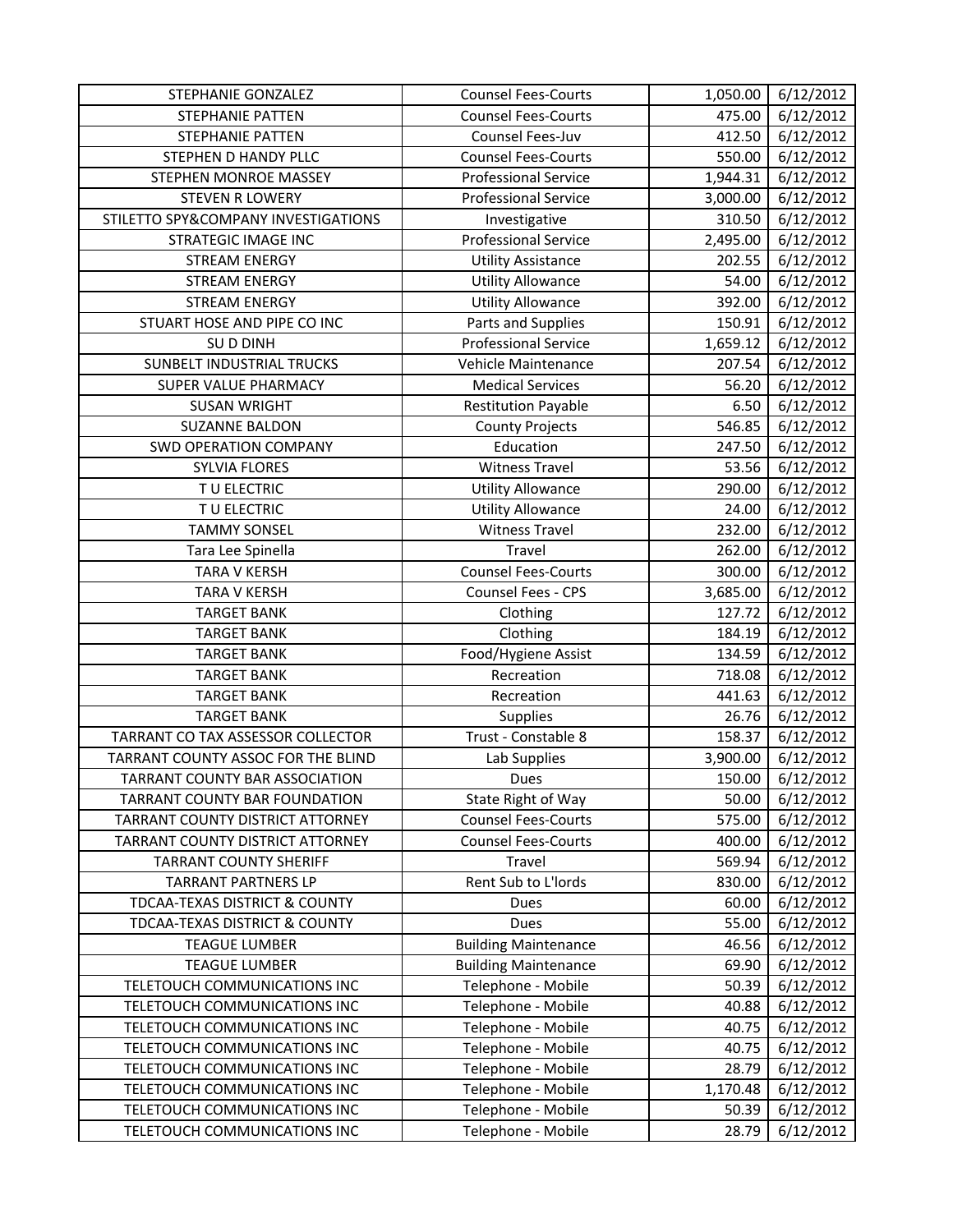| TELETOUCH COMMUNICATIONS INC              | Pager / Blackberry          | 95.48     | 6/12/2012 |
|-------------------------------------------|-----------------------------|-----------|-----------|
| TELETOUCH COMMUNICATIONS INC              | Pager / Blackberry          | 29.81     | 6/12/2012 |
| TELETOUCH COMMUNICATIONS INC              | Telephone - Mobile          | 459.50    | 6/12/2012 |
| TELETOUCH COMMUNICATIONS INC              | Telephone - Mobile          | 262.19    | 6/12/2012 |
| TELETOUCH COMMUNICATIONS INC              | Telephone - Mobile          | 242.49    | 6/12/2012 |
| TELETOUCH COMMUNICATIONS INC              | Telephone - Mobile          | 212.05    | 6/12/2012 |
| TELETOUCH COMMUNICATIONS INC              | Telephone - Mobile          | 122.37    | 6/12/2012 |
| TELETOUCH COMMUNICATIONS INC              | Telephone - Mobile          | 189.14    | 6/12/2012 |
| TELETOUCH COMMUNICATIONS INC              | Telephone - Mobile          | 115.18    | 6/12/2012 |
| <b>TERENCE COLLINS</b>                    | <b>Witness Travel</b>       | 418.69    | 6/12/2012 |
| <b>TERESEA ADCOCK</b>                     | <b>Professional Service</b> | 350.84    | 6/12/2012 |
| Teric C Dorsey-Hopkins                    | Travel                      | 50.00     | 6/12/2012 |
| <b>TERRI MOORE</b>                        | <b>Counsel Fees-Courts</b>  | 150.00    | 6/12/2012 |
| <b>TERRY BARLOW</b>                       | <b>Counsel Fees-Courts</b>  | 300.00    | 6/12/2012 |
| <b>TERRY BARLOW</b>                       | <b>Counsel Fees-Courts</b>  | 450.00    | 6/12/2012 |
| <b>TERRY BARLOW</b>                       | <b>Counsel Fees-Courts</b>  | 125.00    | 6/12/2012 |
| <b>TERRY BRADSHAW</b>                     | Reporter's Records          | 130.00    | 6/12/2012 |
| <b>TERRY GIBBONS</b>                      | Rent Sub to L'Iords         | 978.00    | 6/12/2012 |
| <b>TEXAS 4-H FOUNDATION</b>               | Education                   | 125.00    | 6/12/2012 |
| TEXAS A&M UNIVERSITY-COMMERCE             | Tuition C/room Train        | 25.00     | 6/12/2012 |
| TEXAS BANKING RED BOOK                    | Supplies                    | 109.85    | 6/12/2012 |
| TEXAS DEPT OF AGRICULTURE                 | Education                   | 125.00    | 6/12/2012 |
| TEXAS DEPT PUBLIC SAFETY VEHICLE          | <b>Computer Services</b>    | 113.00    | 6/12/2012 |
| TEXAS FURNITURE SOURCE INC                | Non-Track Equipment         | 4,676.37  | 6/12/2012 |
| TEXAS STATE LIBRARY & ARCHIVES            | Education                   | 120.00    | 6/12/2012 |
| <b>TEXAS STATE LIBRARY &amp; ARCHIVES</b> | Education                   | 60.00     | 6/12/2012 |
| <b>TEXAS TOLLWAYS</b>                     | Transportation              | 25.27     | 6/12/2012 |
| <b>TEXAS TOLLWAYS</b>                     | Travel                      | 2.37      | 6/12/2012 |
| TEXAS WORKFORCE COMMISSION                | Test/Civil Serv Exp         | 16.50     | 6/12/2012 |
| TEXCAN VENTURES II LTD                    | Rent Sub to L'Iords         | 593.00    | 6/12/2012 |
| THE DECKER LAW FIRM PC                    | Counsel Fees - CPS          | 240.00    | 6/12/2012 |
| THE HUSTON FIRM PC                        | <b>Counsel Fees-Courts</b>  | 1,250.00  | 6/12/2012 |
| THE HUSTON FIRM PC                        | <b>Counsel Fees-Courts</b>  | 150.00    | 6/12/2012 |
| THE HUSTON FIRM PC                        | Counsel Fees-Juv            | 100.00    | 6/12/2012 |
| THE LAW FIRM OF DAVID C JONES             | <b>Counsel Fees-Courts</b>  | 2,075.00  | 6/12/2012 |
| THE LAW FIRM OF DAVID C JONES             | <b>Counsel Fees-Courts</b>  | 2,025.00  | 6/12/2012 |
| THE LAW FIRM OF DAVID C JONES             | <b>Counsel Fees-Courts</b>  | 525.00    | 6/12/2012 |
| THE LAW FIRM OF DAVID C JONES             | <b>Counsel Fees-Courts</b>  | 375.00    | 6/12/2012 |
| THE MULHOLLAND CO                         | <b>Supplies</b>             | 15.50     | 6/12/2012 |
| THE MULHOLLAND CO                         | Service Awards              | 75.00     | 6/12/2012 |
| THE MULHOLLAND CO                         | <b>Supplies</b>             | 6.25      | 6/12/2012 |
| THE MULHOLLAND CO                         | Supplies                    | 13.00     | 6/12/2012 |
| THE MULHOLLAND CO                         | Supplies                    | 18.00     | 6/12/2012 |
| THE MULHOLLAND CO                         | Supplies                    | 13.00     | 6/12/2012 |
| THE NATIONAL CENTER FOR                   | <b>Professional Service</b> | 14,860.16 | 6/12/2012 |
| THE SPOKEN WORD LLC                       | Interpreter Fees            | 180.00    | 6/12/2012 |
| THE SPOKEN WORD LLC                       | Interpreter Fees            | 840.00    | 6/12/2012 |
| THE SPOKEN WORD LLC                       | Interpreter Fees            | 240.00    | 6/12/2012 |
| THE SPOKEN WORD LLC                       | Interpreter Fees            | 210.00    | 6/12/2012 |
| THE SPOKEN WORD LLC                       | Interpreter Fees            | 120.00    | 6/12/2012 |
| THE SPOKEN WORD LLC                       | Interpreter Fees            | 150.00    | 6/12/2012 |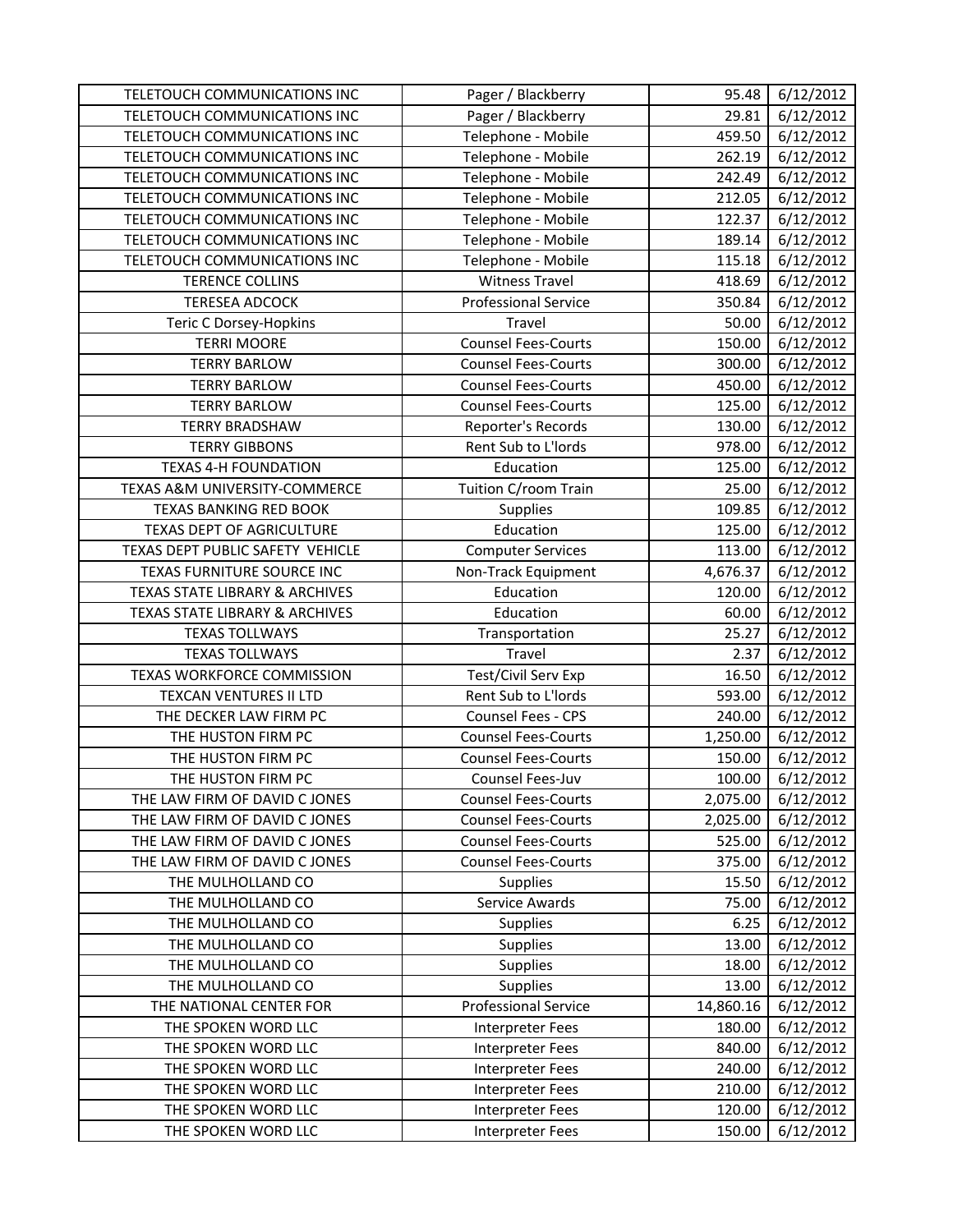| <b>THEISEN TOBIAS</b>              | <b>Witness Travel</b>       | 43.96     | 6/12/2012              |
|------------------------------------|-----------------------------|-----------|------------------------|
| THOMPSON PUBLISHING GROUP          | Subscriptions               | 129.00    | 6/12/2012              |
| THYSSENKRUPP ELEVATOR              | <b>Elevator Maintenance</b> | 3,062.17  | 6/12/2012              |
| <b>THYSSENKRUPP ELEVATOR</b>       | <b>Elevator Maintenance</b> | 5,358.79  | 6/12/2012              |
| THYSSENKRUPP ELEVATOR              | <b>Elevator Maintenance</b> | 2,296.61  | 6/12/2012              |
| <b>THYSSENKRUPP ELEVATOR</b>       | <b>Elevator Maintenance</b> | 5,603.70  | 6/12/2012              |
| <b>THYSSENKRUPP ELEVATOR</b>       | <b>Elevator Maintenance</b> | 3,827.71  | 6/12/2012              |
| <b>THYSSENKRUPP ELEVATOR</b>       | <b>Elevator Maintenance</b> | 2,409.86  | 6/12/2012              |
| <b>THYSSENKRUPP ELEVATOR</b>       | <b>Elevator Maintenance</b> | 765.53    | 6/12/2012              |
| <b>THYSSENKRUPP ELEVATOR</b>       | <b>Elevator Maintenance</b> | 5,358.79  | 6/12/2012              |
| <b>THYSSENKRUPP ELEVATOR</b>       | <b>Elevator Maintenance</b> | 734.91    | 6/12/2012              |
| <b>THYSSENKRUPP ELEVATOR</b>       | <b>Elevator Maintenance</b> | 1,531.18  | $\frac{1}{6}$ /12/2012 |
| <b>THYSSENKRUPP ELEVATOR</b>       | <b>Elevator Maintenance</b> | 2,296.61  | 6/12/2012              |
| <b>THYSSENKRUPP ELEVATOR</b>       | <b>Elevator Maintenance</b> | 734.91    | 6/12/2012              |
| <b>TIM MOORE</b>                   | <b>Counsel Fees-Courts</b>  | 1,650.00  | 6/12/2012              |
| <b>TIM MOORE</b>                   | <b>Counsel Fees-Courts</b>  | 125.00    | 6/12/2012              |
| TINA M PRICE                       | <b>Counsel Fees-Courts</b>  | 300.00    | 6/12/2012              |
| TNC CUTTERS LLC                    | <b>Building Maintenance</b> | 250.00    | 6/12/2012              |
| <b>TODD A BARNETT</b>              | <b>Professional Service</b> | 1,862.99  | 6/12/2012              |
| <b>TOM WITTROCK</b>                | Rent Sub to L'Iords         | 697.00    | 6/12/2012              |
| <b>TOM WITTROCK</b>                | Rent Sub to L'Iords         | 553.00    | 6/12/2012              |
| <b>TONI FREEMAN</b>                | Reporter's Records          | 32.00     | 6/12/2012              |
| <b>TONY TRUONG</b>                 | Rent Sub to L'Iords         | 344.00    | 6/12/2012              |
| TOYO INK AMERICA USE #53903        | <b>Graphics Inventory</b>   | 615.60    | 6/12/2012              |
| TPA-TEXAS PROBATION ASSOC CORRECT- | Education                   | 120.00    | 6/12/2012              |
| TRACEY USHERWOOD                   | <b>Restitution Payable</b>  | 1.50      | 6/12/2012              |
| <b>TRACIE KENAN</b>                | <b>Counsel Fees-Courts</b>  | 1,200.00  | 6/12/2012              |
| <b>TRACY MATTINGLY</b>             | Advertis/Publicity          | 700.00    | 6/12/2012              |
| TRANS-ENVIRONMENTAL SERVICES LLC   | <b>Professional Service</b> | 1,311.00  | 6/12/2012              |
| <b>TRAVIS YOUNG</b>                | <b>Counsel Fees-Courts</b>  | 700.00    | 6/12/2012              |
| <b>TRAVIS YOUNG</b>                | <b>Counsel Fees-Courts</b>  | 2,700.00  | 6/12/2012              |
| <b>TRAVIS YOUNG</b>                | <b>Counsel Fees-Courts</b>  | 200.00    | 6/12/2012              |
| TRINITY CUMBERLAND PRESBYTERAN     | Space Lease Rental          | 250.00    | 6/12/2012              |
| TRIO COMMUNICATIONS                | Radio Serv-Non Contr        | 800.00    | 6/12/2012              |
| TRUGREEN CHEMLAWN                  | Landscaping Expense         | 129.00    | 6/12/2012              |
| TRUGREEN CHEMLAWN                  | Landscaping Expense         | 136.00    | 6/12/2012              |
| TRUGREEN CHEMLAWN                  | Landscaping Expense         | 205.00    | 6/12/2012              |
| TRUGREEN LANDCARE LLC              | Landscaping Expense         | 258.00    | 6/12/2012              |
| TRUGREEN LANDCARE LLC              | Landscaping Expense         | 463.00    | 6/12/2012              |
| TRUGREEN LANDCARE LLC              | Landscaping Expense         | 1,097.63  | 6/12/2012              |
| TRUGREEN LANDCARE LLC              | Landscaping Expense         | 186.00    | 6/12/2012              |
| TRUGREEN LANDCARE LLC              | Landscaping Expense         | 174.00    | 6/12/2012              |
| TX TIRE TERMINAL                   | <b>Tires and Tubes</b>      | 845.00    | 6/12/2012              |
| TXI OPERATIONS, LP (NT)            | <b>Base Stab Materials</b>  | 14,894.55 | 6/12/2012              |
| <b>TXU ENERGY</b>                  | <b>Utility Assistance</b>   | 1,497.32  | 6/12/2012              |
| <b>TXU ENERGY</b>                  | <b>Utility Assistance</b>   | 1,435.79  | 6/12/2012              |
| TYLER TECHNOLOGIES INC             | <b>Professional Service</b> | 1,192.00  | 6/12/2012              |
| UAW LOCAL #276                     | Space Lease Rental          | 400.00    | 6/12/2012              |
| <b>ULINE INC</b>                   | Lab Supplies                | 232.92    | 6/12/2012              |
| UNION GOSPEL MISSION               | Rental Assistance           | 795.00    | 6/12/2012              |
| UNITED HISPANIC COUNCIL OF         | <b>Professional Service</b> | 2,960.00  | 6/12/2012              |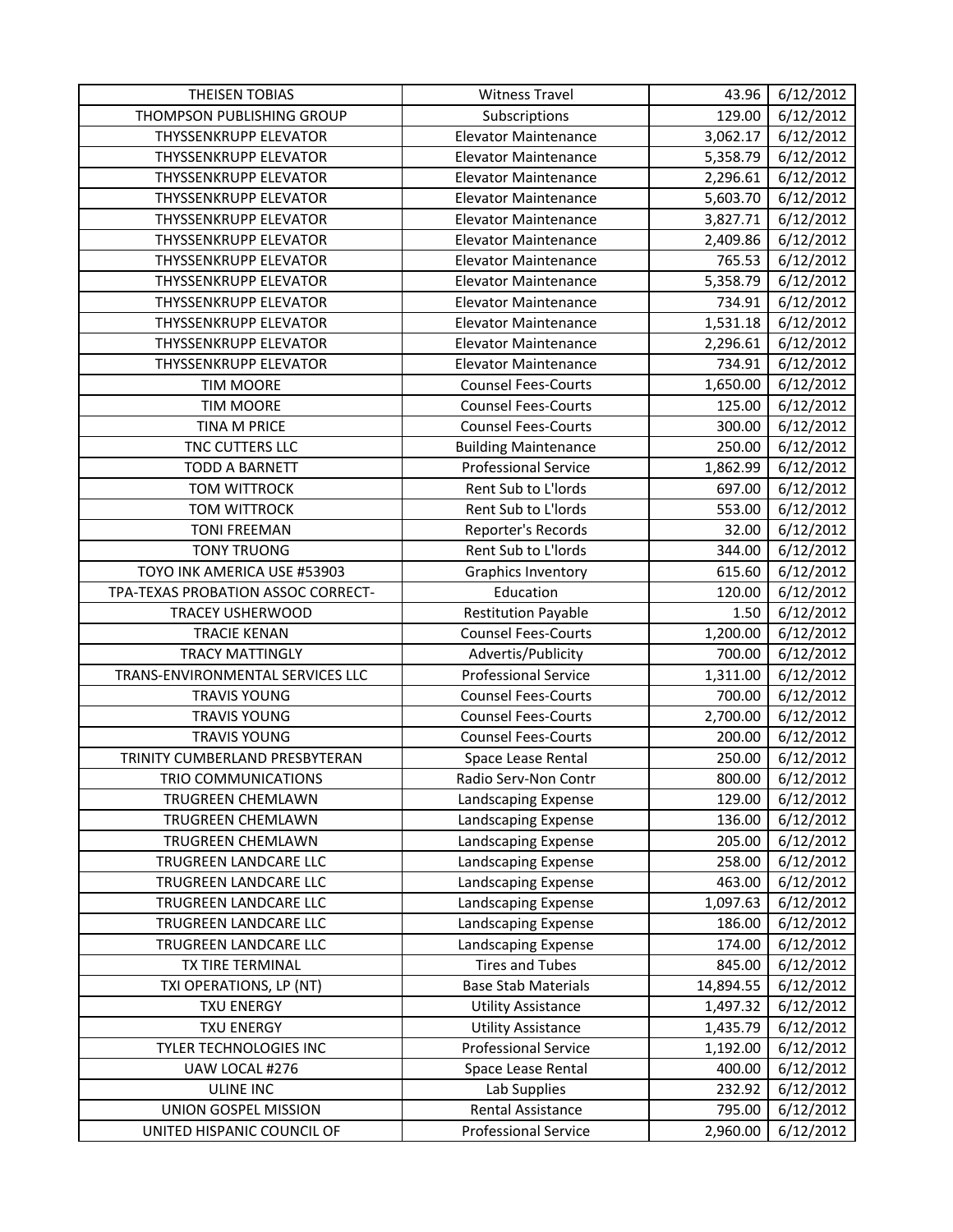| <b>UNITED SOUTHERN</b>              | Parts and Supplies          | 500.00    | 6/12/2012 |
|-------------------------------------|-----------------------------|-----------|-----------|
| UNIVERSE TECHNICAL TRANSLATION INC  | <b>Professional Service</b> | 67.19     | 6/12/2012 |
| UNIVERSITY OF N TX HEALTH SCIENCE   | <b>Professional Service</b> | 10,395.00 | 6/12/2012 |
| UNIVERSITY OF N TX HEALTH SCIENCE   | <b>Professional Service</b> | 9,020.00  | 6/12/2012 |
| UNIVERSITY OF NORTH TEXAS AT DALLAS | Education                   | 1,500.00  | 6/12/2012 |
| UPS/UNITED PARCEL SERVICE           | Postage                     | 37.04     | 6/12/2012 |
| UPS/UNITED PARCEL SERVICE           | Postage                     | 80.49     | 6/12/2012 |
| UPS/UNITED PARCEL SERVICE           | Postage                     | 9.47      | 6/12/2012 |
| UPS/UNITED PARCEL SERVICE           | Postage                     | (6.45)    | 6/12/2012 |
| UPS/UNITED PARCEL SERVICE           | Postage                     | 2.94      | 6/12/2012 |
| <b>VALERIE ALLEN</b>                | Reporter's Records          | 48.00     | 6/12/2012 |
| <b>VALERIE DEMORE</b>               | Clothing                    | 100.00    | 6/12/2012 |
| VANDERBILT APARTMENTS LLLP          | Rent Sub to L'Iords         | 488.00    | 6/12/2012 |
| VENTREX ENVIRONMENTAL SERVICES      | <b>Environment Disposal</b> | 1,728.09  | 6/12/2012 |
| VENTREX ENVIRONMENTAL SERVICES      | <b>Disposal Service</b>     | 683.64    | 6/12/2012 |
| <b>VERIZON SOUTHWEST</b>            | Telephone-Basic             | (38.44)   | 6/12/2012 |
| <b>VERIZON SOUTHWEST</b>            | Telephone-Basic             | 79.39     | 6/12/2012 |
| <b>VICKI E WILEY</b>                | Counsel Fees-Juv            | 200.00    | 6/12/2012 |
| <b>VICKI E WILEY</b>                | Counsel Fees - CPS          | 100.00    | 6/12/2012 |
| VICTORY TEMPLE WORSHIP CENTER       | Space Lease Rental          | 75.00     | 6/12/2012 |
| <b>VILLAGES OF WOODLAND SPRINGS</b> | Space Lease Rental          | 240.00    | 6/12/2012 |
| <b>VILLAGES OF WOODLAND SPRINGS</b> | Space Lease Rental          | 240.00    | 6/12/2012 |
| <b>VIRGINIA CARTER</b>              | <b>Counsel Fees-Courts</b>  | 300.00    | 6/12/2012 |
| VOLUNTEERS OF AMERICA INC           | Residential Servc           | 2,177.82  | 6/12/2012 |
| VOLUNTEERS OF AMERICA INC           | Intensiv Residential        | 11,714.91 | 6/12/2012 |
| <b>VWR SCIENTIFIC PRODUCTS</b>      | Lab Supplies                | 292.75    | 6/12/2012 |
| WALGREENS #3878                     | Food/Hygiene Assist         | 15.15     | 6/12/2012 |
| WALMART #1801                       | Food/Hygiene Assist         | 20.00     | 6/12/2012 |
| WALMART #2980                       | Food/Hygiene Assist         | 20.00     | 6/12/2012 |
| WALMART #3284                       | Food/Hygiene Assist         | 40.00     | 6/12/2012 |
| WALMART #5312                       | Food/Hygiene Assist         | 40.00     | 6/12/2012 |
| WALMART #807                        | Food/Hygiene Assist         | 56.56     | 6/12/2012 |
| Walter S West                       | Travel                      | 220.00    | 6/12/2012 |
| <b>WARREN ST JOHN</b>               | <b>Counsel Fees-Courts</b>  | 900.00    | 6/12/2012 |
| WARREN ST JOHN                      | <b>Counsel Fees-Courts</b>  | 475.00    | 6/12/2012 |
| <b>WARREN ST JOHN</b>               | <b>Counsel Fees-Courts</b>  | 100.00    | 6/12/2012 |
| <b>WARREN ST JOHN</b>               | <b>Counsel Fees-Courts</b>  | 200.00    | 6/12/2012 |
| WASTE PARTNERS OF TEXAS INC         | Range Supplies              | 113.60    | 6/12/2012 |
| WATAUGA POLICE DEPARTMENT           | Northeast Sector            | 510.12    | 6/12/2012 |
| Wayne Pollard                       | Travel                      | 180.00    | 6/12/2012 |
| <b>WENDY COVEY</b>                  | <b>Restitution Payable</b>  | 2.00      | 6/12/2012 |
| <b>WEST GROUP</b>                   | Law Books                   | 3,785.24  | 6/12/2012 |
| WEST SIDE LANDFILL WM               | <b>Disposal Service</b>     | 449.14    | 6/12/2012 |
| WESTERN-BRW PAPER CO INC            | <b>Supplies</b>             | 1,185.00  | 6/12/2012 |
| WESTERN-BRW PAPER CO INC            | Sheriff Inventory           | 265.25    | 6/12/2012 |
| WESTERN-BRW PAPER CO INC            | Supplies                    | 134.00    | 6/12/2012 |
| WESTERN-BRW PAPER CO INC            | <b>Supplies</b>             | 197.50    | 6/12/2012 |
| WESTERN-BRW PAPER CO INC            | Supplies                    | 237.00    | 6/12/2012 |
| WESTERN-BRW PAPER CO INC            | Supplies                    | 395.00    | 6/12/2012 |
| WESTERN-BRW PAPER CO INC            | <b>Supplies</b>             | 237.00    | 6/12/2012 |
| WESTERN-BRW PAPER CO INC            | Supplies                    | 1,072.00  | 6/12/2012 |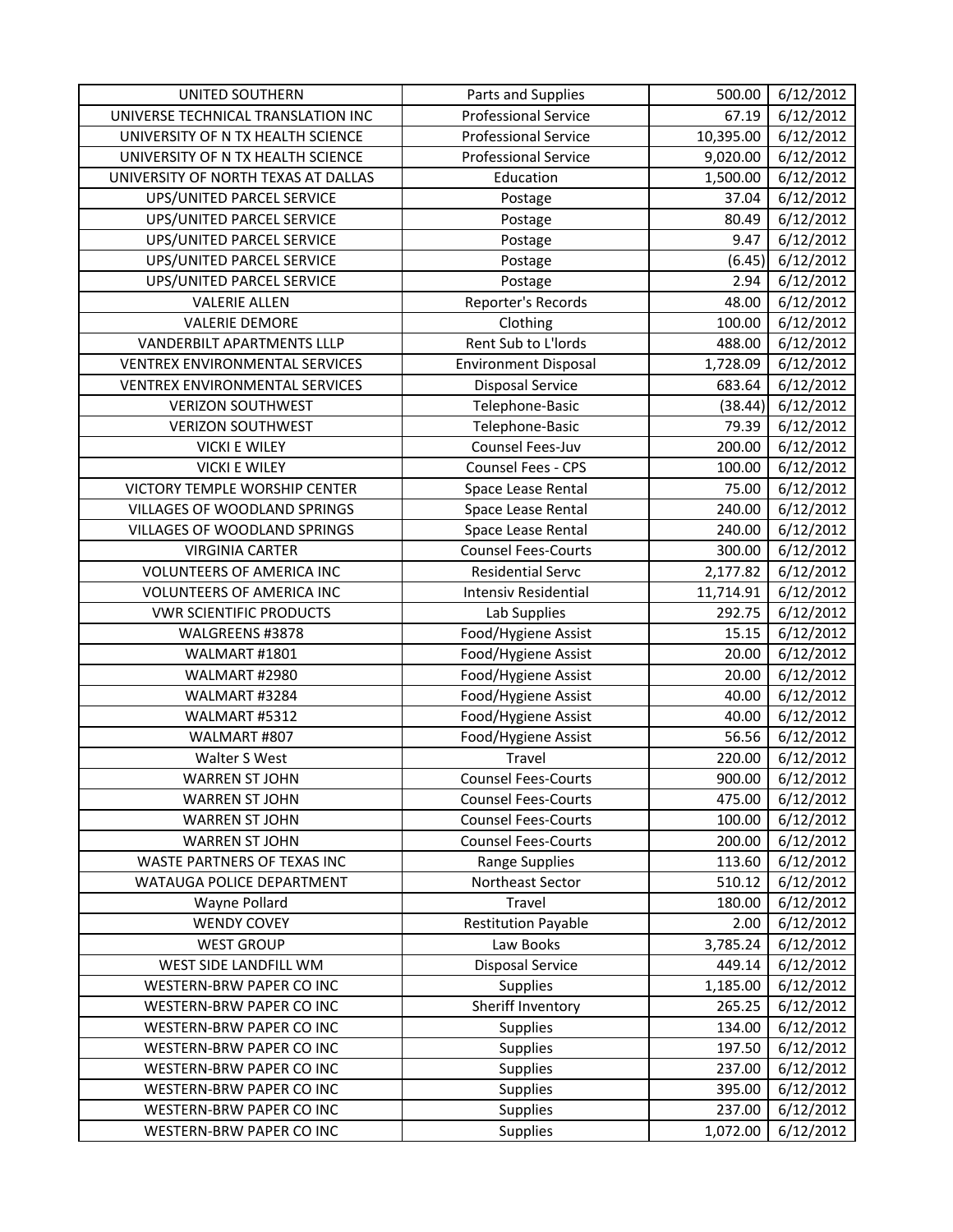| WESTERN-BRW PAPER CO INC                            | <b>Computer Supplies</b>                          | 5,360.00           | 6/12/2012              |  |
|-----------------------------------------------------|---------------------------------------------------|--------------------|------------------------|--|
| <b>WESTERN-BRW PAPER CO INC</b>                     | Supplies                                          | 197.50             | 6/12/2012              |  |
| WESTERN-BRW PAPER CO INC                            | Supplies                                          | 197.50             | 6/12/2012              |  |
| WESTMINSTER PRESBYTERIAN CHURCH                     | Space Lease Rental                                | 75.00              | 6/12/2012              |  |
| <b>WILLIAM BRIAN GOZA</b>                           | <b>Counsel Fees-Courts</b>                        | 150.00             | 6/12/2012              |  |
| William T Higgins                                   | Education                                         | 218.67             | 6/12/2012              |  |
| WILSON CONTRACTOR SERVICES LLC                      | <b>Professional Service</b>                       | 14,079.50          | 6/12/2012              |  |
| WM BARRY NORMAN                                     | Psych Exam/Testimony                              | 800.00             | 6/12/2012              |  |
| WM BARRY NORMAN                                     | Psych Exam/Testimony                              | 1,100.00           | 6/12/2012              |  |
| WM S HEIN & CO INC                                  | Law Books                                         | 179.82             | 6/12/2012              |  |
| WOOD & ASSOCIATES POLYGRAPH SERVICE                 | <b>Professional Service</b>                       | 1,150.00           | 6/12/2012              |  |
| WOODARD BUILDING SUPPLY                             | <b>Building Maintenance</b>                       | 480.00             | 6/12/2012              |  |
| WOODARD BUILDING SUPPLY                             | <b>Building Maintenance</b>                       | 196.00             | 6/12/2012              |  |
| WOODARD BUILDING SUPPLY                             | <b>Building Maintenance</b>                       | 122.00             | 6/12/2012              |  |
| WOODARD BUILDING SUPPLY                             | Non-Track Const/Bldg                              | 3,285.00           | 6/12/2012              |  |
| WOODLAND HEIGHTS BAPTIST                            | Space Lease Rental                                | 50.00              | 6/12/2012              |  |
| <b>WORTHINGTON POINT LP</b>                         | Rent Sub to L'Iords                               | 668.00             | 6/12/2012              |  |
| <b>WRBD LP</b>                                      | Rent Sub to L'Iords                               | 919.00             | 6/12/2012              |  |
| <b>WRBD LP</b>                                      | HAP Reimb Port-in                                 | 176.00             | 6/12/2012              |  |
| WS NRB INCORPORATED 80                              | HAP Reimb Port-in                                 | 707.00             | 6/12/2012              |  |
| <b>XEROX CORPORATION</b>                            | <b>Equipment Maint</b>                            | 65.72              | 6/12/2012              |  |
| YMCA OF METROPOLITAN FORT WORTH                     | <b>Subrecipient Service</b>                       | 683.49             | 6/12/2012              |  |
|                                                     |                                                   |                    |                        |  |
|                                                     | <b>COMMISSIONERS' REPORT OF CLAIMS - Addendum</b> |                    |                        |  |
|                                                     | FOR THE WEEK ENDING - June 12, 2012               |                    |                        |  |
|                                                     |                                                   |                    |                        |  |
|                                                     |                                                   |                    |                        |  |
| <b>Vendor Name</b>                                  | <b>Item Description</b>                           | <b>Paid Amount</b> | <b>Check Date</b>      |  |
| AK Child Support Services                           | Child Support                                     | 340.61             | 6/12/2012              |  |
| Alice Whitten                                       | 5006 Chapter 13 Levy                              | 3,829.98           | 6/12/2012              |  |
| Alpha Building Corporation                          | Non-Track Const/Bldg                              | 48,176.40          | 6/12/2012              |  |
| Arkansas Office of Child                            | Child Support                                     | 201.23             | 6/12/2012              |  |
| Arthur Weinman Architects                           | <b>Professional Service</b>                       | 5,112.37           | 6/12/2012              |  |
| <b>Brenda A Rios</b>                                | Travel                                            | 116.00             | 6/12/2012              |  |
| CLEAT                                               | <b>Union Dues</b>                                 | 6,084.00           | 6/12/2012              |  |
| California Sdu                                      | Child Support                                     | 119.07             | 6/12/2012              |  |
| Chapter 13 Trustee                                  | 5006 Chapter 13 Levy                              | 534.25             | 6/12/2012              |  |
| <b>Charter Communications</b>                       | Subscriptions                                     | 138.89             | 6/12/2012              |  |
| <b>Charter Communications</b>                       | Subscriptions                                     | 13.90              | 6/12/2012              |  |
| City of Arlington                                   | <b>County Projects</b>                            | 182,586.00         | 6/12/2012              |  |
| City of Arlington                                   | <b>County Projects</b>                            | 499,789.00         | 6/12/2012              |  |
| CTJ Maintenance Inc                                 | <b>Custodian Services</b>                         | 4,650.75           | 6/12/2012              |  |
| CTJ Maintenance Inc                                 | <b>Custodian Services</b>                         | 52.80              | 6/12/2012              |  |
| CTJ Maintenance Inc                                 | <b>Custodian Services</b>                         | 650.00             | 6/12/2012              |  |
| <b>Dallas County Clerk</b>                          | Trust - Constable 7                               | 810.00             | 6/12/2012              |  |
| Dallas County Clerk                                 | Trust - Constable 7                               | 1,800.00           | 6/12/2012              |  |
| Delta Dental                                        | <b>Dental Claims</b>                              | 18,402.05          | 6/12/2012              |  |
| Delta Dental                                        | <b>Dental Claims</b>                              | 4,298.40           | 6/12/2012              |  |
| Delta Management Associat                           | 5002 Student Loan Levy                            | 139.31             | 6/12/2012              |  |
| <b>Express Scripts</b>                              | <b>Prescription Claims</b>                        | 520,124.38         | 6/12/2012              |  |
| <b>Express Scripts</b><br>Fraternal Order of Police | <b>Prescription Claims</b>                        | 80,165.44          | 6/12/2012<br>6/12/2012 |  |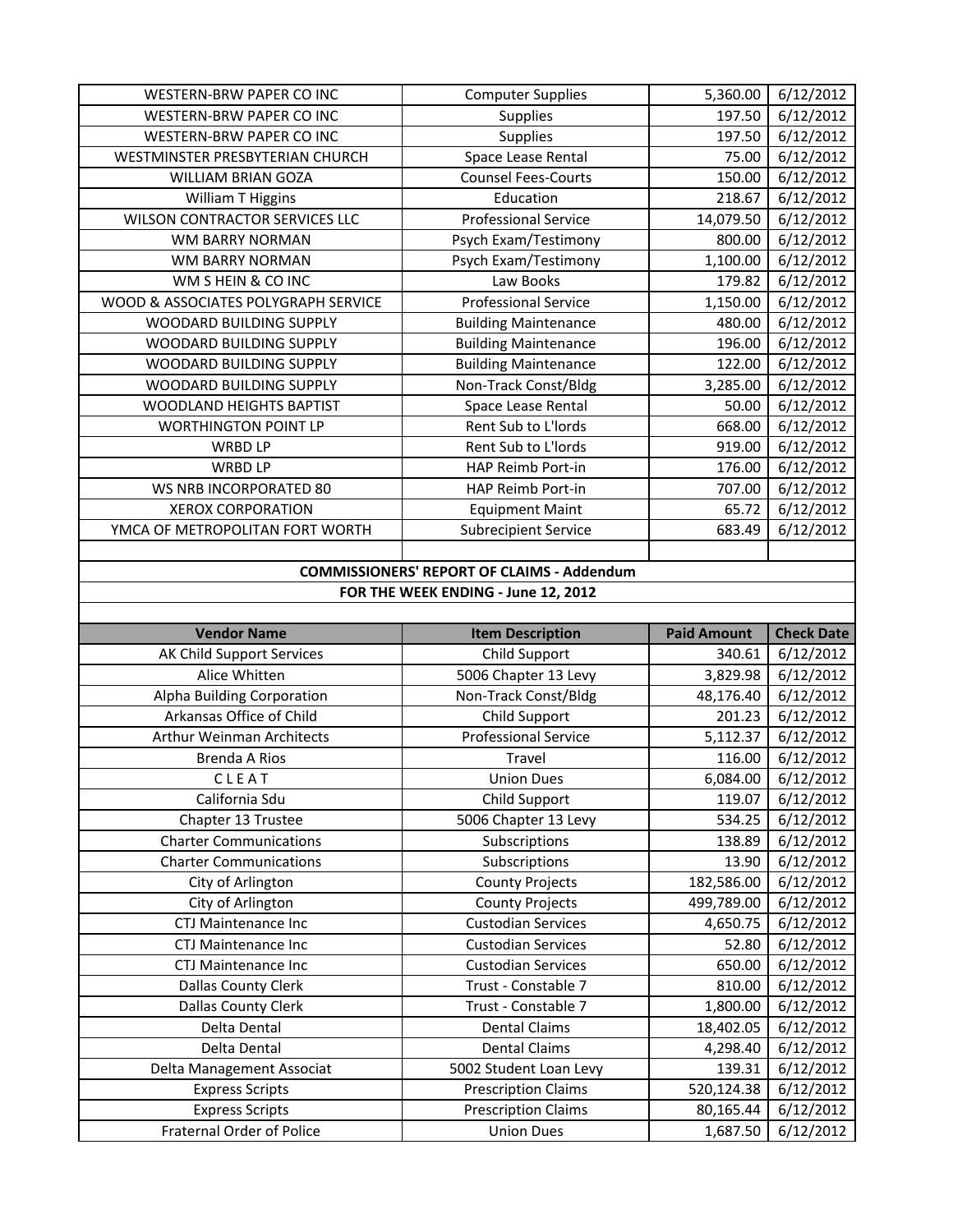| <b>GC Services LP</b>                    | 5002 Student Loan Levy                  | 212.11       | 6/12/2012 |
|------------------------------------------|-----------------------------------------|--------------|-----------|
| General Revenue Corporati                | 5002 Student Loan Levy                  | 199.34       | 6/12/2012 |
| <b>GW Outfitters LP</b>                  | Supplies                                | 49.50        | 6/12/2012 |
| HUD, US Dept of                          | HUD 5007 Garnishment                    | 75.00        | 6/12/2012 |
| <b>Internal Revenue Service</b>          | 5001 Tax Levy                           | 1,636.80     | 6/12/2012 |
| <b>IRS FICA EE</b>                       | FICA-Employee                           | 348,431.24   | 6/12/2012 |
| <b>IRS FICA ER</b>                       | FICA-Employer                           | 514,350.56   | 6/12/2012 |
| <b>IRS FIT</b>                           | FIT Withholding                         | 931,317.22   | 6/12/2012 |
| IRS MED EE                               | Medicare-Employee                       | 120,291.87   | 6/12/2012 |
| <b>IRS MED ER</b>                        | Medicare-Employer                       | 120,291.87   | 6/12/2012 |
| J A Sexauer                              | <b>Building Maintenance</b>             | 2,044.00     | 6/12/2012 |
| Kenneth R Gordon PC                      | <b>Counsel Fees-Courts</b>              | 2,700.00     | 6/12/2012 |
| Lincoln Financial Group                  | Deferred Comp                           | 12,758.08    | 6/12/2012 |
| Metropolitan Life                        | Metlife                                 | 16,016.59    | 6/12/2012 |
| Michael Earhart                          | <b>Building Maintenance</b>             | 419.04       | 6/12/2012 |
| Michigan State Disburseme                | Child Support                           | 201.61       | 6/12/2012 |
| Mr James Rizy                            | Education                               | 220.00       | 6/12/2012 |
| <b>NABCJ Regional Conference</b>         | Education                               | 350.00       | 6/12/2012 |
| Nationwide Retirement Sol                | Deferred Comp                           | 159,082.31   | 6/12/2012 |
| <b>NCO Financial Systems Inc</b>         | 5002 Student Loan Levy                  | 190.92       | 6/12/2012 |
| New Jersey Support Paymen                | Child Support                           | 222.00       | 6/12/2012 |
| Nichols Ford Ltd                         | Parts and Supplies                      | 38.44        | 6/12/2012 |
| North Dakota Sdu                         | Child Support                           | 281.54       | 6/12/2012 |
| Oklahoma Guaranteed Stude                | 5002 Student Loan Levy                  | 216.51       | 6/12/2012 |
| PayFlex                                  | Section 125 Claims                      | 6,102.24     | 6/12/2012 |
| PayFlex                                  | <b>Dependent Care Claims</b>            | 47,820.36    | 6/12/2012 |
| Pennsylvania-HEAA                        | 5002 Student Loan Levy                  | 516.33       | 6/12/2012 |
| Police & Firefighters Ins                | <b>Union Dues</b>                       | 17,917.46    | 6/12/2012 |
| RLJ LI-F Austin Central Lessee LP        | Travel                                  | 372.60       | 6/12/2012 |
| RLJ LI-F Austin Central Lessee LP        | Travel                                  | 372.60       | 6/12/2012 |
| Social Security Admin Lev                | SSA 5007 Garnishment                    | 25.00        | 6/12/2012 |
| <b>Stacy S Babella</b>                   | Travel                                  | 116.00       | 6/12/2012 |
| <b>Standing Chapter 13 Trust</b>         | 5006 Chapter 13 Levy                    | 121.00       | 6/12/2012 |
| State of Florida Disburse                | Child Support                           | 64.38        | 6/12/2012 |
| Steve M King                             | Education                               | 594.56       | 6/12/2012 |
| Tarrant Co. P/R Acct                     | <b>Payroll Transfers</b>                | 5,961,165.45 | 6/12/2012 |
| <b>Tarrant County Child Supp</b>         | Child Support                           | 144.92       | 6/12/2012 |
| <b>Tarrant County Deputy She</b>         | <b>Union Dues</b>                       | 1,502.50     | 6/12/2012 |
| <b>TCDRS</b>                             | Retirement Employer-May 2012            | 2,279,748.95 | 6/12/2012 |
| <b>TCDRS</b>                             | Retirement Employee-May 2012            | 1,228,502.13 | 6/12/2012 |
| Tennesse Child Support Re                | Child Support                           | 212.30       | 6/12/2012 |
| Texas Child Support Disbu                | Child Support                           | 41,420.84    | 6/12/2012 |
| <b>Texas Comptroller of Public Accts</b> | Sales Tax - Law Library                 | 157.82       | 6/12/2012 |
| <b>Texas Comptroller of Public Accts</b> | Sales Tax - Auction Sales               | 187.11       | 6/12/2012 |
| <b>Texas Comptroller of Public Accts</b> | Sales Tax - Parking                     | 3,440.58     | 6/12/2012 |
| <b>Texas Comptroller of Public Accts</b> | Sales Tax - Pspt Photo                  | 952.22       | 6/12/2012 |
| <b>Texas Comptroller of Public Accts</b> | Discount                                | (23.69)      | 6/12/2012 |
| <b>Texas Department of Licensing</b>     | <b>Elevator Maintenance</b>             | 100.00       | 6/12/2012 |
| <b>Texas Guaranteed Student</b>          | 5002 Student Loan Levy                  | 2,122.31     | 6/12/2012 |
| <b>Texas Guaranteed Tuition</b>          | <b>State TX Guaranteed Tuition Plan</b> | 101.00       | 6/12/2012 |
| Tim Truman                               | 5006 Chapter 13 Levy                    | 4,391.62     | 6/12/2012 |